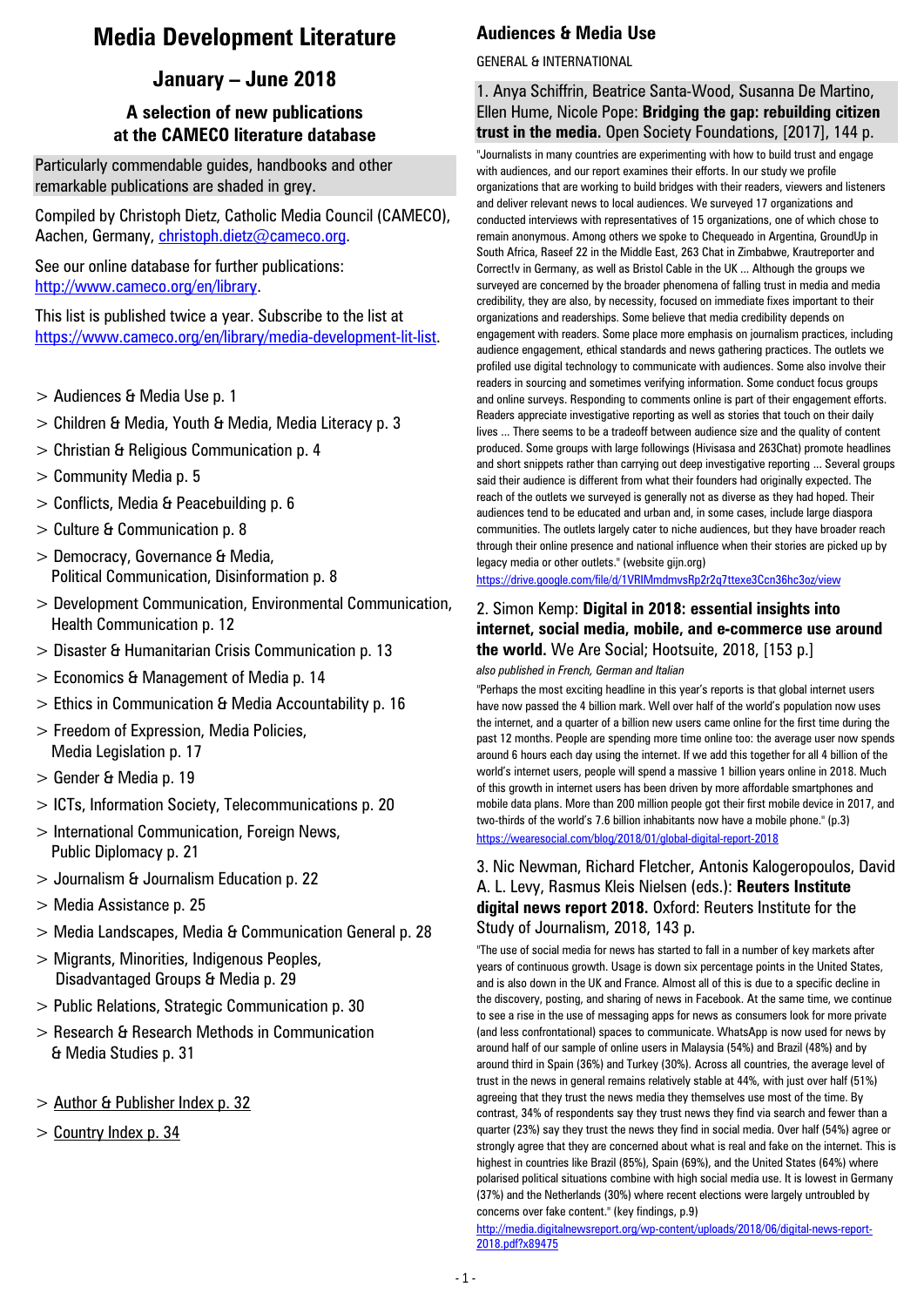#### 4. Massimo Ragnedda, Glenn W. Muschert (eds.): **Theorizing digital divides.** London: Routledge, 2018, vi, 211 p.

Contents: Massimo Ragnedda, Glenn W. Muschert: Introduction -- **Section 1: Using classical social theories to understand digital divide.** 1. Glenn W. Muschert, Ryan Gunderson: The Sociology of Simmel and Digital Divides: Information, Value, Exchange, and Sociation in the Networked Environment -- 2. Massimo Ragnedda, Maria Laura Ruiu: Social capital and the three levels of digital divide -- 3. Tomohisa Hirata: Do contemporary media technologies and the architects of them fill the role of the psychoanalyst for the users of them? -- 4. Barbara Barbosa Neves, Geoffrey Mead: The interpretive and ideal-type approach: Rethinking digital non-use(s) in a Weberian perspective -- **Section 2: Associative and communicative perspectives.** 5. Gerard Goggin: 'Disability and Digital Inequalities: Rethinking Digital Divides with Disability Theory' -- 6. Lorenzo Dalvit: The materiality of mobile phones and visual impairment: accessible, accessibility and access devices -- 7. Susan Kretchmer: Theorizing Digital Divides Through the Lens of Social Construction of Technology, Knowledge Gap, and Social Identity Construction -- 8. John Haffner: Connection in Divided Space: Theorizing the Geographies of the Digital Divide -- 9. Eva Klinkisch, Anne Suphan: A "recognitional perspective" on the 21st century digital divide -- **Section 3: Critical and alternative perspectives.** 10. Last Moyo: Rethinking the network society: A decolonial and border gnosis of the digital divide in Africa -- 11. Duygu Özsoy: Digital Divide in Turkey as a non- Western Country -- 12. Citt Williams, Tania Gupta, Marilyn Wallace: Theorising Online Representation and the Voice of the Digital Subaltern -- 13. Morten Hjelholt, Jannick Schou: The Digital Divide and Citizen Classifications -- 14: Emma A. Jane: Gendered cyberhate: a new digital divide? -- Jan Van Dijk: Afterword

#### 5. **Always on: a global perspective of mobile consumer ex-**

**perience.** New York: Interactive Advertising Bureau (IAB), 2017 "18 countries participated in the research, 200 representative smartphone owners from each country ... The majority (63%) of smartphone owners worldwide use their mobile device at least every 30 minutes. This usage includes any and all different ways a mobile device can be used, from making calls, to checking the time, to accessing the internet ... Nearly half (49%) of smartphone users worldwide spend at least 3 hours each day on their mobile device, 22% spend 6 hours or more. South America has the most heavy mobile users (29%) who spend 6 hours or more on mobile each day ... The average number of mobile websites and mobile apps used is about 6 each day. China shows the strongest levels of daily consumption of both mobile websites and mobile apps." (takeaways)

[https://www.iab.com/wp-content/uploads/2017/06/2017-IAB-Global-Mobile-Experience-](https://www.iab.com/wp-content/uploads/2017/06/2017-IAB-Global-Mobile-Experience-Study.pdf)[Study.pdf](https://www.iab.com/wp-content/uploads/2017/06/2017-IAB-Global-Mobile-Experience-Study.pdf)

#### 6. René Grossenbacher, Sonja Glaab-Seuken, Christian Stumm, Jesse Raymond Bächler: **Audience and media use research: an international perspective. Report.** Bundesamt für Kommunikation (Swiss Federal Office of Communications); Publicom, 2017, 121 p.

"Currency research organisations, i.e. organisations conducting research into media use, whose results constitute a nationally valid standard ("currency") for the advertising business, are of prime importance for developed media systems. In 2017, the global advertising market will reach a volume of more than 500 billion US dollars. Nearly a third of that is spent in the USA, but countries such as China, Brazil and Mexico are registering big increases too.(199) Therefore, currency organisations and their research findings contribute not only to the allocation of economically significant resources, but also determine the very existence of media companies and products. Their relevance is thus not only of an (advertising) economic nature, but indirectly bears a political dimension. First and foremost, however, the function of the currency organisations is to provide transparency for the advertisers in terms of the advertising media's contact performance. The current situation of currency research organisations is heavily shaped on onehand by developments in the media markets, and on the other by historic circumstances and the institutionalisation of the media systems in the various countries. As a general rule, in countries with strongly libertarian institutionalised media such as the USA and Brazil it seems to be harder to establish nationally recognised currencies – in the USA this is even banned through anti-trust laws. Then again, the institutionalisation of currencies may also hit difficulties in a country such as South Korea, where the boundaries between the media and (the rest of) the economic system are somewhat fluid, as the major industry conglomerates have their own media and advertising agencies." (conclusions) <http://bit.ly/2AZZluj>

#### AFRICA, SUB-SAHARAN

#### 7. **Ethiopia TV & radio ratings 1st Jan – 30th April 2017.**  GeoPoll; Kantar Media, 2017, 50 slides

"KANA TV is the most popular station with over 30% share and an average audience of almost 3 million while EBS comes second reaching half the audience KANA TV reaches. EBC1, JTV, and Nahoo close out the top 5 stations which comprise 81% of total share." (slide 9)

[https://fojo.se/images/pdf/publications/ET\\_Fojo\\_Feasibilitity\\_Study\\_Media\\_Ethiopia\\_201](https://fojo.se/images/pdf/publications/ET_Fojo_Feasibilitity_Study_Media_Ethiopia_2017.zip) [7.zip](https://fojo.se/images/pdf/publications/ET_Fojo_Feasibilitity_Study_Media_Ethiopia_2017.zip)

#### AMERICAS & CARIBBEAN

### 8. Daniel Miller, Jolynna Sinanan: **Visualising Facebook: a comparative perspective.** London: UCL Press, 2017, ix, 224 p.

"Why do women respond so differently to becoming a mother in England from the way they do in Trinidad? How are values such as carnival and suburbia expressed visually? Based on an examination of over 20,000 images, the authors argue that phenomena such as selfies and memes must be analysed in their local context. The book aims to highlight the importance of visual images today in patrolling and controlling the moral values of populations, and explores the changing role of photography from that of recording and representation, to that of communication, where an image not only documents an experience but also enhances it, making the moment itself more exciting." (http://www.ucl.ac.uk/ucl-press)

<http://www.ucl.ac.uk/ucl-press/browse-books/visualising-facebook>

### 9. Jolynna Sinanan: **Social media in Trinidad: values and visibility.** London: UCL Press, 2017, xiv, 236 p.

"Drawing on 15 months of ethnographic research in one of the most under-developed regions in the Caribbean island of Trinidad, this book describes the uses and consequences of social media for its residents. Jolynna Sinanan argues that this semiurban town is a place in-between: somewhere city dwellers look down on and villagers look up to. The complex identity of the town is expressed through uses of social media, with significant results for understanding social media more generally. Not elevating oneself above others is one of the core values of the town, and social media becomes a tool for social visibility; that is, the process of how social norms come to be and how they are negotiated. Carnival logic and high-impact visuality is pervasive in uses of social media, even if Carnival is not embraced by all Trinidadians in the town and results in presenting oneself and association with different groups in varying ways. The study also has surprising results in how residents are explicitly non-activist and align themselves with everyday values of maintaining good relationships in a small town, rather than espousing more worldly or cosmopolitan values." (back cover) <http://www.ucl.ac.uk/ucl-press/browse-books/social-media-in-trinidad>

#### ASIA & PACIFIC

#### 10. Unity Service Cooperation Nepal: **A survey report on the public perception of the role of civil society organizations and the media in Nepal.** USAID; FHI 360 Nepal, 2017, 39 p.

"The vast majority of survey respondents, irrespective of their gender and geographical location, recognized the importance of media, particularly electronic media. They acknowledged media role in keeping people informed, entertained and opinion formation. Although people heralded the media for focusing on some burning issues related to women, marginalized and deprived groups of people, they were aware of the weaknesses of the sector arising from political pressure and polarization, and the lack of professional competence and ethics. They hope for the media to be more neutral and provide accurate news and information with a local focus. While women agreed that media contributed to their well-being, marginalized communities did not feel they were adequately represented by the media in voicing issues and concerns particular to them. Electronic media (television, radio and mobile phones) was found most popular among respondents and participants, and they felt FM radio stations and content distributed over mobile phones, were most likely to influence people, their thoughts, ideas, opinions. Print media, especially newspapers, were still popular in the urban areas whereas social media was gaining popularity throughout the country." (summary of findings, p.35) [https://pdf.usaid.gov/pdf\\_docs/PA00SZXB.pdf](https://pdf.usaid.gov/pdf_docs/PA00SZXB.pdf)

#### EUROPE

### 11. Doru Petruti, Viorelia Bejenari, Alexandru Crivitchi: **The perception by the population of false and distorted information in the media, Republic of Moldova.** IMAS, 2017, 57 p.

"The share of interviewed persons who said that mass media in the Republic of Moldova behaves to a great extent responsibly to its audience remains at a very low level—8% (7% in September 2016, 8% in January 2016). However, as we can see in the chart below, there are also some good signs, despite the majority of persons being dissatisfied with the lack of responsibility of the national media—48% (54% in September 2016, 57% in January 2016)—we can see a significant progress of the perception of media's increased responsibility to their audience against the answer 'to a great extent', i.e. a consistent evolution from 30% to 43% during 2 years." (main conclusions, p.4) [https://pdf.usaid.gov/pdf\\_docs/PA00N7WV.pdf](https://pdf.usaid.gov/pdf_docs/PA00N7WV.pdf)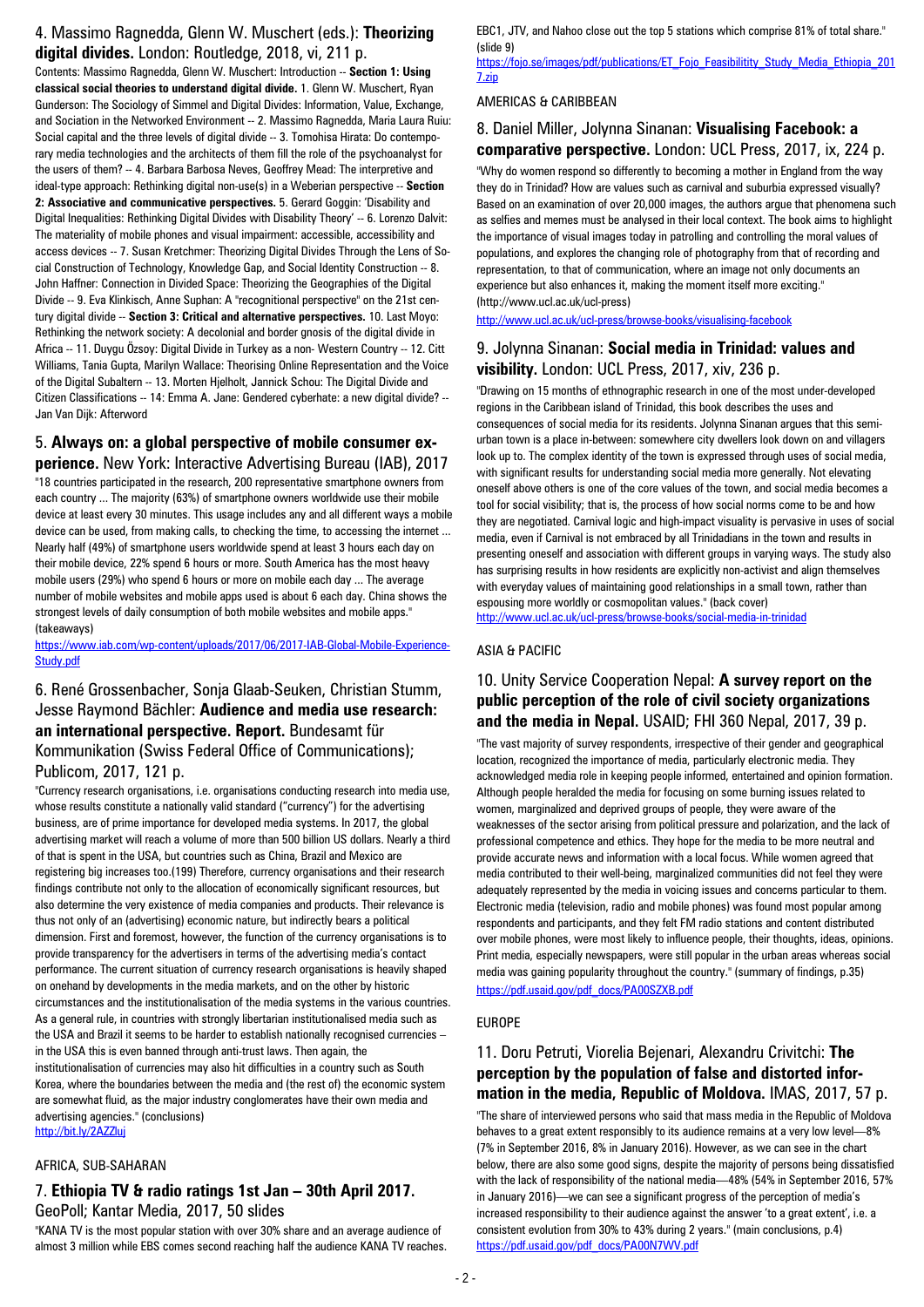### **Children & Media, Youth & Media, Media Literacy**

#### GENERAL & INTERNATIONAL

12. Sonia Livingstone, Anulekha Nandi, Shakuntala Banaji, Mariya Stoilova: **Young adolescents and digital media: uses, risks and opportunities in low- and middle-income countries. A rapid evidence review.** Gender and Adolescence: Global Evidence (GAGE); Department for International Development (DFID), 2017, 54 p.

"This rapid evidence review examines adolescents' access to and use of digital media (especially mobile phones and the internet), together with the associated digital skills and practices, opportunities and risks, and forms of safety mediation, in low- and middleincome countries (LMICs). The review is especially concerned with 10- to 14-year-old girls' digital media uses, although little evidence specifically addressed this group. It is guided by two overarching research questions: 1. What do scholars and practitioners know about how young adolescents are using digital media (computers, mobile phones and other information and communication technologies, ICTs) and the key challenges these children face? What are the opportunities involved in their use of such media and what are most significant gaps in our knowledge? 2. What evidence is there of local, national and international development programmes' effective use of digital media to target 10- to 14-year-olds (rather than older adolescents)? What are the most significant gaps in the existing knowledge about these interventions and their outcomes?" (executive summary)

[https://www.gage.odi.org/sites/default/files/2017-](https://www.gage.odi.org/sites/default/files/2017-07/Young%20Adolescents%20Digital%20Media%20-%20FINAL.pdf) [07/Young%20Adolescents%20Digital%20Media%20-%20FINAL.pdf](https://www.gage.odi.org/sites/default/files/2017-07/Young%20Adolescents%20Digital%20Media%20-%20FINAL.pdf)

13. Rosa García-Ruiz, Amor Pérez-Rodríguez, Ángel Torres (eds.): **Educar para los nuevos medios: claves para el desarrollo de la competencia mediática en el entorno digital.** Cuenca (EC): Universidad Politécnica Salesiana, Área de Ciencias Sociales y del Comportamiento Humano, Carrera de Comunicación Social; Quito: Abya-Yala, 2018, 219 p.

Contents: La competencia mediática / Águeda Delgado-Ponce y M. Amor Pérez-Rodríguez -- La escuela prosumidora: del recurso didáctico al contenido curricular / Rosa García-Ruiz y Paloma Contreras-Pulido -- La Web 2.0 y yo: Proyecto para el fomento de competencias digitales / Ana Pérez-Escoda -- Aprender jugando. La gamificación en el aula / Ángel Torres-Toukoumidis y Luis M. Romero-Rodríguez -- Parentalidad positiva ante los smartphones / Antonia Ramírez García, Irina Salcines Talledo y Natalia González Fernández -- Acercamientos iniciales a la competencia mediática desde las edades tempranas / María M. Rodríguez-Rosell, Ana Castro-Zubizarreta y María Carmen Caldeiro-Pedreira -- Educar la mirada ante los estereotipos de género: una propuesta de alfabetización mediática en Educación Primaria / Sara Barral-Aramburu y Paula Renés-Arellano -- Vivir más y mejor. Educación y tecnologías emergentes al servicio de las personas mayores / Susana Agudo Prado, Alejandro Rodríguez-Martín y Emilio Álvarez-Arregui -- El desarrollo de la competencia mediática a través de la publicidad en Educación Primaria / Mónica Bonilla del Río -- Educación mediática para la comprensión de la información periodística / René J. Zeballos Clavijo -- Educación mediática y políticas públicas en discapacidad / Patricia Muñoz Borja -- Nueve meses, nueve causas. Una propuesta para un docente prosumidor / Mª Victoria Muerza Marín, Adriana Pedrosa Aznar y Celia Riveres López -- Reinterpretando la salud en las redes: desarrollo de la competencia mediática y digital en Educación Secundaria / Rubén Quintana-Cabrera -- Ni silencio, ni griterío. Un proyecto de aula en torno a la comunicación no verbal y paraverbal en la producción audiovisual / Michel Santiago del Pino.

subjects: media literacy & education

[https://dspace.ups.edu.ec/bitstream/123456789/15566/1/Educar%20para%20los%20nue](https://dspace.ups.edu.ec/bitstream/123456789/15566/1/Educar%20para%20los%20nuevos%20medios.pdf) [vos%20medios.pdf](https://dspace.ups.edu.ec/bitstream/123456789/15566/1/Educar%20para%20los%20nuevos%20medios.pdf)

### 14. Tijana Milosevic: **Protecting children online? Cyberbullying policies of social media companies.** Cambridge, Mass; London: MIT Press, 2017, xv, 280 p. (The Information Society Series)

**I. Cyberbullying, Dignity, and Children's Rights.** 1 When Cyberbullying Ends in Suicide -- 2 Can E-safety Compromise Children's Rights? -- 3 Shaping Company Responsibility: Privatized Public Sphere -- **II. Vagaries of Self-Regulation.** 4 Perils of Politics-Driven Regulation -- 5 Industry Self-Regulation in the US and in the EU -- 6 Untangling the Companies' Motives and Actions -- 7 The Roles of NGOs in Search of Transparency and Effectiveness -- **III. Policy Solutions.** 8 Strengths and Limitations of Self-Regulation -- 9 Toward a Culture of Dignity.

<http://oapen.org/download?type=document&docid=645372>

#### 15. Magimai Pragasam (ed.): **Social media education trainer's manual: for media education trainers.** Chennai: Signis Asia, 2017

"This publication is the result of two workshops. The first was held in March 2016, in Chennai, during which 14 scholars and media education specialists identified ten broad areas on which to build a lesson plan. The second workshop was in july 2016, in Sri Lanka with a similar group which continued the work of the first group. The result of these two meetings was the Trainer's Manual for Social Media Education. The manual includes chapters such as 'Benefits and Impact of Social Media on People', 'Information Age and Information Literacy', 'New Media, the Changing Face of Communication', 'Ethics in the Internet: Whose Responsibility?', and 'Media Education and Educommunication'." (Signis Media 2/2018, p.27)

#### AFRICA, SUB-SAHARAN

#### 16. Lise Grauenkaer, Thomas Tufte: **Youth-led communication for social change: empowerment, citizen media, and cultures of governance in Northern Ghana.** In: Development in Practice, vol. 28, nr. 3, 2018, p.400-413

"This article critically assesses the possibilities and limitations of strategic communication initiatives to enhance cultures of governance among youth in Northern Ghana. The analysis is embedded within contemporary debates about communication and social change, with particular focus upon dynamics between citizen media development, youth-centred citizen journalism, and processes of community mobilisation and development. Findings suggest that the project has opened up to dynamic, youth-led social change processes, evidenced by the creative, proactive enactment of citizen engagement. Youth changed not only their self-perception around agency and ability to act, but also influenced community development in a variety of ways." (abstract) <https://doi.org/10.1080/09614524.2018.1436696>

#### AMERICAS & CARIBBEAN

#### 17. Matías Dodel, Carola Kweksilber, Florencia Aguirre, Inés Méndez: **Niños, niñas y adolescentes conectados: informe Kids Online Uruguay.** Montevideo: UNICEF Uruguay; Plan Ceibal, 2018, 153 p.

"1. Todos los niños uruguayos se conectaron alguna vez a internet ... 2. El teléfono celular es el dispositivo más usado por los niños para conectarse a internet ... 3. Los niños no son expertos en el uso de internet ... 4. Los niños consideran que hay cosas buenas para ellos en internet y se imaginan a sí mismos utilizando la tecnología con diversos fines positivos en su futuro ... 5. Los niños reconocen sus dificultades para regular el uso de internet, pero sobre todo señalan la dificultad que observan en sus padres para autorregular esa misma conducta, especialmente en ámbitos de interacción familiar ... 6. Muchos niños son conscientes de los riesgos que existen en internet ... 7. Algunas características de internet hacen necesario el desarrollo de estrategias novedosas para gestionar riesgos y evitar daños en los usuarios de menor edad ... 8. El uso responsable de internet involucra a los referentes en la vida de los niños ... 9. Solo la mitad de los niños que sufrieron episodios negativos en internet solicitaron ayuda o comentaron el hecho con otra persona ... 10. Los padres tienen poco conocimiento sobre el contacto con desconocidos que sus hijos entablan en internet, tanto en el caso de contactos virtuales como presenciales ... 11. A mayor acceso y uso de internet, mayores son los beneficios y mayores los riesgos." (principales hallazgos, p.15-17)

subjects: internet & social media use: children - Uruguay - user surveys (case studies) <http://unesdoc.unesco.org/images/0026/002628/262876s.pdf>

#### EUROPE

### 18. Erin Murrock, Joy Amulya, Mehri Druckman, Tetiana Liubyva: **Winning the war on state-sponsored propaganda: gains in the ability to detect disinformation a year and a half after completing a Ukrainian news media literacy program.**  IREX, 2018, 47 p.

"While Ukrainians consume a high volume of news content, barely one in four Ukrainians trust the media and only 23% cross-check news sources—the most basic form of media literacy ... In this context, IREX designed and implemented Learn to Discern (L2D), a "demand-side" response to the problem of manipulative information, an essential companion to "supply-side" solutions such as supporting independent, ethical, and truthful journalism. Citizens must be able to separate fact from fiction, recognize manipulation and hate speech, and demand and seek out independent, fact-based journalism. From October 2015 through March 2016, IREX implemented L2D with funding from the Canadian government and in partnerships with local organizations Academy of Ukrainian Press and StopFake. Through intensive skill-building seminars, L2D reached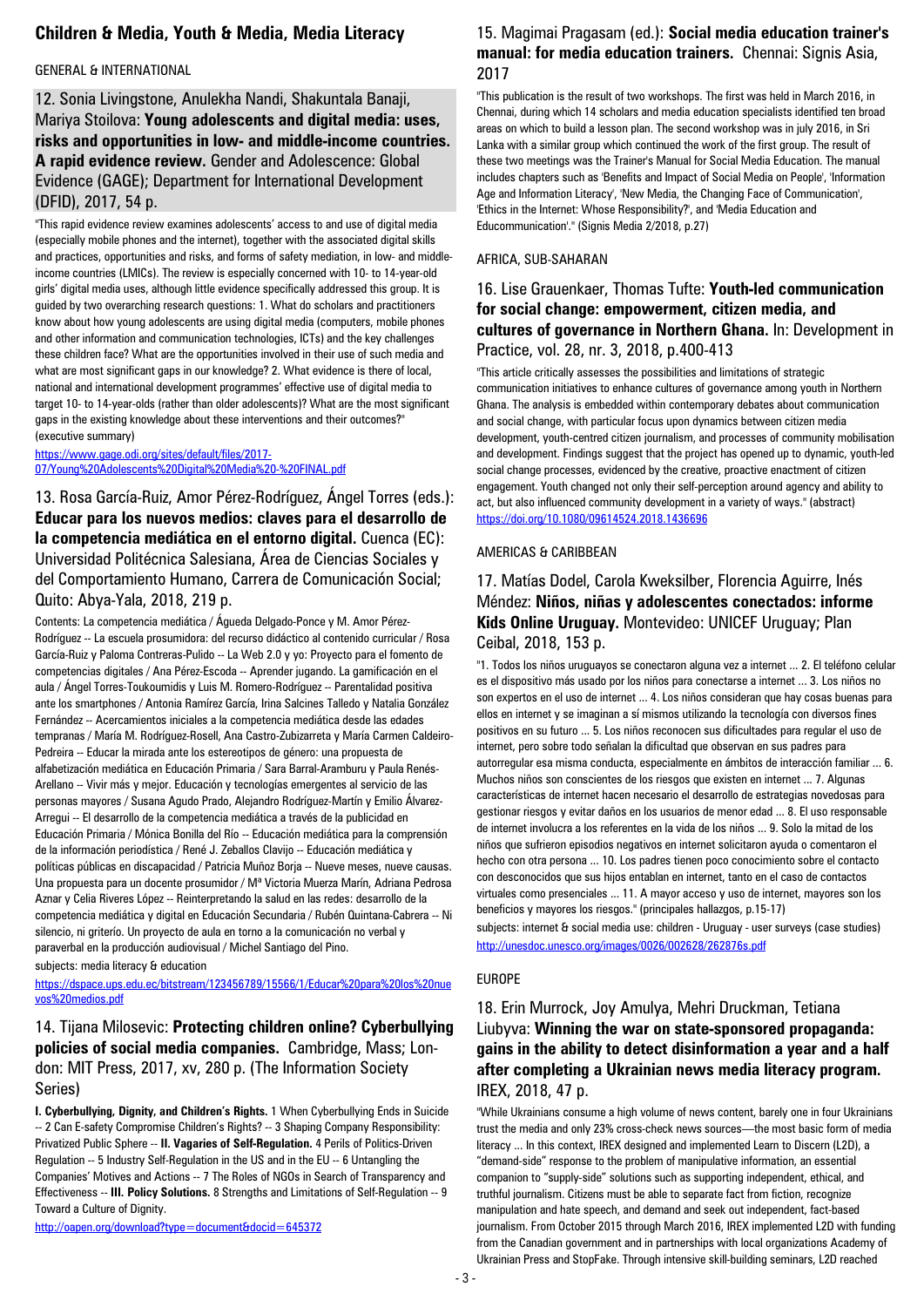more than 15,000 people of all ages and professional backgrounds ... The results of the impact evaluation showed that L2D participants had statistically significant higher levels of disinformation news analysis skills, greater knowledge of the news media environment, a stronger sense of agency over the media sources they consume, and were more likely to consult a wider range of news sources. Compared to the control group, L2D participants were: 28% more likely to demonstrate sophisticated knowledge of the news media industry; 25% more likely to self-report checking multiple news sources; 13% more likely to correctly identify and critically analyze a fake news story." (executive summary, p.3-4)

[https://www.irex.org/sites/default/files/node/resource/impact-study-media-literacy](https://www.irex.org/sites/default/files/node/resource/impact-study-media-literacy-ukraine.pdf)[ukraine.pdf](https://www.irex.org/sites/default/files/node/resource/impact-study-media-literacy-ukraine.pdf)

### 19. Sonia Livingstone, Julia Davidson, Joanne Bryce et al.: **Children's online activities, risks and safety: a literature review by the UKCCIS Evidence Group.** London: UK Council for Child Internet Safety (UKCCIS); London School of Economics and Political Science (LSE), 2017, 106 p.

"Age is the key factor that differentiates among children's online experiences, with gender also significant. One in ten children to one in five young teens say they encountered something worrying or nasty online in the past year. Children's top worries are pornography and violence; they say they encounter these most often on videosharing sites, followed by other websites, then social networking sites and games. Children are also concerned about the levels of advertising online, their spending too much time online, inappropriate contacts, rumours and nastiness. Top parent concerns include online violence. There has been little increase or decrease in online risk in recent years, although there are some indications of a rise in hate and self-harm content. It is not possible to determine whether the internet has increased the overall amount of risk children face as they grow up, or whether the internet instead provides a new location for risk experiences, but the nature of the internet itself surely alters and amplifies the consequences." (executive summary, p.2-3)

[http://www.lse.ac.uk/business-and-consultancy/consulting/assets/documents/childrens](http://www.lse.ac.uk/business-and-consultancy/consulting/assets/documents/childrens-online-activities-risks-and-safety.pdf)[online-activities-risks-and-safety.pdf](http://www.lse.ac.uk/business-and-consultancy/consulting/assets/documents/childrens-online-activities-risks-and-safety.pdf)

#### **Christian & Religious Communication**

GENERAL & INTERNATIONAL

#### 20. Freek Bakker, Lucien van Liere (eds.): **Trauma, memory and religion.** In: Journal for Religion, Film and Media (JRFM), vol. 4, nr. 1, 2018, p.7-77

Contents: Freek L Bakker and Luden van Liere: Trauma, Memory and Religion in Film. Editorial -- Lucien van Liere: The Banality of Ghosts. Searching for Humanity with Joshua Oppenheimer in The Act of Killing -- Hessel J. Zondag: Trauma and Conformity. Psychology in The Act of Killing and Das radikal Böse -- Gerwin van der Pol: Punishment and Crime. The Reverse Order of Causality in The White Ribbon -- Freek L Bakker: Intercultural Perspectives on Das radikal Böse and The Act of Killing: Similarities and Dissimilarities in Coping with Trauma in Indonesia and Germany, in Southeast Asia and Europe.

#### 21. Jacqui Ewart, Kate O'Donnell: **Reporting Islam: international best practice for journalists.** London: Routledge, 2018, 152 p.

Contents: Setting the scene -- Theoretical frameworks for analysing media coverage of Islam: Orientalism, Islamophobia and racism -- Problems and effects: news media coverage of Islam and its potential implications -- Approaches to more ethical coverage: peace journalism, constructive journalism and solutions journalism -- Journalists', educators' and Muslims' views on the reportage of Islam and Muslims -- A model for transformative journalism -- Reporting radicalisation, terror incidents and arrests -- Reporting Muslim women: veiling -- Muslim, migrant, refugee? conflating identities -- Reporting Sharia and halal -- News media coverage of mosques -- Best practice approaches -- Conclusion: implementing inclusive approaches to reporting on Muslims, production and audience considerations.

### 22. Gregory Price Grieve (ed.): **Buddhism, the internet, and digital media: the pixel in the lotus.** paperback ed. New York: Routledge, 2018, viii, 232 p. (Routledge studies in religion and digital culture; 1)

Contents: Introduction / Daniel Veidlinger -- **Part I. Methodological Considerations.** The Middle Way Method: A Buddhist-Informed Ethnography of the Virtual World of Second Life / Gregory Price Grieve -- Between Network and Story: Analyzing Hyperlinks and Narratives on Websites about Tibet / Laura Osburn -- Toward a Typology and Mapping of the Buddhist Cyberspace / Lousie Connelly -- **Part II. Historical** Approaches. Online Peer-Reviewed Journals in Buddhism: The Birth of the Journals of Buddhist Ethics and

Global Buddhism / Charles S. Prebish -- A Virtual Bodhi Tree: Untangling the Cultural Context and Historical Genealogy of Digital Buddhism / Gregory Price Grieve -- **Part III. Buddhism, Media, and Society.** The Madhyama Is the Message: Internet Affordance of Anatman and Pratitya Samutpada / Daniel Veidlinger -- Buddhist Apps: Skillful Means or Dharma Dilution? / Rachel Wagner and Christopher Accardo -- **Part IV. Case Studies.** Virtual Tibet: From Media Spectacle to Co-Located Sacred Space / Christopher Helland -- Our Virtual Materials: The Substance of Buddhist Holy Objects in a Virtual World / Jessica Falcone -- American Cybersangha: Building a Community or Providing a Buddhist Bulletin Board? / Allison Ostrowski -- The Way of the Blogisattva: Buddhist Blogs on the Web / Beverley Foulks McGuire.

#### 23. Seyedehbehnaz Hosseini: **Transnational religious practices on Facebook.** In: CyberOrient, vol. 11, nr. 2, 2017

"The Yezidis' re-appropriation of their religion in recent years reveals their beliefs more clearly than ever: especially through media. The community uses Facebook as a tool to show its identity in a way that was unimaginable throughout its prior history. Today, cyberspace provides them an environment in which they can build their previouslyignored identity. The online material religion and the Virtual Temple have made a bold attempt at creating a cyber-facility with the aim of guiding people to virtual places and online individuals to a ritual encounter. However, it is unclear whether these projects demonstrate a transformation of religious practices, as has been suggested (Brasher 2004, O'Leary 2005). It is also unclear whether this is simply a case of "old wine in new bottles." In other words, there is an attempt to recreate online, as much as possible, the experience of being in the "real world Temple" found in a genuine geographical space." (discussion and conclusion)

<http://www.cyberorient.net/article.do?articleId=9866>

### 24. Saifuddin Ahmed, Jörg Matthes: **Media representation of Muslims and Islam from 2000 to 2015: a meta-analysis.** In: International Communication Gazette, vol. 79, nr. 3, 2017, p.219–244

"This article reports a meta-analysis of 345 published studies to examine the media's role in construction of a Muslim and Islamic identity. A quantitative analysis highlights the geographical focus, methods, theories, authorship, media types, and time frames of published studies. A qualitative analysis investigated the most prominent researched themes. Our findings suggest that a large majority of studies covered Western countries, while Muslim countries and Muslim media have been neglected. We also identified an evident lack of comparative research, a neglect of visuals, and a dearth of research on online media. We found that most studies investigated the themes of 'migration', 'terrorism', and 'war'. Moreover, our meta-study shows that Muslims tend to be negatively framed, while Islam is dominantly portrayed as a violent religion. Implications of these findings are discussed." (abstract)

<http://journals.sagepub.com/doi/full/10.1177/1748048516656305>

#### AFRICA, SUB-SAHARAN

#### 25. Patrick Eisenlohr: **Sounding Islam: voice, media, and sonic atmospheres in an Indian Ocean world.** Oakland, California: University of California Press, 2018, xi, 174 p.

"Sounding Islam provides a provocative account of the sonic dimensions of religion, combining perspectives from the anthropology of media and sound studies, as well as drawing on neo-phenomenological approaches to atmospheres. Using long-term ethnographic research on devotional Islam in Mauritius, Patrick Eisenlohr explores how the voice, as a site of divine manifestation, becomes refracted in media practices that

have become integral parts of religious traditions. At the core of Eisenlohr's concern is the interplay of voice, media, affect, and listeners' religious experiences. Sounding Islam sheds new light on a key dimension of religion, the sonic incitement of sensations that are often difficult to translate into language." (back cover)

<https://doi.org/10.1525/luminos.53>

#### AMERICAS & CARIBBEAN

#### 26. Moisés Sbardelotto: **E o verbo se fez rede: religiosidades em reconstrução no ambiente digital.** São Paulo: Paulinas, 2016, 400 p.

Contents: 1 Gênese e encarnação do "Verbo em rede" -- 2 A trama das "redes do Verbo": contextos, método, problema -- 3 Midiatização: a relação entre sociedades, tecnologias e sentidos -- 4 Midiatização digital: a relação entre redes sociais e redes digitais -- 5 Midiatização digital da religião: a relação entre o ambiente digital e o fenômeno religioso -- 6 Uma "ponte digital" entre a Igreja e o mundo: o caso @Pontifex\_pt no Twitter -- 7 A voz on-line da Igreja: o caso Rádio Vaticano – Programa Brasileiro no Facebook -- 8 O rosto jovem da Igreja em bits e pixels: o caso Jovens Conectados no Facebook -- 9 As "periferias existenciais" da Igreja em rede: caso Diversidade Católica no Facebook -- 10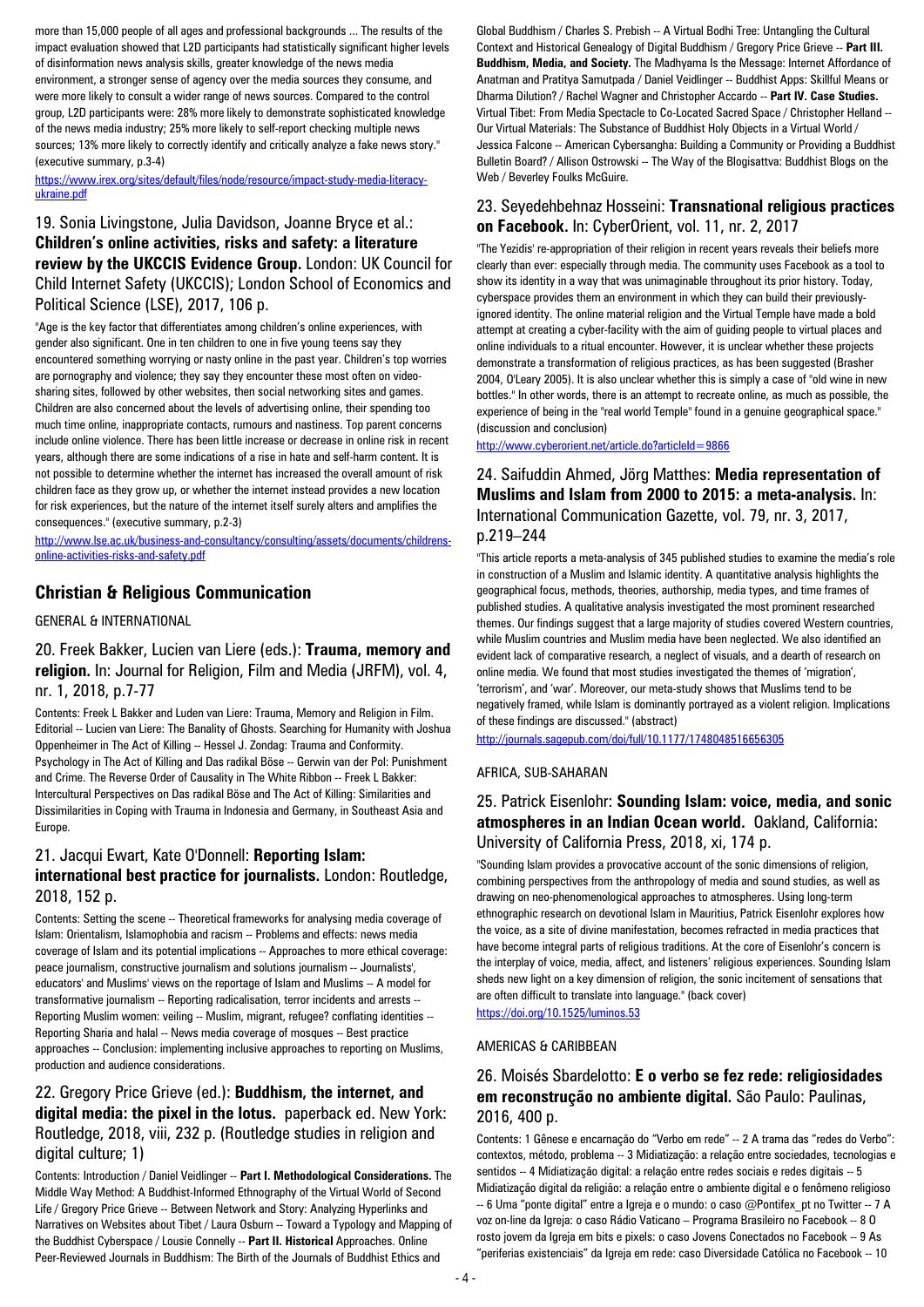Religiosidades em midiatização digital: a emergência das redes comunicacionais -- 11 A circulação midiática em rede: a emergência do dispositivo conexial -- 12 – A reconstrução do "católico" em rede: a emergência do leigo-amador e das heresias comunicacionais -- 13 Entre raízes e asas: por uma práxis conexial da Igreja. chapter 1[: https://www.paulinas.org.br/pub/loja/livrosdegustacao/530999.pdf](https://www.paulinas.org.br/pub/loja/livrosdegustacao/530999.pdf) subjects: cyberfaith / virtual spirituality; Catholic social media presence & online communities - Brazil

#### EUROPE

### 27. Marta Kolodziejska: **Online Catholic communities: community, authority, and religious individualization.** Milton: Routledge, 2018, viii, 141 p. (Routledge studies in religion and digital culture)

"Using the top three online forums used by Polish Catholics as a case study, this project explores the formation of these online communities. It then looks at the alternative authority structures that emerge online and how these lead to an individualised form of religious engagement that can develop independently of mainstream doctrine. Through highlighting how religious discourse in Poland is appropriated and creatively modified by users in fulfilling their own spiritual needs, this work reveals the constant interplay between online and offline religious contexts." (www.routledge.com)

#### 28. Victor M. Khroul: **Christian media in Russia in the age of "networkization".** In: World of Media. Journal of Russian Media and Journalism Studies, 2017, p.121-142

"This paper analyzes the subsystem of religious media in Russia, with a focus on Christian media and their place in Russia's media system in the context of "networkization". The dilemma faced by the Russian Orthodox Church in coming to terms with new digital communication technologies, and the 'pros' and 'cons' of using social networks, are considered by specialists in the field. The author underscores three problem areas for Christian media in Russia: (1) the requirement that journalistic endeavors remain subordinate to the goals of proselytization and public relations; (2) a blurry understanding of the target audience, and (3) the use of a barely understandable archaic ecclesiastical language. The author hypothesizes that some recent approaches to the challenge of "networkization" on the part of Orthodox, Catholic and Protestant thinkers may hold promising solutions to the problem." (abstract) <http://worldofmedia.ru/CHRISTIAN%20MEDIA%20IN%20RUSSIA.pdf>

MIDDLE EAST / WESTERN ASIA & NORTHERN AFRICA

29. Nurhaya Muchtar, Basyouni Ibrahim Hamada, Thomas Hanitzsch, Ashraf Galal, Masduki & Mohammad Sahid Ullah: **Journalism and the Islamic worldview: journalistic roles in Muslim-majority countries.** In: Journalism Studies, vol. 18, nr. 5, 2017, p.555-575

"This paper looks at the extent to which journalistic culture in Muslim-majority countries is shaped by a distinctive Islamic worldview. We identified four principles of an Islamic perspective to journalism: truth and truth-telling (siddiq and haqq), pedagogy (tabligh), seeking the best for the public interest (maslahah), and moderation (wasatiyyah). A survey of working journalists in Africa (Egypt, Sierra Leone, and Sudan), Asia (Bangladesh, Indonesia, Malaysia, Oman, Qatar, Turkey, and the United Arab Emirates), and Europe (Albania and Kosovo) found manifestations of these roles in the investigated countries. The results point to the strong importance of an interventionist approach to journalism—as embodied in the maslahah principle—in most societies. Overall, however, journalists' roles in Muslim-majority countries are not so much shaped by a distinctively Islamic worldview as they were by the political, economic, and sociocultural contexts." (abstract)

<https://doi.org/10.1080/1461670X.2017.1279029>

### **Community Media**

AFRICA, SUB-SAHARAN

### 30. Njuki Githethwa, Sheila Ngatia, Tom Mboya et al.: **Community radios: broadcasting for peace.** Nairobi: Kenya Community Media Network (KCOMNET), 2018, 82 p.

Contents: 1. Context of community radio in Kenya -- 2. Portraits of community radios in Kenya -- 3. How to build a community radio station -- 4. The Umoja project -- 5. About Kenya Community Media Network.

[https://www.ziviler-friedensdienst.org/sites/ziviler-](https://www.ziviler-friedensdienst.org/sites/ziviler-friedensdienst.org/files/anhang/publikation/zfd-community-radios-broadcasting-pe%20ace-57639.pdf)

[friedensdienst.org/files/anhang/publikation/zfd-community-radios-broadcasting-pe ace-](https://www.ziviler-friedensdienst.org/sites/ziviler-friedensdienst.org/files/anhang/publikation/zfd-community-radios-broadcasting-pe%20ace-57639.pdf)[57639.pdf](https://www.ziviler-friedensdienst.org/sites/ziviler-friedensdienst.org/files/anhang/publikation/zfd-community-radios-broadcasting-pe%20ace-57639.pdf)

#### 31. Michael Yao Wodui Serwornoo: **The dilemma of building campus radio stations on a business model: the case of ATL FM in Ghana.** In: Journal of Media Business Studies, vol. 14, nr. 1, 2017, p.60-78

"The quest for competitiveness and popularity of a campus radio station needs to be balanced with the epistemological frames of community radio, which include participation, community ownership, and opposition to hegemonic discourse in the mainstream media as well as independence from political and market influences. I contribute to these reflections by highlighting how within this frame ATL FM is facing dilemmas and challenges that have not occupied community media theorists so far. Through content analysis and in-depth interviews, I investigate whether a community radio can serve and encourage the participation of the local community when professional rather than community members exclusively manage it. I propose a conscious incorporation of stakeholders in the community radio business model as a possible solution to this dilemma." (abstract)

<https://doi.org/10.1080/16522354.2017.1302708>

#### AMERICAS & CARIBBEAN

#### 32. María Soledad Segura: **Community media networks in Latin America.** In: Media Development, vol. 65, nr. 1, 2018, p.41-44

"Community, alternative and popular radio stations have a long tradition in Latin America that began in the middle of the 20th century. They accompanied the struggles of social organizations and popular sectors against dictatorial or authoritarian states despite the fact that those states persecuted them or, in the best of cases, ignored them. At the same time, they always demanded legal recognition." (p.41)

<http://www.waccglobal.org/articles/community-media-networks-in-latin-america>

#### 33. Francisco Godinez Galay, Inés Binder, Pablo Fisher: **Como sea: sostenibilidad económico-administrativa en radios comunitarias de Argentina.** Buenos Aires: Ediciones del Jinete Insomne, 2017, 298 p.

"Una radio social (comunitaria, alternativa, popular, local, etc.) posee múltiples y diversas fuentes de financiamiento. Múltiples: en el sentido de que no se sostienen con una sola fuente de financiamiento. Primero, porque es difícil conseguir una sola fuente que cubra completamente los gastos de una emisora. Segundo, porque eso haría peligrar la independencia y margen de acción: la multiplicidad es estratégica. Diversas: implementan distintos modelos. Van a la búsqueda de distintas fuentes. Y en general, tienen pequeños ingresos de muchas fuentes y de todos los tipos posibles. Incluso, creando e inventando nuevas. Utilizan alquiler de espacios a terceros, publicidad comercial, publicidad oficial, proyectos de cooperación, subsidios, aportes individuales, venta de productos (discos, material promocional, etc.), venta de servicios (producción radiofónica, capacitación, investigaciones, etc.), desarrollo de bares o espacios culturales, etc. Nos parece de relevancia que estos elementos se incluyan a la definición de lo que es una radio social, por cuanto es un tema que siempre queda postergado o es tabú para las emisoras. Es una característica diferencial respecto de otros tipos de emisora, y habla también de su capacidad de resiliencia, resistencia, adaptabilidad y creatividad. De considerar a la multiplicidad y diversidad de fuentes de financiamiento como un elemento constitutivo de la definición de medio social, podrían evitarse, por ejemplo, algunas legislaciones como la brasileña y la chilena que definen a los medios comunitarios o ciudadanos -entre otras cosas- como aquellos que no pueden recibir publicidad comercial. Y esto funciona como una restricción a su funcionamiento. Al igual que las legislaciones que imponen una restricción al alcance de este tipo de medios: esa restricción de alcance repercute en achicar las posibilidades, sobre todo, de obtener publicidad comercial." (conclusiones y recomendaciones, p.273-274) subjects: community radio sustainability; financial sustainability of media - Argentina - case studies

<https://cpr.org.ar/wp-content/uploads/media/uploads/documents/como-sea-web.pdf>

#### 34. Humberto Vandenbulcke: **Comunicar la esperanza: camino al buen (con)vivir.** Quito: Asociación Latinoamericana de Educación y Comunicación Popular (ALER), 2017, 274 p.

Contents: 1: El cambio de época -- 2: La emergencia de una nueva época -- 3: Participar en la transición -- 4. En América Latina y el mundo: Experiencias de construcción del Buen Vivir. En tránsito hacia un mundo sostenible -- 5: Innovar en el cambio de época -- 6: Comunicar la esperanza: La radio popular en la construcción del paradigma del Buen Vivir -- 7: El Papel de la Coordinación en la Radio Popular para el Buen Vivir -- 8: Crear "movimiento" para dinamizar la transición -- 9: Reflexiones finales.

subjects: Buen Vivir < Good Living>; alternative communication; community radios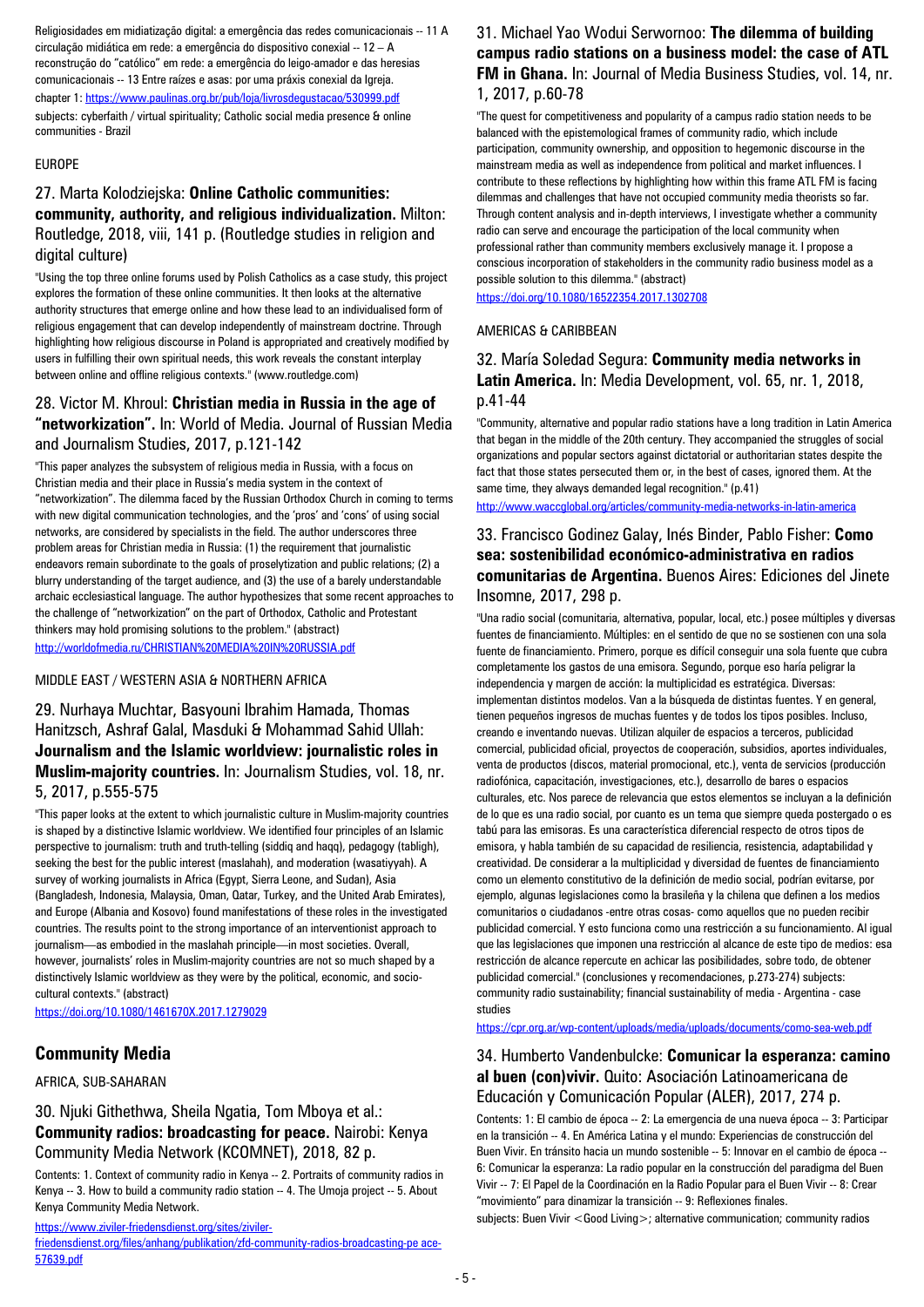#### ASIA & PACIFIC

#### 35. **Community broadcasting sector financial health of community radio survey.** Survey Matters; Community Broadcasting Association of Australia (CBAA), 2017, 43 p.

"Sector income has increased significantly since the last census was conducted in 2011- 2012. Community radio stations collectively generated \$103,533,154, including CBF grants, in the 2015-2016 financial year. This represents an increase of 41%, or \$30,143,206, over the last four years. While it is important to note that the inclusion of 57 temporary community broadcast license holders in the sample has contributed to the increase in total income generated by the sector, as these stations reported significantly lower average income per station than permanent community broadcast license holders the effect is not significant. Income growth was strongest across regional and metropolitan stations, with these stations reporting total income 84% and 47% higher than four years ago respectively. Rural stations also grew, while suburban stations reported income lower than in 2011-2012. Youth stations experienced the most significant growth since the last Census, with income growing by 125% between 2011- 2012 and 2015-2016. Significant increases in total income were also reported by religious stations, who reported income 82% higher than in 2011-2012." (p.8) [https://www.cbaa.org.au/sites/default/files/media/CBAA%202017%20Financial%20Healt](https://www.cbaa.org.au/sites/default/files/media/CBAA%202017%20Financial%20Health%20of%20Community%20Radio%20Survey%20FIN%20AL.pdf) [h%20of%20Community%20Radio%20Survey%20FIN AL.pdf](https://www.cbaa.org.au/sites/default/files/media/CBAA%202017%20Financial%20Health%20of%20Community%20Radio%20Survey%20FIN%20AL.pdf)

#### 36. **Community broadcasting sector programming and community development census.** Survey Matters; Community Broadcasting Association of Australia (CBAA), 2017, 32 p.

"In 2016, 72% of all broadcast time was locally produced content, which equals 41,243 hours of locally produced content each week. While slightly less than in 2011-12, the proportion of local content has remained broadly consistent over all census periods. The proportion of content derived from local sources was higher in metropolitan and suburban stations than it was in regional and rural and remote stations. Stations dedicated to educational and Indigenous programming also tended to broadcast a higher proportion of locally produced content than other categories ... Of the locally produced content that is broadcast by community radio stations each week 62% is presented live. Suburban stations present the most live content, with 75% of all locally produced content broadcast by suburban stations presented live. Metropolitan stations present 67%, regional stations 61%, and rural and remote stations 53% of their locally produced content live. Community radio stations broadcast a large proportion of their local content live. Youth stations also largely broadcast their local content live (88%). Educational stations also present a large majority of their local content live (88%). General stations, which make up the vast majority of community radio stations, present 70% of their locally produced content live. Religious (31%) and Indigenous (33%) and RPH (38%) stations present the lowest proportion of locally produced content live." (p.9-10) [https://www.cbaa.org.au/sites/default/files/media/CBAA%20Programming%20%26%20C](https://www.cbaa.org.au/sites/default/files/media/CBAA%20Programming%20%26%20Community%20Development%20Census%202016%25%2020Report%20V2.1%20Final.pdf)

[ommunity%20Development%20Census%202016% 20Report%20V2.1%20Final.pdf](https://www.cbaa.org.au/sites/default/files/media/CBAA%20Programming%20%26%20Community%20Development%20Census%202016%25%2020Report%20V2.1%20Final.pdf)

#### 37. **Community radio national listener survey: summary report of findings.** Crows Nest: McNair Ingenuity Research; Community Broadcasting Association of Australia (CBAA), 2017, 49 p.

"Overall, three quarters (72%) of Australians aged 15 years and over are aware of community radio. Since 2012, this survey has also asked survey respondents which individual community radio stations they had heard of, providing the ability to verify the stated awareness with specific station examples. This secondary measurement provides closely matching results of 70%. Over a quarter (28%) of Australians aged 15 years and over, or 5,299,000 people, listen to community radio in a typical week. Overall, 83% of Australians aged 15 years and over listen to some radio in the course of a typical week. The number of Australians aged 15 years and over listening to community radio in an average week has risen from 3,767,000 in 2004 to 5,299,000 in 2016, with some statistically insignificant fluctuations fromyear-to-year. Of community radio listeners surveyed, 15% listen to community radio exclusively. Amongst the broader Australian population aged 15 years and over, 4% (or 811,000 people) are exclusive listeners to community radio in an average week." (executive summary)

[https://www.cbaa.org.au/sites/default/files/media/McNair%20Ingenuity%20Research%2](https://www.cbaa.org.au/sites/default/files/media/McNair%20Ingenuity%20Research%20-%20National%20Listener%20Survey%20-%20Mai%20n%20Report%20-%20Jan%202017%20-%20compressed.pdf) [0-%20National%20Listener%20Survey%20-%20Mai n%20Report%20-](https://www.cbaa.org.au/sites/default/files/media/McNair%20Ingenuity%20Research%20-%20National%20Listener%20Survey%20-%20Mai%20n%20Report%20-%20Jan%202017%20-%20compressed.pdf) [%20Jan%202017%20-%20compressed.pdf](https://www.cbaa.org.au/sites/default/files/media/McNair%20Ingenuity%20Research%20-%20National%20Listener%20Survey%20-%20Mai%20n%20Report%20-%20Jan%202017%20-%20compressed.pdf)

#### EUROPE

38. Chris Voniati, Vaia Doudaki, Nico Carpentier: **Mapping community media organisations in Cyprus: a methodological reflection.** In: Journal of alternative and community media, vol. 3, nr. 1, 2018, p.17-32

"Identifying grassroots or 'below-the-radar' organisations, such as community media organisations, is a challenging task that is not always supported sufficiently by methodological literature. The objective of this article is to address this challenge by proposing a structured approach to mapping analysis: (1) driven by an (operational) definition of the social entity; (2) that allows for a population-based mapping process; (3) that uses a particular registration instrument (labelled a Mapping Index Card, or MIC); (4) to process data from multiple sources; and (5) to analyse the information registered in these MICs. By zooming in on the only divided country of Europe – the island of Cyprus – this article then illustrates how to design and conduct a mapping research of community media organisations on a national scale. Other than giving an overview of the community media operating in Cyprus, this mapping exercise aims to provide a methodological guide for mapping civil society and 'below-the-radar' organisations in general." (abstract) <https://joacm.org/index.php/joacm/article/view/984>

# **Conflicts, Media & Peacebuilding**

GENERAL & INTERNATIONAL

39. Karlon Rama, Katja Gürten: **The conflict-sensitive journalism teaching guide: philosophy and practice.** Davao City, Mindanao et al.: Forum Ziviler Friedensdienst (forumZFD); Peace and Conflict Journalism Network (PECOJON); Media Educators of Mindanao (MEM); Commission on Higher Education (CHED), 2018, 65 p.

"This teaching guide aims to assist those who intend to learn conflict-sensitive journalism (CSJ) and those who want to instruct others in the principles, techniques, and strategies of the craft. It is not a course but a collection of lessons to be integrated in existing curricula for communication and journalism. It is a toolkit more than a textbook. Each chapter contains several lessons, with activities of varying difficulty levels that focus on different aspects of CSJ. There is no order to be strictly followed, but this guide is structured towards a particular logic that flows from principles to practice." (p.10) http://philippines.forumzfd.org/sites/default/files/downloads/csi - first\_edition\_-[\\_low\\_reso.pdf](http://philippines.forumzfd.org/sites/default/files/downloads/csj_-_first_edition_-_low_reso.pdf)

### 40. Stig Arne Nohrstedt, Rune Ottosen: **Sustainable war journalism and international public law.** In: Peter Berglez, Ulrika Olausson, Mart Ots (eds.): What is sustainable journalism? Integrating the environmental, social, and economic challenges of journalism. New York et al.: Peter Lang, 2018, p.199-217

"[This chapter] primarily devotes analytical attention to mainstream news media's ability, or rather lack of ability, to report violations against international public law in the context of war and conflict reporting, and their continuing vulnerability to propaganda and manipulation. In the introduction, the authors suggest a definition of "sustainable war journalism" which, among other things, involves "media's ability to provide citizens with reliable, objective news from multiple sources," as well as to "promote free speech and access to public information within a context of changing legal and social norms." Different forms of shortcomings in war journalism are discussed in relation to several military conflicts, stretching from the Gulf War (1990-91) to the Libyan War (2013) and the ongoing Syrian War. They emphasize the importance of integrating and addressing international public law in journalism education programs around the world. Only this can engender a sustainable journalism and prevent it making the same errors again and again." (p. xxxi)

#### 41. Leara D. Rhodes: **Peace through media.** New York: Peter Lang, 2018, x, 201 p.

Contents: Search for peace: why peace journalism is needed today -- Peace journalism: definition and history -- Peace journalism: theoretical approaches -- Populations affected by conflict -- Violence: the nature of contemporary warfare and media's contribution to covering violence -- Journalists' work to include working with citizen journalists -- How to search for truth when there are lies, bias and propaganda -- Activism and social media -- How governments use media during conflict -- Action plan: teaching peace journalism --The future: dialogue.

### 42. Jacob Groshek, Britt Christensen: **Emerging media and press freedoms as determinants of nonviolent and violent political conflicts, 1990–2006.** In: International Communication Gazette, vol. 79, nr. 4, 2017, p.335–356

"Using aggregate-level data, this study compares instances of intrastate political conflict that occurred in both nonviolent and violent forms. Specifically, analyses presented in this study examine the relationships that exist between diffusion rates of emerging media and enhanced press freedoms in countries that experienced differing types of conflicts from 1990 through 2006. Through a series of analytic models, the results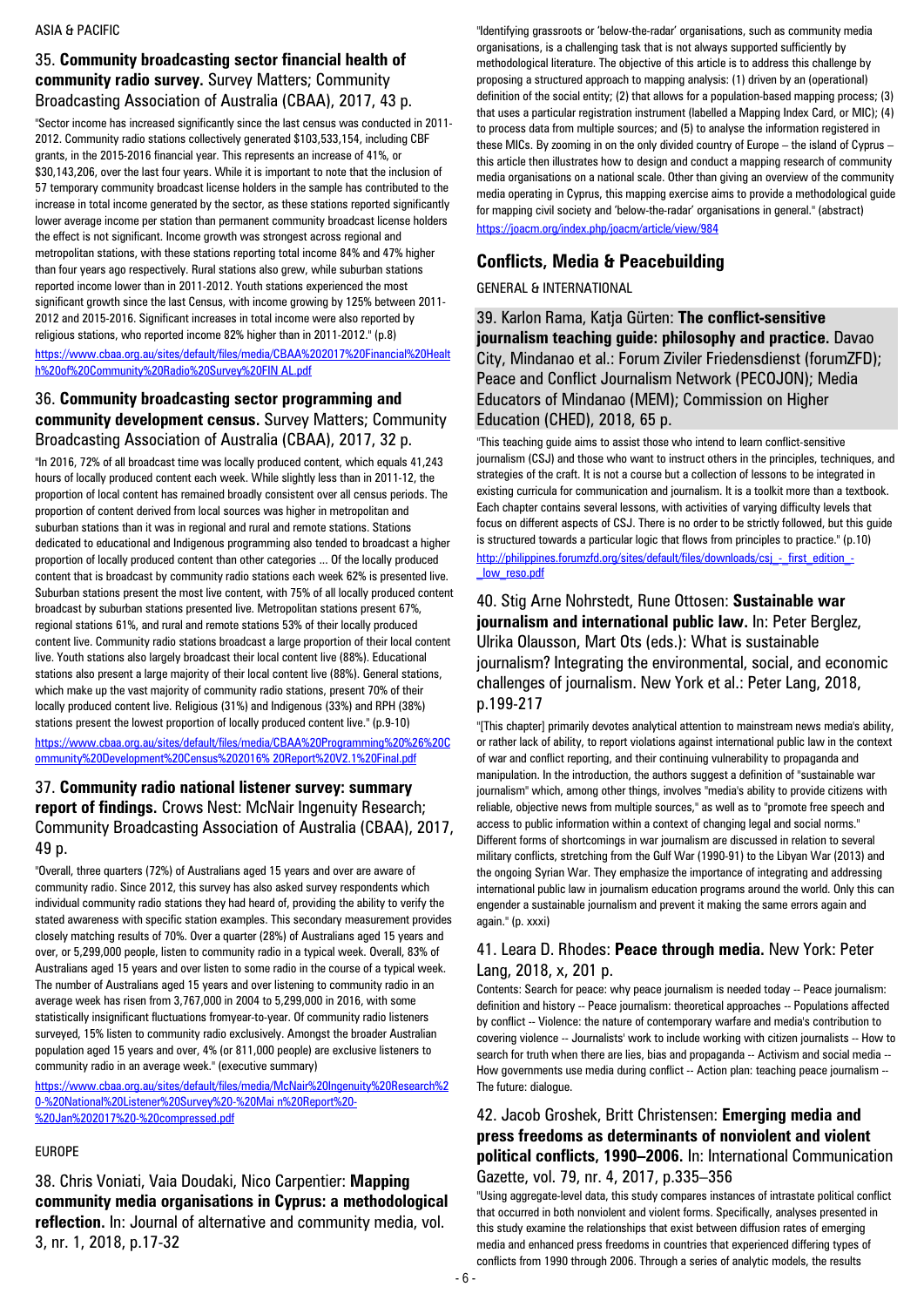observed here indicate that higher levels of emerging media and press freedoms are better predictors of nonviolent—as opposed to violent—conflict. Findings from this study thus bridge an important gap in the literature between communication and political science research in establishing linkages between emerging media technologies and press freedoms and their interconnections with nonviolent and violent political conflict. Implications for related interdisciplinary fields are discussed." (abstract) <http://journals.sagepub.com/doi/full/10.1177/1748048516682139>

### 43. Guy Hodgson (ed.): **Conflict, trauma and the media: a collection of essays.** Newcastle upon Tyne (UK): Cambridge Scholars Publishing, 2017, vi, 168 p.

Contents: Banal Phenomenologies of Violence: Media Work Cultures and Audience Engagement with Distant Trauma / Tim Markham -- The Spectacle of a Hunger Strike: Guantanamo / Anita Howarth -- The Tradition of Hijacking: An Artistic Look at the Japanese Red Army / Valeria Mancinelli -- Trauma Reporting and its Impact on Journalists: A Case Study of Leading Chinese News Outlets / Zhen Troy Chen -- Perceptions of Foreign Conflict: Reporting of the War in Gaza in 2014 / Emma Heywood --"It makes me spit": The Public and Newspaper Reaction to the UK Government's Threat to Suppress the Daily Mirror in 1942 / Guy Hodgson -- Negotiating Identity Politics via Networked Communication: A Case Study of the Welsh Speaking Population in Patagonia, Argentina / Simon Gwyn Roberts -- A Voice for Peace: Young People in Northern Ireland Learn through Journalism / Fiona Wyton and David Baines. sample materials: <http://www.cambridgescholars.com/download/sample/64048>

#### AFRICA, SUB-SAHARAN

#### 44. Valentina Baú: **Participatory communication, theatre and peace: performance as a tool for change at the end of conflict.** In: Communicatio. South African Journal for Communication Theory and Research, vol. 44, nr. 1, 2018, p.34-54

"This article presents insights on a participatory theatre initiative implemented in Kenya, with the aim of understanding the changes that were initiated towards the reestablishment of peace between communities. The project was carried out in the aftermath of the post-election violence that took place in the country between 2007 and 2008. Amani People's Theatre organised a number of theatre-based activities adopting a participatory approach, which ensured the involvement of community members from different tribes. Participants used the plays to re-enact the events, experienced during the conflict and the issues that still affected their communities as a result of those events, and worked together on finding solutions. The article begins with a literature review on Theatre for Development and its progress towards a more participatory approach. This is followed by an introduction of the project and the context in which it took place. The study design and Theory of Change developed for the analysis are then presented, opening the path to a discussion of the findings generated through that framework. Lastly, final reflections bring to light a number of issues that must be considered when working with participatory theatre in peace interventions." (abstract) <https://doi.org/10.1080/02500167.2018.1443484>

#### 45. William Tayeebwa: **From conventional towards new frames of peace journalism: the cases of Uganda and Burundi.** In: Tukumbi Lumumba-Kasongo, Joseph Gahama: Peace, Security and Post-conflict Reconstruction in the Great Lakes Region of Africa. Dakar: CODESRIA, 2017, p.209-236

"The main task of the study was to evaluate, from the perspective of Burundian ( $n=58$ ) and Ugandan ( $n=183$ ) journalists the feasibility of making operational the normative frames of peace reporting as expounded by peace journalism scholars against the more entrenched news frames that favour conflict or violence ... The findings discussed in this chapter show that, overall, Burundian and Ugandan journalists still emphasise the frames of conflict or violence as viable news values. The survey results confirm the claim by scholars who have observed that conventional journalism frames that favour conflict or violence are well-entrenched and routinely influence media content. The rootedness of the frames of conflict or violence is evident across gender and years of journalism experience. This rootedness is most likely due to the training which is still dependent on literature and models of what Galtung and Ruge identified as favouring the conflict or violence framing of news." (conclusion p.231-232)

#### http://www.codesria.org/spip.php?article2814&lang=en

46. **Final evaluation for 'Communicating for Peace in South Sudan: A Social and Behaviour Change Communication Initiative', Bor, Juba and Wau, South Sudan.** UNICEF; Search for Common Ground; Forcier Consulting, 2016, vii, 54 p.

""Project locations experienced general improvement with regards to social cohesion and conflict resolution. This was particularly the case in Wau, where results were encouraging. In contrast, Bor continued to feature more negative results than other project locations, although the county saw important improvements since the undertaking of the baseline study in January 2015. This suggests a general positive impact of project activities. Indeed, project activities were at large seen as effective in fostering peacebuilding among local communities. Respondents held particularly positive views about the role of [the radio talkshow] Hiwar al Shabab in the promotion of peacebuilding. In contrast, the sustainability of the trainings and theatre performances, and divergent expectations and miscommunication within the UNICEF-SFCG partnership were highlighted as the weak links in the implementation of the programme. Despite this, research participants underscored the potential for media as a useful tool for peacebuilding." (p.2)

#### [https://www.sfcg.org/wp-content/uploads/2016/09/SFCG\\_Final-](https://www.sfcg.org/wp-content/uploads/2016/09/SFCG_Final-_Report_Forcier2016.pdf) Report\_Forcier2016.pdf

#### AMERICAS & CARIBBEAN

#### 47. Jonathan Bock: **Organizaciones de prensa y posconflicto en Colombia.** Bogotá: Universidad Colegio Mayor de Nuestra señora del Rosario, Trabajo de Grado, 2018, 90 p.

"Esta investigación tiene como objetivo determinar los alcances y las limitaciones que tienen las organizaciones de prensa colombianas al momento de preparar a los periodistas para cubrir y afrontar el proceso de posconflicto, derivado del Acuerdo Final para la Terminación del Conflicto y la Construcción de una Paz Estable y Duradera firmados entre el Gobierno Nacional y las Fuerzas Armadas Revolucionarias de Colombia FARC. Por lo tanto, analiza las acciones llevadas a cabo por las organizaciones de prensa dirigidas a afrontar este nuevo escenario y a la vez estudia la percepción de algunos periodistas del país frente a estas acciones. Con esto en mente, se hizo una comparación entre dichas acciones y las percepciones de los comunicadores para comprender hasta dónde puede llegar el trabajo de las organizaciones de prensa, los vacíos existentes, los retos y las metas que tienen para afrontar el posconflicto." (resumen)

subjects: media in (post-) conflict areas; media assistance: (post-) conflict countries; political transition and media - Colombia

[http://repository.urosario.edu.co/bitstream/handle/10336/14458/Laura%20Puentes%20Tr](http://repository.urosario.edu.co/bitstream/handle/10336/14458/Laura%20Puentes%20Trabjado%20de%20Grado.pdf?sequence=1&isAllo%20wed=y) [abjado%20de%20Grado.pdf?sequence=1&isAllo wed=y](http://repository.urosario.edu.co/bitstream/handle/10336/14458/Laura%20Puentes%20Trabjado%20de%20Grado.pdf?sequence=1&isAllo%20wed=y)

#### 48. Whitney Phillips: **The oxygen of amplification: better practices for reporting on extremists, antagonists, and manipulators online.** Data & Society Research Institute, 2018, 15, 45, 43, 25 p.

Part One, "In Their Own Words: Trolling, Meme Culture, and Journalists' Reflections on the 2016 US Presidential Election," provides a historical overview of the relationship between the news media and far-right manipulators during the 2016 US presidential election. Part Two, "'At a Certain Point You Have to Realize That You're Promoting Them': The Ambivalence of Journalistic Amplification," identifies the intended and unintended consequences of reporting on bigoted, damaging, or otherwise problematic information and the structural limitations of journalism (economic, labor, and cultural) that exacerbate these tensions. And Part Three, "The Forest and the Trees: Proposed Editorial Strategies," recommends practices on establishing newsworthiness; handling objectively false information; covering specific harassment campaigns or manipulators, bigots, and abusers; and reporting on the internet that are particularly critical in an era of disinformation." (executive summary, p.3)

[https://datasociety.net/wp-](https://datasociety.net/wp-content/uploads/2018/05/FULLREPORT_Oxygen_of_Amplification_DS.pdf)

[content/uploads/2018/05/FULLREPORT\\_Oxygen\\_of\\_Amplification\\_DS.pdf](https://datasociety.net/wp-content/uploads/2018/05/FULLREPORT_Oxygen_of_Amplification_DS.pdf)

#### EUROPE

#### 49. **Responding to 'hate speech': comparative overview of six EU countries.** London: Article 19, 2018, 47 p.

"This publication presents the comparative overview of the legal framework and practices related to 'hate speech' in six Member States of the European Union (EU): Austria, Germany, Hungary, Italy, Poland and the United Kingdom. The publication is based on six individual country reports commissioned by ARTICLE 19 in 2017. The six country reports identified widespread deficiencies in the respective national frameworks on 'hate speech' in terms of their compatibility with applicable international freedom of expression standards, as well as inconsistencies in the application of existing legislation. In ARTICLE 19's view, these deficiencies render the legal framework open to political abuse, including against precisely those minority groups that the law should protect. Moreover, the respective national frameworks generally fail to provide effective remedies to victims of 'hate speech', and are insufficient to enable instances of intercommunal tensions to be effectively resolved, or to enable poor social cohesion to be addressed." (executive summary)

[https://www.article19.org/wp-content/uploads/2018/03/ECA-hate-speech-compilation](https://www.article19.org/wp-content/uploads/2018/03/ECA-hate-speech-compilation-report_March-2018.pdf)[report\\_March-2018.pdf](https://www.article19.org/wp-content/uploads/2018/03/ECA-hate-speech-compilation-report_March-2018.pdf)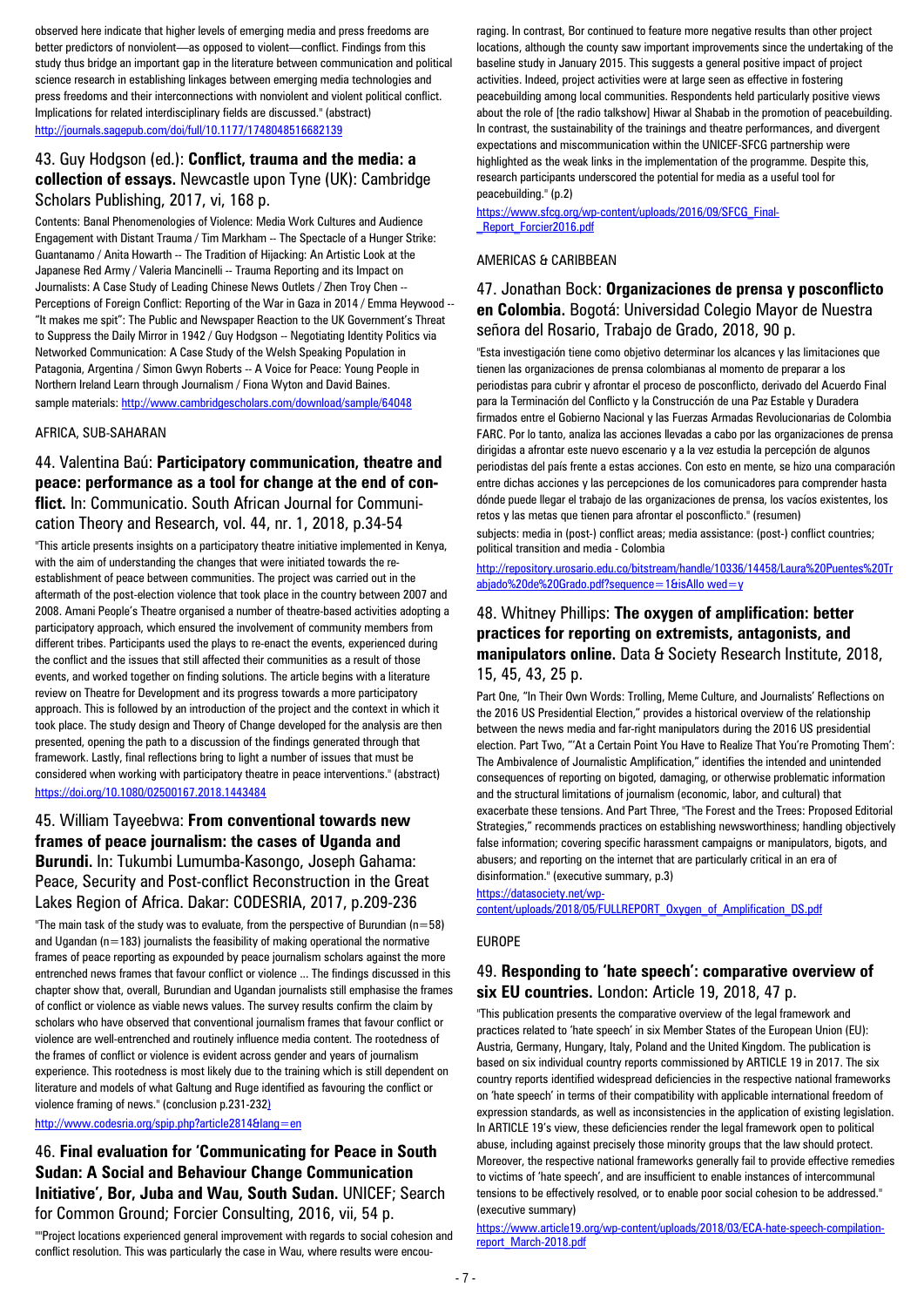#### 50. Sanela Hodžic: **Journalism in times of crisis: case studies in six SEE countries.** South East European Network for Professionalization of Media (SEENPM), 2017, 33 p.

"This research project focuses on media reporting of and in crisis situations, with case studies of examples mostly from 2016. Political and social crises have been recurring in recent years, aggravated by unstable political environments, underdeveloped economies, ethno-national divisions and unresolved legacies of war. They ranged from political clashes, government crises, through crisis involving citizen protests or pertaining to response to natural disasters, to refugee crises. As indicated by the national reports from five successor states of the former Yugoslavia (Bosnia and Herzegovina, Macedonia, Montenegro, Kosovo and Serbia) and Albania, in the analysed cases of crises, the media largely failed to fulfil their public service role and to an extent did just the opposite, providing sensationalistic stories, favouring particular sources (mainly official ones, from one political faction or one ethno-national group), sometimes accentuating security threats and possible conflicts, or simply by failing to provide relevant information or in-depth analysis necessary for substantive understanding of related public interest issues. In this research we start from the assumption that weaknesses of the media sector manifest themselves with particular severity in crisis situations. We also recognize the pivotal role of media in what the dominant framing of the crises is, by which they can contribute to, or thwart, democratic communication. The experience of media in former Yugoslavia in the 1990 is a reminder of how devastating the consequences can be." (p.2-3) [http://seenpm.org/wp-](http://seenpm.org/wp-content/uploads/Crisisreporting_introduction_REGIONAL_FINAL.pdf)

[content/uploads/Crisisreporting\\_introduction\\_REGIONAL\\_FINAL.pdf](http://seenpm.org/wp-content/uploads/Crisisreporting_introduction_REGIONAL_FINAL.pdf)

#### MIDDLE EAST / WESTERN ASIA & NORTHERN AFRICA

51. Jaber Bakr, Abdullah Amin Al Hallak: **Journalism in crisis: a content analysis of the emerging media sector in Syria.**  Beirut: Samir Kassir Foundation; Friedrich Naumann Stiftung, 2018, 44 p.

*also published in Arabic*

"This study reveals that news briefs are the most commonly found type of pieces published in the emerging Syrian media sector. Together, news briefs, news reports and feature stories constitute 90 percent of what was published during the monitoring period. Investigative reports were very rare. News briefs were not only the most common in news agencies and electronic newspapers but also in a large number of online and print magazines. Military and field developments as well as political issues were the most frequent topics that the Syrian media covered. Services and infrastructure, social, and rights-related topics had limited coverage in the Syrian media during the monitoring period. The issue of refugees also had limited coverage in the articles and reports published by the Syrian media during the monitoring period. One of the main structural weaknesses in Syrian media outlets is the very low number of sources that are citied in news briefs, news reports and feature stories – the overall average number of sources was less than one per article." (findings and recommendations, p.43) <http://beirut.fnst.org/content/journalism-crisis>

### **Culture & Communication**

GENERAL & INTERNATIONAL

52. Christine M. Merkel: **Enlarging choices: cultural content and public service media**. In: ReShaping cultural policies: advancing creativity for development. Paris: UNESCO, 2017, p.53-67

"The second chapter is devoted to the public service media as producers, commissioners, distributors, disseminators and mediators of high-quality cultural content. The author has been able to identify many substantial improvements in the legislative base for media freedom and diversity, as governments update their public service media goals and systems. She notes that creativity and diversity in both the public service and private media are being enhanced through quota regulations, currently applied by 90 countries around the world. New policy frameworks adapted to the digital context are beginning to respond to the challenges of horizontal and vertical media convergence. Yet gaps remain. Notably, there is an overriding need for a forward-looking public service media policy model that serves the needs of all individuals and groups and responds to changes in public thinking as well as processes of convergence." (executive summary, p.14)

<http://unesdoc.unesco.org/images/0026/002605/260592e.pdf>

53. Toby Miller (ed.): **The Routledge companion to global popular culture.** New York; London: Routledge, 2017, xxii, 535 p.

table of contents[: https://www.gbv.de/dms/weimar/toc/786494425toc.pdf](https://www.gbv.de/dms/weimar/toc/786494425toc.pdf)

subjects: popular culture; cultural studies; culture and media / communication international scope

#### 54. Bryce Peake: **Media anthropology: meaning, embodiment, infrastructure, and activism.** Arlington, Va.: American Anthropological Association, 2017, 17 p.

"This chapter introduces some of the theories, insights, and methodologies of media anthropology. At the heart of media anthropology is the assertion that media practices are not universal. Whether we are discussing how television is viewed, how public relations coordinators negotiate corporate hierarchies, how Facebook statuses are created and circulated, or how cellular towers are built, the local cultural context plays an important role." (p.1-2)

<http://perspectives.americananthro.org/Chapters/Media.pdf>

#### MIDDLE EAST / WESTERN ASIA & NORTHERN AFRICA

55. Aïssa Merah, Michèle Gellereau, Nabila Aldjia Bouchaala (eds.): **Reconfiguration des expressions et des pratiques culturelles à l'ère du numérique en Méditerranée. Actes du colloque, 3-4 novembre 2015, Université de Béjaia, Algérie.**  Paris: L'Harmattan, 2017, 269 p. (Socio-anthropologie des mondes méditérranéens)

table of contents: http://liseuse.harmattan.fr/978-2-343-12049-2 subjects: culture and media / communication; digital culture; youth cultures / youth milieus / youth identities - Algeria; France; Tunisia

### **Democracy, Governance & Media, Political Communication, Disinformation**

#### GENERAL & INTERNATIONAL

#### 56. **A multi-dimensional approach to disinformation: report of the independent High level Group on fake news and online disinformation.** Luxembourg: European Union, 2018, 39 p.

"In this report, we favour the word "disinformation" over "fake news." Disinformation, as used in the Report, includes all forms of false, inaccurate, or misleading information designed, presented and promoted to intentionally cause public harm or for profit. Our main message is that the best responses to disinformation are multi-dimensional, with stakeholders collaborating in a manner that protects and promotes freedom of expression, media freedom, and media pluralism. Another key message is that effective action will require continuous research on the impact of disinformation, increased transparency, and access to relevant data, combined with evaluation of responses on a regular, ongoing basis. This is particularly important as disinformation is a multi-faceted and evolving problem that does not have one single root cause." (foreword) [http://ec.europa.eu/newsroom/dae/document.cfm?doc\\_id=50271](http://ec.europa.eu/newsroom/dae/document.cfm?doc_id=50271)

### 57. Liliana Bounegru, Jonathan Gray, Tommaso Venturini, Michele Mauri (comps.): **A field guide to "fake news" and other information disorders.** Amsterdam: Public Data Lab, 2018, 212 p.

Contents: 1. Mapping fake news hotspots on Facebook -- 2 Tracing the circulation of fake news on the web -- 3 Using tracker signatures to map the techno-commercial underpinnings of fake news sites -- 4 Studying political memes on Facebook -- 5 Mapping troll-like practices on Twitter. <https://fakenews.publicdatalab.org/>

### 58. **Dangerous disinformation.** In: Development and Cooperation  $(D+C)$ , nr. May, 2018, p.23-38 *also published in German*

Contents: Alphonce Shiundu: Fighting for honesty and truth [Why Africa needs factchecking] -- Edward Ronald Sekyewa: Learning to cross-check facts [Accuracy and digital safety should concern Ugandan media workers] -- Julia Odoj: Discerning media consumers [Boosting media literacy among young Namibians] -- Benjamin Gaul: Think twice before sharing [The disruptive force of fake news on social media] -- Patrick Schlereth: Fakebook – the world's most important social media platform is out of control -- Alan C. Robles: Powerful falsehoods [How online trolls helped President Rodrigo Duterte to rise to power in the Philippines] -- Arfa Khanum Sherwani: Hindutva trolls [Online and in real life, Hindu-nationalists are putting pressure on Indian journalists]. Online briefing "Dangerous disinformation": https://www.dandc.eu/en/briefings/howstem-tide-fake-news-ditigal-propaganda-and-agressive-trolling [https://www.dandc.eu/sites/default/files/pdf\\_files/2018-05-dc\\_0.pdf](https://www.dandc.eu/sites/default/files/pdf_files/2018-05-dc_0.pdf)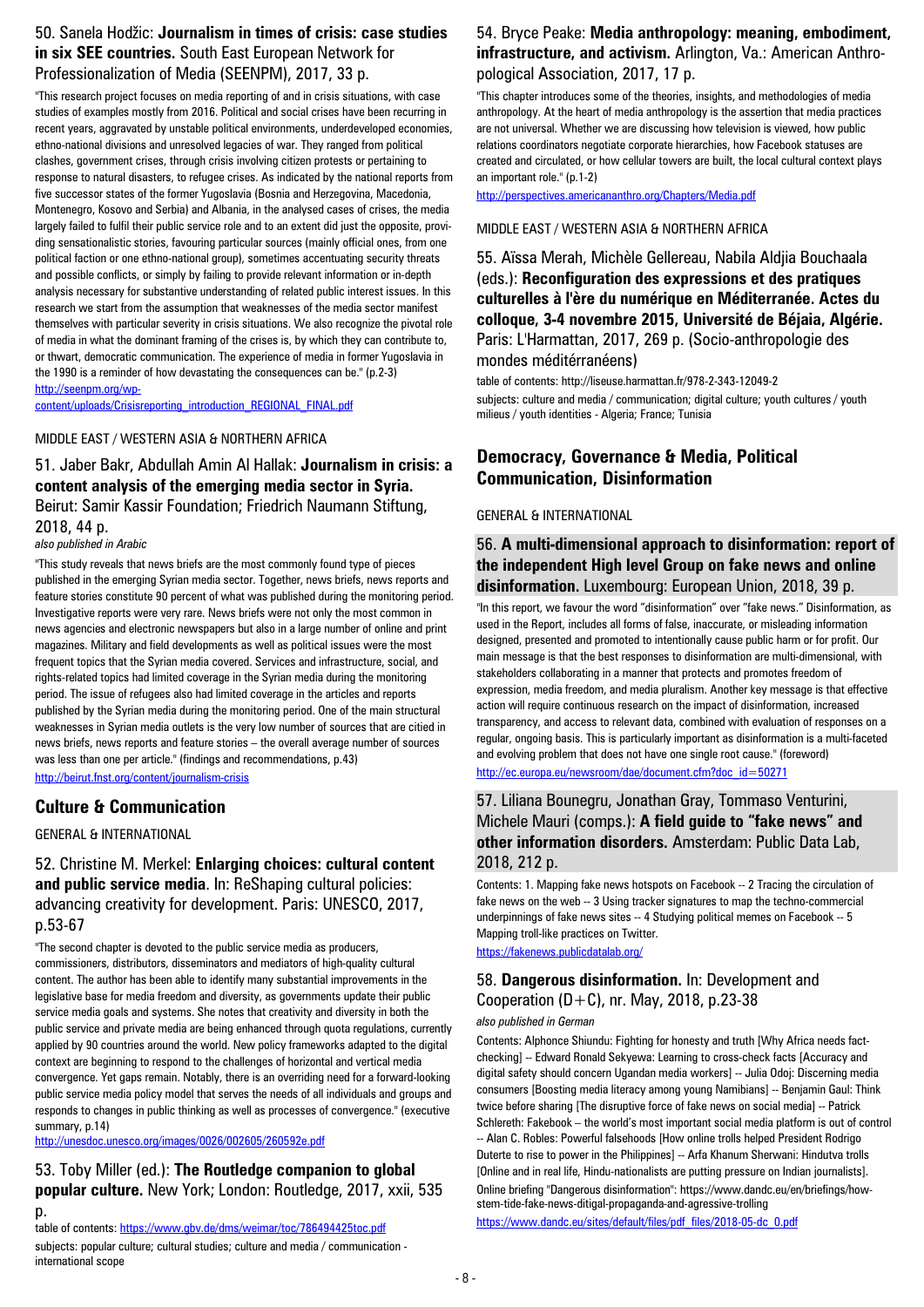### 59. **The role of the media and investigative journalism in combating corruption.** OECD, 2018, 18 p.

"Media reporting and investigative journalism, including by NGOs, is a vastly useful, but possibly underexploited, source of information for allegations of transnational corruption. The exposure of recent scandals through effective international cooperation by transnational networks of journalists as well as NGOs has amplified the impact of investigative reporting and significantly raised awareness of cross-border financial crime. While the OECD Secretariat regularly monitors global press for foreign bribery allegations and brings these to the attention of law enforcement officials in Parties to the OECD Anti-Bribery Convention, the OECD Working Group o Bribery (WGB) will, in turn, continue to ensure that countries allocate appropriate human resources, expertise, foreign-language skills, training and software, to monitor and act upon media reports of bribery in international business. A constructive relationship between the media, civil society and law enforcement could also be further strengthened while ensuring the independence and integrity of the different actors. Effective press freedom, open data, access to information and whistleblower protection frameworks are essential to enable free and credible reporting. Nevertheless, the number of journalists killed while reporting, many on corruption stories, is alarming. Governments must make press freedom and the protection of journalists, and their sources, a priority. Two-thirds of Parties to the OECD Anti-Bribery Convention still do not provide satisfactory whistleblower protection despite significant progress made by several countries in recent years. Given the importance of whistleblowers and the protection of sources in bringing allegations of corruption to light, the OECD will continue to work with countries to establish effective legislative frameworks for the protection of both public and private sector whistleblowers." (conclusion) [http://www.oecd.org/corruption/anti-bribery/The-role-of-media-and-investigative](http://www.oecd.org/corruption/anti-bribery/The-role-of-media-and-investigative-journalism-in-combating-corruption.pdf)[journalism-in-combating-corruption.pdf](http://www.oecd.org/corruption/anti-bribery/The-role-of-media-and-investigative-journalism-in-combating-corruption.pdf)

#### 60. Dipayan Ghosh, Ben Scott: **#DigitalDeceit: the technologies behind precision propaganda on the internet.** New America, 2018, 37 p.

"This analysis of digital advertising technology and its relevance to disinformation online is designed to broaden the focus in the current public debate beyond Russian operatives buying ads on social media. The problem is much bigger than that and the issues of concern are more diverse. Our analysis points to the core challenge of disentangling the alignment of interests between the commercial pursuits of digital platform companies and the success of disinformation-based political advertisers. It is a mistake to fixate on Russia. Russia is one of many online disinformation operators targeting Americans. Future disinformation campaigns may just as likely be run by domestic operators as foreign ones. These operators will most likely leverage the most dominant U.S. internet platforms to reach tens upon hundreds of millions of Americans. The full range of these disinformation campaigns could produce a grave public harm. In particular, they can progressively weaken the integrity of our democracy by separating citizens from facts and polarizing our political culture." (conclusions)

<https://www.newamerica.org/public-interest-technology/policy-papers/digitaldeceit/>

### 61. Admire Mare, Henrik Keith, Simbiso Marimbe, Rashweat Mukundu: **Citizen journalism guidelines on electoral reporting in Zimbabwe.** International Media Support (IMS), 2018, 54 p.

"The purpose of this manual is to familiarise citizen journalists with the core issues of election reporting including ethics, safety and security, fake news, hate speech and the broader issues around the electoral system in Zimbabwe. It also focuses on gender and the media, photography, live-streaming and mobile reporting. The manual will offer useful tips to citizen journalists on how to write an election story for diverse platforms that include SMS, social media, radio, newspapers, newsletters, among others, capturing the essence of a story, facts, and voices and transmit that information on these platforms. It also focuses on how to gather, share, upload, livestream various pieces of information ranging from text, audio, videos and photos." (preface)

[https://www.mediasupport.org/wp-content/uploads/2018/03/Zim\\_IMS-Citizen-](https://www.mediasupport.org/wp-content/uploads/2018/03/Zim_IMS-Citizen-Journalism-1-1.pdf)[Journalism-1-1.pdf](https://www.mediasupport.org/wp-content/uploads/2018/03/Zim_IMS-Citizen-Journalism-1-1.pdf)

#### AFRICA, SUB-SAHARAN

#### 62. **African digital media review (3).** In: African Journalism Studies, vol. 39, nr. 1, 2018, p.1-128

Contents: Women's Voices Online and the Emergence of Lived Realities as Distinct Political Behaviour: A Womanist Approach to Selected Zimbabwean Blogs / Sibongile Mpofu -- Social Media and Elections in Ghana: Enhancing Democratic Participation / Wilberforce S. Dzisah -- Social Media Communicative Action and the Interplay with National Security: The Case of Facebook and Political Participation in Zimbabwe / Simon Matingwina -- Taking Their Destiny in Their Hands: Social Media, Youth Participation and the 2015 Political Campaigns in Nigeria / Ngozi Joy Onyechi -- Politics Unusual? Facebook and Political Campaigning during the 2013 Harmonised Elections in Zimbabwe / Admire Mare -- Negotiating the Balance between Speed and Credibility in Deploying Twitter as Journalistic Tool at the Daily Nation Newspaper in Kenya / Benjamin Muindi. <https://www.tandfonline.com/toc/recq21/39/1?nav=tocList>

#### 63. **Do East Africans still want a free media? Afrobarometer finds weakening popular support.** Accra: Afrobarometer, 2018, 5 p.

"Popular support for a free news media has declined significantly in Kenya, Uganda, and Tanzania – three countries currently making headlines for government attempts to limit press freedom. Recent Afrobarometer surveys show that the proportion of respondents who say the government "should have the right to prevent the media from publishing things that it considers harmful to society" has risen sharply in Tanzania and Uganda, and more modestly in Kenya, over the past five years. At the same time, fewer citizens say they feel free to express their opinions." (p.1)

[http://afrobarometer.org/sites/default/files/press-](http://afrobarometer.org/sites/default/files/press-release/Kenya%2C%20Tanzania%2C%20Uganda/ab_r7_pr_support_for_media_freedo%20m_dropping_in_east_africa.pdf)

[release/Kenya%2C%20Tanzania%2C%20Uganda/ab\\_r7\\_pr\\_support\\_for\\_media\\_freedo](http://afrobarometer.org/sites/default/files/press-release/Kenya%2C%20Tanzania%2C%20Uganda/ab_r7_pr_support_for_media_freedo%20m_dropping_in_east_africa.pdf)  [m\\_dropping\\_in\\_east\\_africa.pdf](http://afrobarometer.org/sites/default/files/press-release/Kenya%2C%20Tanzania%2C%20Uganda/ab_r7_pr_support_for_media_freedo%20m_dropping_in_east_africa.pdf)

### 64. **Sénégal eléctions législatives 2017: monitoring des médias. Rapport final.** Dakar: Gorée Institute, [2018], 53 p.

subjects: election reporting - Senegal - media monitoring (case studies) [http://www.goreeinstitut.org/index.php/ressources/nos-publications/livres-etudes/26](http://www.goreeinstitut.org/index.php/ressources/nos-publications/livres-etudes/26-senegal-elections-legislatives-2017-monitoring-%20des-medias-rapport-final/file) [senegal-elections-legislatives-2017-monitoring-](http://www.goreeinstitut.org/index.php/ressources/nos-publications/livres-etudes/26-senegal-elections-legislatives-2017-monitoring-%20des-medias-rapport-final/file) des-medias-rapport-final/file

### 65. Michelle Betz: **Strengthening police and media relations for the safety of journalists and peaceful, free and fair elections in West Africa.** Accra: Media Foundation for West Africa (MFWA); Copenhagen: International Media Support (IMS), 2018, 42 p.

#### *also published in French*

"The relationship between the media and security agencies, including those in the law enforcement and intelligence services, has always been a delicate one. In the West African context, this relationship is often characterized by frequent clashes, arising from a somewhat startling inability of either side to fully appreciate the role of the other in society, particularly in democratic governance. This report pulls together experiences and reflections from Liberia, Ghana and Sierra Leone, distilling lessons learnt and best practices in this regard and outlining a framework to inform future initiatives by a variety of stakeholders." (website International Media Support)

[https://www.mediasupport.org/wp-content/uploads/2018/04/2758-](https://www.mediasupport.org/wp-content/uploads/2018/04/2758-Police_media_relations.final_web.pdf) [Police\\_media\\_relations.final\\_web.pdf](https://www.mediasupport.org/wp-content/uploads/2018/04/2758-Police_media_relations.final_web.pdf)

#### 66. Jan Cernicky, Antonie Hutter: **The digital natives are coming! How social media are changing political discourse in Kenya.** In: KAS International Reports, nr. 1, 2018, p.38-47

"Many factors seem to be coming together in Kenya that can pave the way towards a free, dynamic internet as a space for social and democratic freedoms. On the other hand, the newly re-elected government already exhibited authoritarian tendencies in the last legislative period and indicated – immediately after the (subsequently annulled) elections in August with its crackdown on several NGOs and on several television stations in January 2018 – that these tendencies can be expected to intensify further ... It therefore remains unclear who will prevail in the medium term. Will the old generation hang on to the resources while the young people occasionally engage in short pinprick campaigns? Or will the internet activists and young politicians succeed in changing the social and political awareness of the younger generation, achieving better political participation opportunities in the long term and thus a chance to gain fairer access to state resources and high-quality government services?" (conclusions)

[http://www.kas.de/wf/doc/kas\\_52117-544-2-30.pdf?180419125513](http://www.kas.de/wf/doc/kas_52117-544-2-30.pdf?180419125513)

67. Henrik Keith Hansen, Vincent Kahiya, Admire Mare, Simbiso Marimbe: **The professional election reporter: guidelines for journalists covering elections in Zimbabwe.** International Media Support (IMS); Zimbabwe Union of Journalists (ZUJ), 2018, 48 p.

[https://www.mediasupport.org/wp-content/uploads/2018/05/Election-Manual-for](https://www.mediasupport.org/wp-content/uploads/2018/05/Election-Manual-for-web.pdf)[web.pdf](https://www.mediasupport.org/wp-content/uploads/2018/05/Election-Manual-for-web.pdf)

68. Rotimi Williams Olatunji, Ayo Oluwatosin, Nosa Owens-Ibie, Victor Ayedun-Aluma: **Understanding Nigerian media and elections through research: analysis of the 2015 presidential election campaign messages.** Lagos: Association of Communication Scholars & Professionals of Nigeria (ACSPN), 2018, 10 p.

"1. Political parties and their supporters should concentrate more on issues-based campaign messages than hate campaign messages capable of demeaning personalities,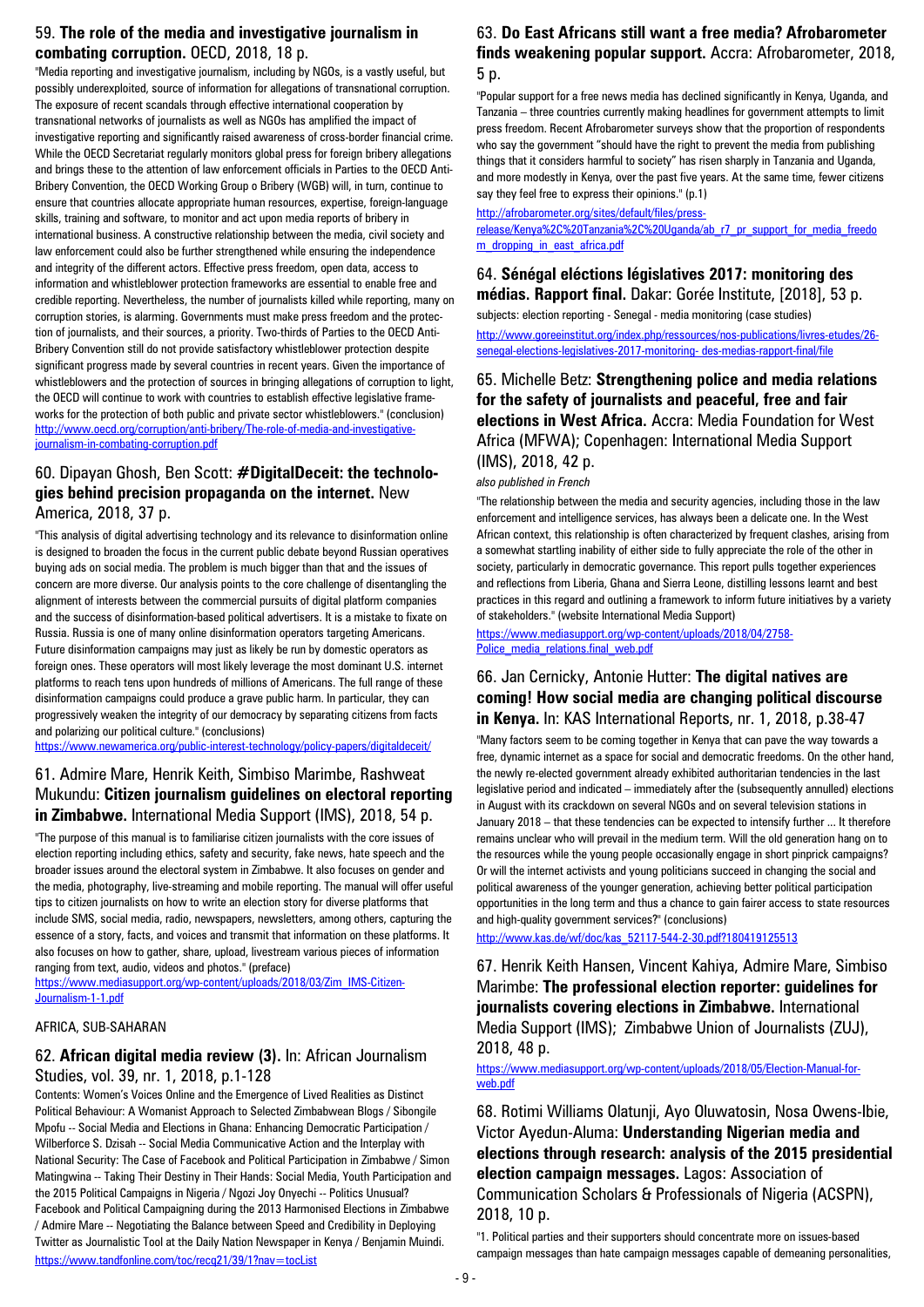religious/ethnic beliefs as well as ethnicity. 2. Political parties and their candidates should focus more on issue of importance to national development than mere image projection. 3. The Independent Electoral Commission (INEC), political parties, civil society groups and other stakeholders should promote media and information literacy to enable better deployment of user generated contents that foster democracy and the democratization process. 4. Political parties and candidates should optimise the numerous opportunities (of cost-effectiveness, reach, immediacy, citizens' engagement, etc.) offered by the rising popularity of new media 5. Continuous voter education is crucial for the citizens to be more critical in the electoral choices ..." (conclusions and recommendations, p.6-7)

[http://reports.acspn.com.ng/wp-content/uploads/2018/06/Understanding-Nigerian-](http://reports.acspn.com.ng/wp-content/uploads/2018/06/Understanding-Nigerian-Media-and-Elections-through-Research-ACSPN-Resea%20rch-Report.pdf)[Media-and-Elections-through-Research-ACSPN-Resea rch-Report.pdf](http://reports.acspn.com.ng/wp-content/uploads/2018/06/Understanding-Nigerian-Media-and-Elections-through-Research-ACSPN-Resea%20rch-Report.pdf)

#### 69. **The reality of fake news in Kenya.** London et al.: Portland, 2017, 18 p.

"Alarmingly, the research reveals that fake news is a pervasive problem surrounding the Kenyan elections with 90% of respondents having seen false or inaccurate information and 87% viewing this information as being deliberately false. Why does this matter? An informed citizenry is vital to Kenya's democracy and the findings have serious implications for the media and society at large. With a third of Kenyans unable to access accurate information about the election, fake news is limiting the public's ability to make informed decisions. This is of course extremely relevant to the business and political communities alike. For the mainstream media, the survey findings will come as good news, with most Kenyans trusting traditional media sources such as TV, which has a trust level of 76%. With 67% of Kenyans actively wanting comprehensive and detailed information and 78% wanting factual and accurate information, Kenya's media establishment should be encouraged to invest in better journalism." (In conclusion, p.14) <https://portland-communications.com/pdf/The-Reality-of-Fake-News-in-Kenya.pdf>

#### 70. Kioko Ireri, Eannes Ongus, Edna Laboso, Kangai Mwiti, Jared Onsongo: **First level agenda-setting: a study of press vs. public opinion in Kenya.** In: African Journalism Studies, vol. 38, nr. 3-4, 2017, p.26-49

"The present research examines media agenda setting effects in a Kenyan context in 2013 and 2014. Specifically, focusing on the first level of agenda setting, the study investigates whether two national daily newspapers influenced public opinion on six issues of national importance: corruption, devolution, economic crisis, insecurity, poverty, and unemployment. Moreover, the study examines whether the newspapers' agendas are related in connection to the coverage of the six issues. Findings indicate that the two newspapers had little influence on the opinion of the Kenyan public regarding the six issues. This is based on a low correlation of  $+.30$  between the two newspapers' agendas and the public agenda. However, the agendas of the two publications were strikingly similar—yielding a perfect correlation of  $+1$ . This means in their news coverage, the newspapers gave similar weight to the six issues." (abstract) <https://doi.org/10.1080/23743670.2017.1364654>

### 71. Pamela Jiménez Cárdenas, Antony Declercq, Mandy Shi Lai, Nathan Rasquinet: **The political economy of media capture: what influences media capture in less developed countries (LDCs) and how does this present opportunities and challenges for progress in achieving key components of SDG 16?** London: London School of Economics (LSE), Capstone project, 2017, vii, 75 p.

"In South Sudan, media capture, media market and audience segmentation are driven by: the ongoing civil conflict (since 2013), ethnic and linguistic divisions, a lack of rule of law, the legacy of clientelistic networks in the media and the government, a stark urbanrural divide, and a lack of infrastructure and funding that could support sustainable media development. In Tanzania, media capture, and media market and audience segmentation are driven by: the dominance of the CCM that enables the government to establish a legal framework to restrict freedom of the press, stark rural-urban and ZanzibarMainland divides, and a lack of local and community media in rural areas due to poor infrastructure and a lack of managerial skills. In Bangladesh, media capture, media market and audience segmentation are driven by: the political polarisation of the media and journalists' unions between the dominant AL and BNP political parties, the combination of political polarisation and low journalistic professionalism preventing politically unbiased reporting, and connections between corporate media owners and political elites that lead to politically-motivated corporate media strategies. In South Africa, media capture, media market and audience segregations are driven by: the lack of sustainable funding available to independent media outlets, prohibitive costs limiting their readership to the economic elite, and the dominance of the (politically controlled) SABC as the only source of media catering to lower-income segments of the population." (executive summary, p.vi-vii)

[https://assets.publishing.service.gov.uk/media/58d131dde5274a16e8000076/1.LSE\\_Cap](https://assets.publishing.service.gov.uk/media/58d131dde5274a16e8000076/1.LSE_Capstone_Final_Report_for_DFID_WB_09Mar2017.pdf) [stone\\_Final\\_Report\\_for\\_DFID\\_WB\\_09Mar2017.pdf](https://assets.publishing.service.gov.uk/media/58d131dde5274a16e8000076/1.LSE_Capstone_Final_Report_for_DFID_WB_09Mar2017.pdf)

#### AMERICAS & CARIBBEAN

# 72. Elaine Díaz Rodríguez: **Medios emergentes en Cuba: desafíos, amenazas y oportunidades.** Sembra Media, 2018

*also published in English at ijnet.org*

"Surgieron entre 2001 y 2017, y ya son 14 los medios que toman relevancia dentro y fuera de la Isla. La mayoría de sus equipos no rebasa una docena de empleados, muchas veces voluntarios. Todos estos medios tienen periodistas que trabajan desde La Habana, pero el 50% tiene oficinas o redacciones en ciudades extranjeras como Miami, Valencia y la Ciudad de México. Abordan un espectro amplio de temas: política, sociedad, medioambiente, economía, tecnología, cultura y deportes. A su vez, la mayoría ha sufrido amenazas o han sido acosados en las redes sociales por perfiles falsos. Mientras que algunos tienen modelos de negocios sólidos, aún hay otros que ni siquiera están pensando cómo generar ingresos. Sus audiencias están desperdigadas por Internet: son el cubano que reside en la Isla y accede a la Red de manera poco frecuente y desde espacios públicos, los cubanos que habitan en la diáspora y los extranjeros que quieren saber de Cuba. Innovan sin saber que están innovando: crean aplicaciones para la descarga offline de los contenidos, recaudan fondos en una suerte de crowdfunding criollo que burla las leyes nacionales y el bloqueo de Estados Unidos hacia la Isla, producen podcasts y crean alianzas para la formación de otros actores sociales como los emprendedores."

<https://www.sembramedia.org/medios-emergentes-en-cuba/>

#### 73. Christian Hübner: **More than just bitcoin: the potential of blockchain technology, using the example of Latin America.**  In: KAS International Reports, nr. 1, 2018, p.64-77

"Blockchain tehcnology (BT) can make a significant contribution to the future development of Latin America. It provides a robust alternative to weak state authorities in the fight for democratically legitimised laws and standards that have only been applied to a limited extent, or not at all. BT could therefore provide democratic structures with a new legitimacy, especially in developing and emerging countries. The decentralised currency Bitcoin, which functions as a kind of alternative currency to those issued by politically misused central banks, is already a perfect example of this. However, the technology itself can also be abused, as evidenced by the increasing use of digital currencies by authoritarian regimes to circumvent international capital market barriers. It is also difficult to curb the trade in illegal goods. The fact that a blockchain never forgets also presents a potential problem. If public administrations or social media services, for example, opted to work on a blockchain basis, it would probably be very difficult to enforce a right to be forgotten. It is therefore vital for the future use of BT that free and democratic societies provide the greatest possible freedom in the ongoing development of the technology. This will require both political courage and trust." (conclusion) [http://www.kas.de/wf/doc/kas\\_52121-544-2-30.pdf?180418140633](http://www.kas.de/wf/doc/kas_52121-544-2-30.pdf?180418140633)

### 74. Mariana Rodríguez, Elizabeth J. Zechmeister: **Media pluralism, public trust, and democracy: new evidence from Latin America and the Caribbean.** Washington, DC: Center for International Media Assistance (CIMA), 2018, 25 p.

"There has been a decline in trust in the media in the LAC region. While in 2004 nearly two-thirds of individuals reported having high trust in the media, this result dropped to only half of individuals in 2016/17. Individuals who perceive the media as representative of different viewpoints or who have high trust in the media are more likely to report being satisfied with the way democracy is functioning in their country. Citizen evaluations of media pluralism and ownership concentration do not correspond with expert evaluations of media environments in the LAC region. While experts might hold that greater concentration of ownership inevitably erodes pluralism, the public does not make this link." (key findings)

[https://www.cima.ned.org/publication/media-pluralism-public-trust-democracy-new](https://www.cima.ned.org/publication/media-pluralism-public-trust-democracy-new-evidence-latin-america-caribbean/)[evidence-latin-america-caribbean/](https://www.cima.ned.org/publication/media-pluralism-public-trust-democracy-new-evidence-latin-america-caribbean/)

### 75. Silvio Waisbord: **Why populism is troubling for democratic communication.** In: Communication, Culture and Critique, vol. 11, nr. 1, 2018, p.21-34

"In this article, I argue that populism has a troubling relationship with democratic communication. As illustrated by contemporary Latin American cases, populism's illiberalism is contrary to the existence of the communication commons—a public space characterized by diversity, tolerance, reason, and facts. It is grounded in a binary, agonistic view of politics; an understanding of "the people" as a unified subject; and espousal of post-truth politics. With its brand of divisive politics, populism is unfit to address central communicative challenges of contemporary multicultural democracies. Critical communication scholarship needs to engage both with the rise of populism as well as the challenges for progressive communication amid a toxic atmosphere of intolerance and the balkanization of the public sphere." (abstract) <https://doi.org/10.1093/ccc/tcx005>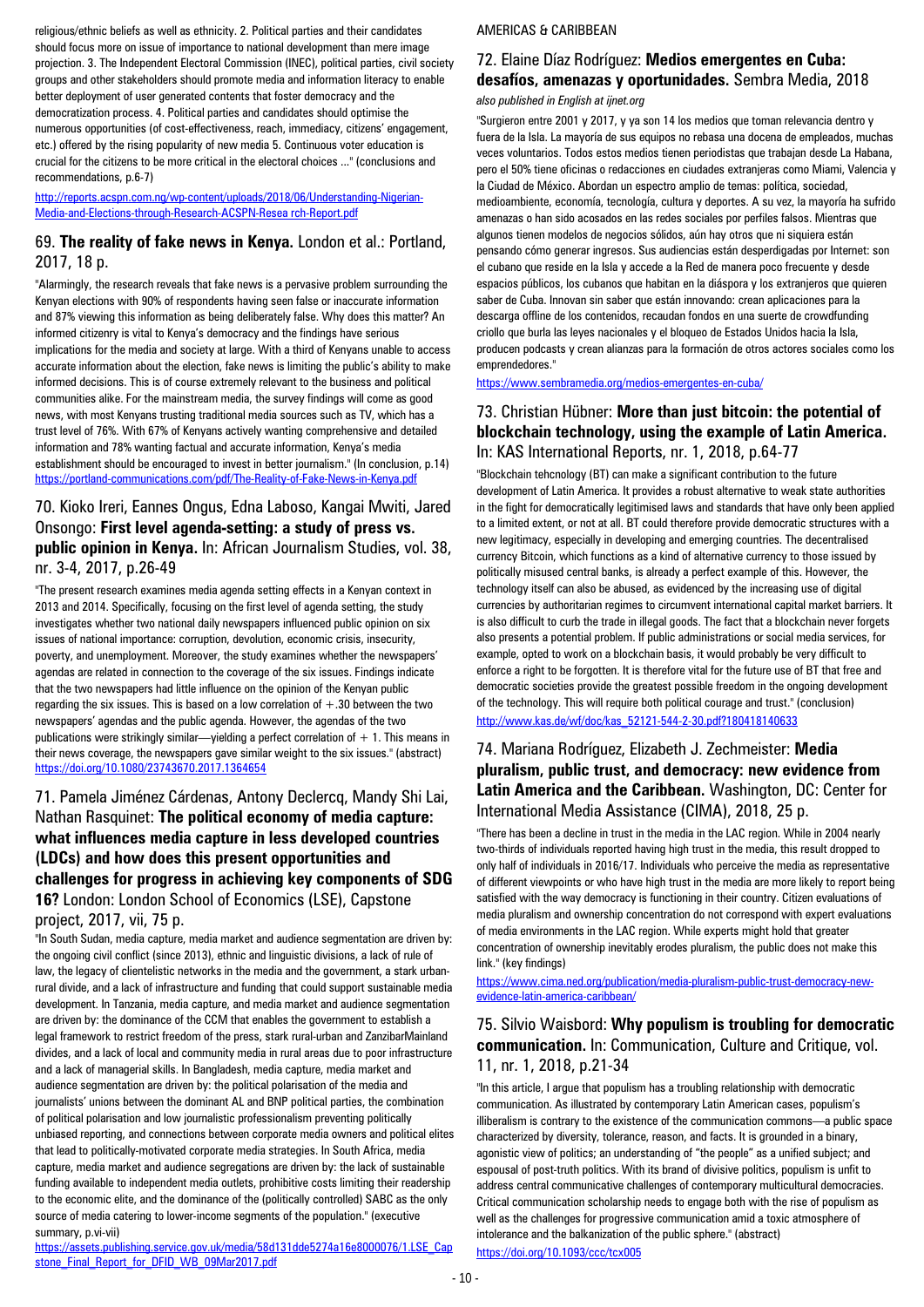#### ASIA & PACIFIC

### 76. Jonathan Corpus Ong, Jason Vincent A. Jason Cabañes: **Architects of networked disinformation: behind the scenes of troll accounts and fake news production in the Philippines.** Newton Tech4Dev Network; University of Leeds; British Council, 2018, 74 p.

"The study explains how strategists set campaign objectives based on input from their political clients, then delegate political marketing responsibility to a team of digital influencers and fake account operators. These operators infiltrate online communities, artificially trend hashtags to hijack mainstream media attention, and disseminate disinformation to silence enemies and seed revisionist history narratives. While the Philippine public's moral panic about fake news is often directed at high-profile digital influencers and celebrities such as Mocha Uson who are seen to incite political divisiveness and harass journalists, Ong and Cabañes argue that the real chief architects of disinformation are hiding in plain sight—wearing respectable faces as leaders in their industry while sidestepping accountability." (http://newtontechfordev.com) [http://newtontechfordev.com/wp-content/uploads/2018/02/ARCHITECTS-OF-](http://newtontechfordev.com/wp-content/uploads/2018/02/ARCHITECTS-OF-NETWORKED-DISINFORMATION-FULL-REPORT.pdf)[NETWORKED-DISINFORMATION-FULL-REPORT.pdf](http://newtontechfordev.com/wp-content/uploads/2018/02/ARCHITECTS-OF-NETWORKED-DISINFORMATION-FULL-REPORT.pdf)

# 77. Peter Rollberg, Marlene Laruelle (eds.): **Mass media in the post-Soviet world: market forces, state actors, and political manipulation in the informational environment after**

**communism.** Stuttgart: ibidem-Verlag, 2018, 446 p. (Soviet and post-Soviet politics and society; 178)

Contents: **I. National Trends.** Politics of International Media Rankings / Tudor Vlad, Lee B. Becker, and Jack Snyder -- Russia's Nongovernmental Media under Assault / Maria Lipman -- Russia and the New Authoritarians / Jonathan Becker -- Ukraine's Media in the Context of Global Cultural Convergence / Marta Dyczok -- Media in Post-Soviet Belarus: Between Democratization and Reinforcing Authoritarianism / Oleg Manaev -- Mass Media Consumption in Post-Soviet Kyrgyzstan and Kazakhstan: The View from Below / Barbara Junisbai, Azamat Junisbai, and Nicola Ying Fry -- Networked Apathy: Georgian Party Politics and the Role of Social Media / Kornely Kakachia, Tamara Pataraia, and Michael Cecire -- **II. Television.** Coercion or Conformism? Censorship and Self-Censorship among Russian Media Personalities and Reporters in the 2010s / Elisabeth Schimpfossl and Ilya Yablokov -- The "Russian Idea" on the Small Screen: Staging National Identity on Russia's TV / Marlene Laruelle -- Peter the Great, Statism, and Axiological Continuity in Contemporary Russian Television / Peter Rollberg -- In Search of Kazakhness: The Televisual Landscape and Screening of Nation in Kazakhstan / Marlene Laruelle -- Small Screen Nation-Building: Astana—My Love / Peter Rollberg -- **III. Social Media.** Glasnost 2.0 / Sarah Oates -- The Persistence of Media Control under Consolidated Authoritarianism: Containing Kazakhstan's Digital Media / Luca Anceschi -- Friends, Foes, and Facebook: Blocking the Internet in Tajikistan / Abdulfattoh Shafiev and Marintha Miles -- Youth Media Consumption and Perceptions of Electoral Integrity in Kazakhstan and Kyrgyzstan / Olena Nikolayenko -- Social Media and Online Public Debate in Central Asia: A Journalist's Perspective / Navbahor Imamova.

#### 78. Mai Duong: **The beginning of online social movements in Vietnam.** 2017, 14 p.

"This study highlights the recent phenomenon of online social movements in Vietnam having some characteristics of the 'horizontal networks' and 'mass self-communication' conceptualised by theorist Manuel Castells. My arguments are developed on the basis of an analysis of original research interviews with media professionals and using a case study approach exploring the dynamism of internet users who began networking to voice their public feelings on social issues. This article suggests that online social movements in Vietnam are in their early stage, and are expected to increase along with the growing influence of the internet and the control of Vietnam's communist authorities." (abstract) <https://www.anzca.net/documents/2017-conf-papers/948-anzca17-duong/file.html>

#### 79. Revati Prasad: **Ascendant India, digital India: how net neutrality advocates defeated Facebook's Free Basics.** In: Media, Culture & Society, 2017, 17 p.

"This article analyzes the 2015 campaign by net neutrality advocates against Facebook's Free Basics service in India, and argues that their victory can be best understood by analyzing their privileged place in an India that imagines itself high tech and global. The advocates, predominantly tech workers, loosely organized under the banner of Save the Internet (STI) echoing the net neutrality debate in the United States. The article assesses the competing claims and modes of contention of both Facebook and STI, and examines how STI's appeals were able to mobilize public opinion in record numbers. I argue that STI formed a 'recursive public', which practiced a technopolitics that resonated within the broader narrative of technocultural nationalism championed by the current ruling party. I trace the historical origins of this dominant discourse that eventually led the regulator to ban all zero-ratings plans, including Free Basics." (abstract) <http://journals.sagepub.com/doi/pdf/10.1177/0163443717736117>

#### EUROPE

#### 80. **Disinformation resilience in Central and Eastern Europe.**  Kyiv: Foreign Policy Council "Ukrainian Prism" (Prismua); Eurasian States in Transition Research Center (EAST Center), 2018, 335 p.

"This research is aimed at assessing national vulnerabilities and preparedness to counteract foreign-led disinformation in 14 countries of Eastern and Central Europe. The Visegrad states (Czech Republic, Hungary, Poland, Slovakia), Eastern Partnership countries (Azerbaijan, Armenia, Belarus, Georgia, Moldova, Ukraine), the Baltic countries (Estonia, Latvia, Lithuania) and Romania are covered. An integral part of the research isthe Disinformation Resilience Index, which is quantitative assessment of exposure to Kremlin-led disinformation and the level of national resilience to disinformation campaigns." (p.1)

<http://bit.ly/2LS7ZQr>

#### MIDDLE EAST / WESTERN ASIA & NORTHERN AFRICA

### 81. Maha Bader: **Digital activism survey on Palestinian civil society organizations: a questionnaire on performance, challenges and needs.** Haifa: 7amleh – Arab Center for Social Media Advancement, 2018, 67 p.

"The results of the questionnaire showed that most Palestinian organizations do think about and deal with media work in general. Since ninety-three percent of the organizations surveyed were already dealing with media, while 58% employed at least one person in a specialist position. Only 32% had a specialized department dedicated to media work. In terms of a specific strategic approach to media, 61% of the organizations who took part in the questionnaire had a strategic plan for dealing with media; 51% had an annual work plan. However, only 42% stated that they allocated an annual budget for media. In other words, they used funds which are not deducted from project grants. Turning to social media usage, we found that 70% of the organizations tried to finance content through their networks at least once, whereas fifty-four percent of the organizations launched digital awareness campaigns on social media platforms; fortynine percent of these digital campaigns were part of a media plan. Looking at the prevalence of social media platforms and how they are most widely used, we found that all organizations, even the ones with no website, usually had a Facebook account. In fact, 100% of the organizations surveyed had a Facebook account, hence this was not subject to testing in relation to the other influencing factors. YouTube followed with 75% of the organizations having an account. Fifty-one percent of the organizations had a Twitter account, while 27% had an Instagram account and 18% had a LinkedIn account. Two of the organizations used Soundcloud and two others used Flickr. Vimeo and Google+ were only used by a single organization for each one." (results and conclsions, p.56-7)

<http://7amleh.org/wp-content/uploads/2018/02/english-survey-2.pdf>

### 82. Joseph Braude: **Broadcasting change: Arabic media as a catalyst for liberalism.** Lanham, Maryland: Rowman & Littlefield, 2018, 222 p.

"Amid civil war, failing states, and terrorism, Arab liberals are growing in numbers and influence. Advocating a culture of equity, tolerance, good governance, and the rule of law, they work through some of the region's largest media outlets to spread their ideals within the culture. Broadcasting Change analyzes this trend by portraying the intersection of media and politics in two Arab countries with seismic impact on the region and beyond. Through TV talk shows, drama, and comedy, local liberals play off the government's anti-Islamist agenda to more thoughtfully advocate religious reform." (back cover)

### 83. Carola Richter, Anna Antonakis, Cilja Harders (eds.): **Digital media and the politics of transformation in the Arab world and Asia.** Wiesbaden: Springer VS, 2018, vi, 189 p.

Contents: Introduction: Digital Media and the Politics of Transformation – a Dialectical and Multi-Scalar Reading / Carola Richter, Anna Antonakis, Cilja Harders -- Sticks and Stones, Clicks and Phones: Contextualizing the Role of Digital Media in the Politics of Transformation / Merlyna Lim -- Self-Mediation Practices of Arab Anarchists / Almut Woller -- Power Dynamics in Online Communities: The Palestinian Case / Abir Kopty -- Political Communication Chinese Style: The Elite Network in State-Regulated Sina Weibo / Zihao Lin, Andrea Hamm, Susanne Reinhardt -- Internet-mediated Communication in Activists' Internal Networks: The Case of Iranian Women's Rights Activism / Mina Naeli - - Feminist Networks in Times of Multi-layered Transformations: Perspectives from Tunisia / Anna Antonakis -- Social Movements and Social Media in a Post-Revolutionary Political Culture: Constitutional Debates in Egypt / Hanan Badr. <https://link.springer.com/book/10.1007%2F978-3-658-20700-7>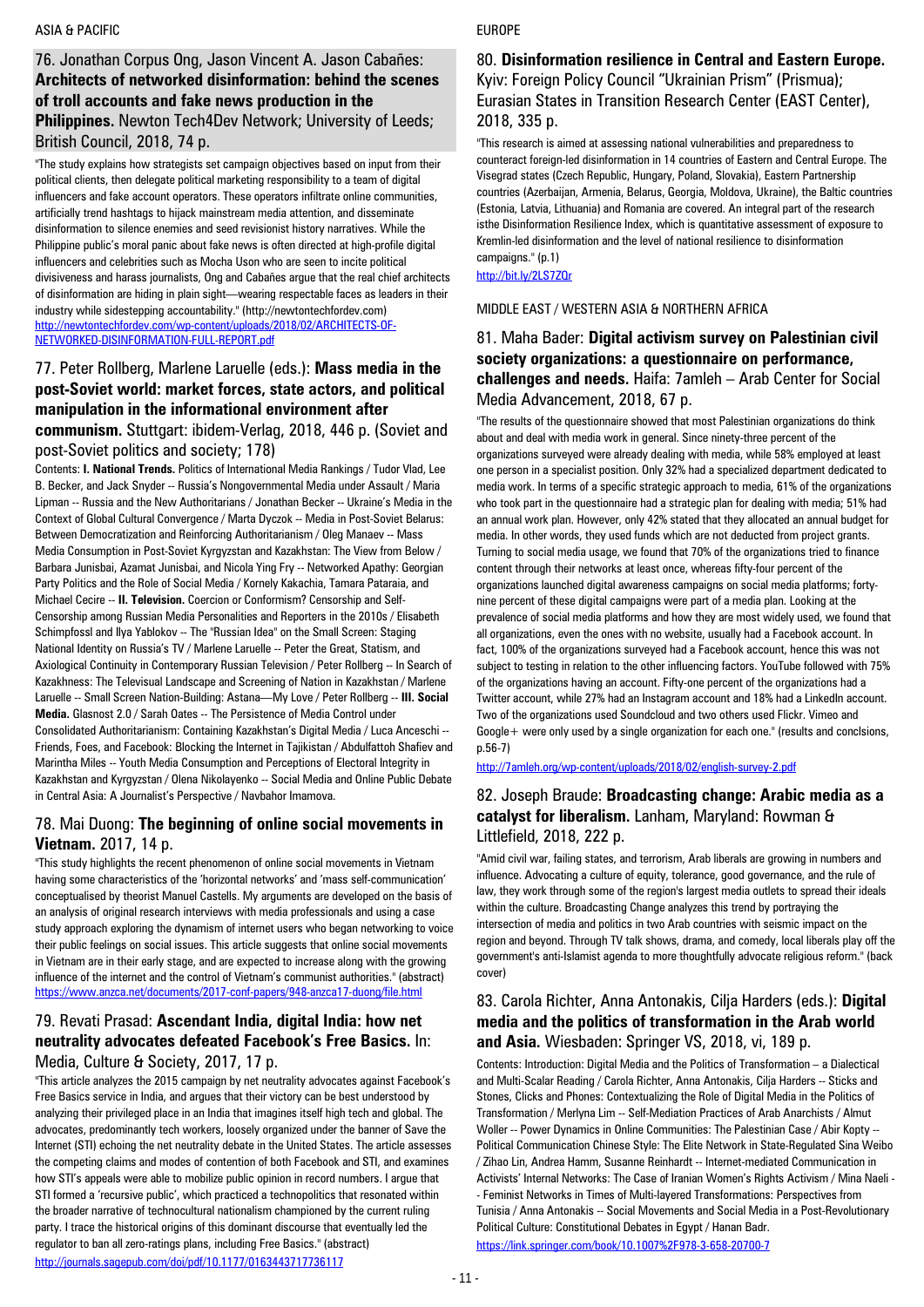# **Development Communication, Environmental Communication, Health Communication**

GENERAL & INTERNATIONAL

### 84. Florencia Enghel, Jessica Noske-Turner (eds.): **Communication in international development: doing good or looking good?** London; New York: Routledge, 2018, xiv, 182 p. (Rethinking development)

Contents: Introduction: Communication in international development: towards theorizing across hybrid practices / Florencia Enghel & Jessica Noske-Turner -- **Part 1. "For" and "about": Interrogating practices across domains.** 1. A 'success story' unpacked: doing good and communicating do-gooding in The Videoletters Project [Bosnia-Herzegovina] / Florencia Enghel -- 2. 'Doing good' and 'looking good' in global humanitarian reporting: Is philanthro-journalism good news? [IRIN News] / Martin Scott, Kate Wright, Mel Bunce -- 3. Shifting development discourses in public and in private: The case of the Scotland-Malawi partnership / Ben Wilson -- 4. Communication about development and the challenge of doing well: Donor branding in the West Bank / Karin Wilkins -- **Part 2. What next? Rethinking conventional approaches.** 5. Becoming visible: an institutional histories approach to understanding practices and tensions in communication for development [UNICEF] / Jessica Noske-Turner, Jo Tacchi, Vinod Pavarala -- 6. For celebrity communication about development to do good: Reframing purpose and discourses / Lauren Kogen -- 7. Communication and evaluation: Can a decision-making hybrid reframe an age-old dichotomy? / Ricardo Ramirez & Wendy Quarry -- 8. Communicating development results in an emerging "post-aid" era / Peter da Costa -- Epilogue: What's bad about "looking good"? Can it be done better? / Silvio Waisbord

### 85. Richard Vokes: **Media and development.** London; New York: Routledge, 2018, xv, 300 p. (Routledge perspectives on development)

Contents: Introduction: media and development, a complicated relationship (What is 'media'?; What is 'development'?; Media development; Media representations of development) -- 1. The rise and rise of media for development (The genesis of media for development; Three models for development communication; Social marketing; Public health campaigns; Entertainment-education) -- 2. Development in the news: From iconographies of disaster to post-humanitarian communication (Histories of humanitarianism; Iconographies of disaster; Biblical crises; Compassion fatigue; Posthumanitarian communication) -- 3. Media, empowerment, and agency: the promises of participatory communication (Dependency theory; Feminist critiques; Environmental critique; Post-colonial development; Participatory communication; Indigenous media; Criticisms of participatory communication and indigenous media) -- 4. Structuraladjustment and media globalization (The economic crises of the 1907s and the 'neoliberal turn'; Globalization of the media; Media development; Community media; The mobile phone revolution) -- 5. ICT4D in new media worlds (New media environmnets, the opportunities for ICT4D: responses to the globalization of legacy media, responses to the mobile phone revolution, mobile money, media activism, participatory GIS; New media environments: the challenges for ICT4D: 'toxic' media content) -- 6. Development and celebrity (The Asian financial crisis and beyond; The celebrity-development nexus; Celebrity-humanitarian spectatorship).

#### 86. **Inclusive rural communication services: building evidence, informing policy.** Rome: Food and Agriculture Organization of the United Nations (FAO), 2017, viii, 90 p.

"This publication is the first scoping study aimed at compiling existing evaluation cases in the field of Communication for Development as applied to agricultural and rural development initiatives. It draws on a literature review and 19 cases across Africa, Asia-Pacific, Latin America and the Caribbean comparing evidence of evaluative approaches, methods and outcomes of communication programmes and rural communication services. It also provides clear indications about the need to build evidence that inform policy to advance inclusive rural communication services." (back cover) <http://www.fao.org/3/a-i6535e.pdf>

#### 87. **Evaluating C4D Resource Hub.** RMIT University; University of Hyderabad; UNICEF Communication for Development (C4D), [2018]

"The Evaluating C4D Resource Hub houses a growing collection of the best available guides, toolkits, tools and methods to use for research monitoring and evaluation (R,M&E) of Communication for Development (C4D) initiatives. The Hub is structured around two combined frameworks: C4D Evaluation Framework is an approach. It describes the values and principles that guide our decisions in C4D. The BetterEvaluation Rainbow Framework is a structure. It organises the practical tasks into seven categories or 'clusters' and provides options. The goal of the Evaluating C4D Resource Hub is to find the right kinds of options, tools and resources that suit your practical needs and match the approach you want to take." (www.betterevaluation.org/en/C4D-Hub) <https://www.betterevaluation.org/en/C4D-Hub>

### 88. Caroline Cassidy, Louise Ball: **Communications monitoring, evaluating and learning toolkit.** London: Overseas Development Institute (ODI), 2018, 24 p.

"This toolkit provides a framework to think about communications monitoring, evaluation and learning (MEL), and provides example questions, indicators and tools to do it. Communications MEL is, in many ways, straightforward. Yet organisations across the sector still grapple with how to embed it in their work. MEL is important to ensure that your communications are strategic, helping you to understand and learn from what works, what doesn't, when and for whom. It is also an important tool for accountability, helping you to demonstrate uptake, and that your work is of high quality and useful. This toolkit is intended for use by communications, research and project implementation staff working in think tanks, universities and NGOs. It is based on internal guidance that ODI developed to encourage sharing and learning; to improve the quality, reach and use of its communications; and to help with project and programme planning. Communications MEL is still a work in progress at ODI; we are publishing this guide in the hope that it will be useful to others, but also that it will invite discussion and shared learning." (introduction)

[https://www.odi.org/sites/odi.org.uk/files/long-form](https://www.odi.org/sites/odi.org.uk/files/long-form-downloads/odi_rapid_mel_toolkit_201801.pdf)[downloads/odi\\_rapid\\_mel\\_toolkit\\_201801.pdf](https://www.odi.org/sites/odi.org.uk/files/long-form-downloads/odi_rapid_mel_toolkit_201801.pdf)

### 89. Sujatha Fernandes: **Curated stories: the uses and misuses of storytelling.** New York: Oxford University Press, 2017, xii, 212 p. (Oxford studies in culture and politics)

"Fernandes considers the rise of storytelling alongside the broader shift to neoliberal, free-market economies. She argues that stories have been reconfigured to promote entrepreneurial self-making and restructured as easily digestible soundbites mobilized toward utilitarian ends. Fernandes roams the globe and returns with stories from the Afghan Women's Writing Project, the domestic workers movement and the undocumented student Dreamer movement in the United States, and the Misión Cultura project in Venezuela. She shows how the conditions under which certain stories are told, the tropes through which they are narrated, and the ways in which they are responded to may actually disguise the deeper contexts of global inequality. Curated stories shift the focus away from structural problems and defuse the confrontational politics of social movements." (back cover)

### 90. Yusuf Kalyango et al.: **Journalists' development journalism role perceptions: select countries in Southeast Asia, South Asia, and sub-Saharan Africa.** In: Journalism Studies, vol. 18, nr. 5, 2017, p.576-594

"Development journalism remains an important concept in the journalism studies literature, but it has, at the same time, suffered from a lack of empirical research. Drawing on a survey of 2598 journalists from eight South Asian, Southeast Asian, and sub-Saharan African countries, which was conducted as part of the Worlds of Journalism Study, this study assesses the importance journalists ascribe to three key development journalism roles—social intervention, national development, and educating people. It also compares these perceptions across the countries, between governmentand privately owned news media in these countries, and between these countries and 19 Worlds of Journalism Study countries in Western Europe and North America, which profess to adhere to an objective and democratic press function. Findings suggest that journalists from the eight countries, across government- and privately owned media, considered development journalism important, and detached, adversarial journalism as less important. Their rating of the latter roles differed considerably from those of journalists from the 19 comparison countries. Results suggest that journalists were more likely socialized into their roles rather than being forced into the same by the heavy hand of government." (abstract)

<https://doi.org/10.1080/1461670X.2016.1254060>

### 91. Jaime A. Manalo Iv et al.: **Communicating climate change in the rice sector.** Philippine Rice Research Institute (PhilRice): Bureau of Agricultural Research, 2017, xi, 95 p.

Contents: **Part One.** 1: Climate change and rice production -- Chapter 2: Who, by the way, is your audience? -- Chapter 3: Practical tips in communicating climate change --Chapter 4: Climate change-ready technologies at PhilRice -- **Part Two: Integrating climate change discourse in agriculture lessons in high school curriculum.** 5: Perceptions and sources of information on climate change -- 6: What, why, and how of the searching and sharing of information on climate change-ready technologies -- 7: Fruits of integration, issues, and ways forward -- Challenges in teaching CSRA -- Ways forward -- Rice and Climate Change Poster-Making.

[http://www.infomediary4d.com/wp-content/uploads/Communicating-climate-change-in](http://www.infomediary4d.com/wp-content/uploads/Communicating-climate-change-in-the-rice-sector.pdf)[the-rice-sector.pdf](http://www.infomediary4d.com/wp-content/uploads/Communicating-climate-change-in-the-rice-sector.pdf)

92. Ian Smillie: **The retirement project of George Stuart Atkins: development radio in the time of cybernetics.** In: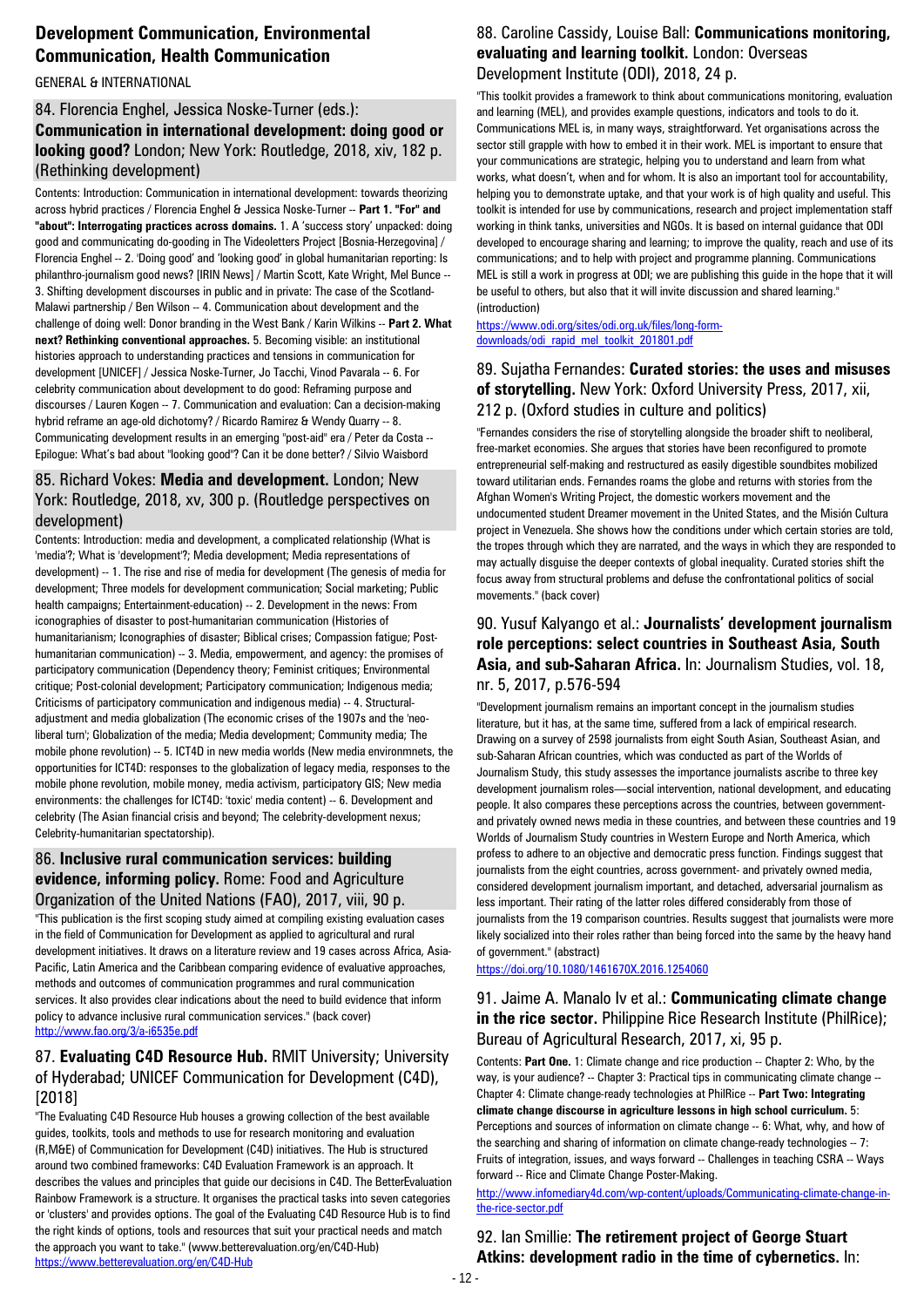# Development in Practice, vol. 27, nr. 8, 2017, p.1133-1140

"For years after its start-up in 1979, Farm Radio International (FRI) sent radio scripts and other material to broadcasters in more than 100 developing countries, believing it reached as many as 100 million people. By 2000, however, its unidirectional scattershot approach was being questioned by both communication specialists and its principal donor. Following a four-year struggle to reorganise its mission, programmes, and funding, FRI found new purpose, a new donor, and solid evidence of impact. The viewpoint offers lessons in management, communications for development, donor infatuation with "The Next Big Thing", the difference between information and knowledge, and how people learn." (abstract) <https://doi.org/10.1080/09614524.2017.1363872>

AFRICA, SUB-SAHARAN

93. Cecil Osei, Alfred Yeboah, Francis Arthur, Emmanuel Agbedanu, Sybil Chidiac: **Digital platforms for agro-advisory and business service delivery: lessons from scaling-up of AgroTech in Ghana.** Grameen Foundation; Farmradio International, 2018, 15 p. (Agrotech Policy Paper)

"Grameen Foundation, Farm Radio International and other partners implemented the project "Achieving Impact at Scale" from 2015 to 2018 18. The objective of the project is to test the scale up of AgroTech, an ICT platform, in the delivery of agricultural extension and agribusiness advisory services to smallholders, through private sector value chain players. AgroTech combines interactive radio broadcast and customized field coaching by an agent, bring together information, inputs and markets through private businesses. The goal of the project is to contribute to policy reform of the agricultural extension system with the view of improving responsiveness, accountability and operational sustainability. The project has been implemented through six community radio stations and 260 individuals and entities, including market aggregators, nucleus farmers, individually owned outgrower businesses, small-scale enterprises, credit cooperatives and farmer-based organizations/association. Geographically six regions were covered, involving some 83 districts. Interactive radio broadcast reached and estimated 300,000 smallholders, majority of whom implemented what they heard and gained yield increase more than those not exposed to interactive radio. The agent component emrolled over 14,000 smallholders who also gained in a similar way. Our experience indicate that digital platforms in agricultural extension and agribusiness services delivery can be successful at scale, but requires policy change and support." (executive summary)

[https://publications.farmradio.org/wp-content/uploads/2018/07/Ghana-154-AIS-](https://publications.farmradio.org/wp-content/uploads/2018/07/Ghana-154-AIS-Grameen-Digital-Platforms-for-Agro-advisory-and-Busine%20ss-service.pdf)[Grameen-Digital-Platforms-for-Agro-advisory-and-Busine ss-service.pdf](https://publications.farmradio.org/wp-content/uploads/2018/07/Ghana-154-AIS-Grameen-Digital-Platforms-for-Agro-advisory-and-Busine%20ss-service.pdf)

#### 94. Kim Viljoen, Tobias Wacker: **Creating mobile health solutions for behaviour change: a study of eight services in the mNutrition Initiative portfolio.** London: GSMA; Altai Consulting, 2018, 50 p.

"The GSMA mHealth programme, under the mNutrition Initiative funded by UK aid (the UK Department for International Development, DFID), has been working with mobile network operators (MNOs) and other mobile and health sector stakeholders to support the launch and scale of mobile health (mHealth) valueadded services (VAS). As of December 2017, these services have cumulatively delivered lifesaving maternal and newborn child health (MNCH) and nutrition information to over 1.59 million women and their families across eight Sub-Saharan African markets: Malawi, Ghana, Tanzania, Kenya, Nigeria, Zambia, Uganda and Mozambique (Figure 1). Key findings: Adopting a HCD approach to product development and optimisation led to increased user engagement; mHealth service users demonstrated improved nutrition behaviours over non-users6 across all implementing markets; mHealth services resulted in an average improvement of 12 percentage points in overall nutrition knowledge among users across all eight markets; Mobile information services improve knowledge, even when existing knowledge around certain nutrition topics is reasonably high; Mobile information services have a stronger impact with poorly understood concepts; Repetition of messages about key health practices reinforces the behaviour; Forty-two per cent of mNutrition service users report sharing the information they learn with their family, friends and communities ..." (executive summary)

[http://www.altaiconsulting.com/wp-content/uploads/2018/04/Creating-mobile-health](http://www.altaiconsulting.com/wp-content/uploads/2018/04/Creating-mobile-health-solutions-for-behaviour-change.pdf)[solutions-for-behaviour-change.pdf](http://www.altaiconsulting.com/wp-content/uploads/2018/04/Creating-mobile-health-solutions-for-behaviour-change.pdf)

#### 95. Philip Keefer, Stuti Khemani: **The government response to informed citizens: new evidence on media access and the distribution of public health benefits in Africa.** In: World Bank Economic Review, vol. 30, nr. 2, 2016, p.233–267

"We use a "natural experiment" in media markets in Benin to examine the impact of community radio on government responsiveness to citizens. Contrary to prior research on the impact of mass media, in this experiment government agents do not provide greater benefits to citizens whose exposure to community radio increased their demand for those benefits. Households with greater access to community radio were more likely to pay for government-provided bed nets to combat malaria than to receive them for free. Mass media changed the private behavior of citizens—they invested more of their own resources in the public health good of bed nets—but not citizens' ability to extract greater benefits from government. While the welfare consequences of these results are ambiguous, the pattern of radio's effects that we uncover has implications for policy strategies to use mass media for development objectives." (abstract) <https://openknowledge.worldbank.org/handle/10986/29119>

#### AMERICAS & CARIBBEAN

### 96. Julianna Paola Ramírez Lozano: **Una voz que cambia vidas: campañas de responsabilidad social en la radio. El caso RPP Noticias.** Lima: Universidad de Lima, Fondo Editorial, 2017, 380 p.

Contents: I. La responsabilidad social en las empresas de comunicación y las campañas sociales -- II. Características de la radio en el Perú -- III. El Grupo Radio Programas del Perú (RPP) y su responsabilidad social -- IV. Campaña "Los primeros tres años deciden la vida. Alicorp y RPP Noticias, juntos por la nutrición infantil" (2006-2008) -- Conclusiones subjects: Radio Programas del Perú (RPP) < radio network, Peru>; radio markets; corporate social responsibility in the media sector; commercial radios; health communication campaigns - Peru

#### ASIA & PACIFIC

#### 97. **Celebrating the past, innovating the next ... 50 years.**  Manila: Communication Foundation for Asia (CFA), 2018, 72 p.

Contents: Messages -- Introduction to Development Communication: Its Philosophy and Approach / Cornelio Lagerwey -- Gentle Gen [Genaro V. Ong Jr.] / Noel T. de Leon -- Fr. Cornelio Lagerwey: A Fool or a Man of Faith? / Josie M. Albores -- Timeline: The Crusades of Communication Foundation for Asia -- CFA Through the Years: The Long Journey Home / Teresita Hermano -- The CFA Tribe / Lulu M. Virtusio -- Brick by Brick [50 notable CFA activities] -- The 360° Perspective / Pie Mabanta-Fenomeno.

# 98. **Moving from information dissemination to community participation in forest landscapes: how development organizations in Asia and the Pacific are using participatory development communication approaches.** Bangkok: RECOFTC

– The Center for People and Forests; Food and Agriculture Organization of the United Nations (FAO), 2017, 64 p.

"This paper offers a brief overview of the basic and practical steps involved in the participatory development communication (PDC) process to assist sustainable forest practitioners and communication officers to adopt a PDC approach in their work. The paper then reviews the PDC components of six case studies promoting sustainable forest management in Asia and the Pacific. Each project was conducted in 2015–16 and included a primary objective of influencing 'community awareness and attitudes' towards sustainable forest management. While the case studies do not offer examples of the complete PDC approach, they highlight how sustainable forest management projects in the Asia-Pacific region are moving away from one-way information dissemination toward using two-way communication approaches and tools to promote community participation in forest decision-making." (executive summary)

[http://dev.recoftc.org:4080/publications/uploads/participatory\\_development\\_communcat](http://dev.recoftc.org:4080/publications/uploads/participatory_development_communcation_case_studies_08_2017_en.pdf) [ion\\_case\\_studies\\_08\\_2017\\_en.pdf](http://dev.recoftc.org:4080/publications/uploads/participatory_development_communcation_case_studies_08_2017_en.pdf)

### **Disaster & Humanitarian Crisis Communication**

GENERAL & INTERNATIONAL

99. Chris Ford, Soraya Khajehpour: **Preparing the ground for better dialogue, better information, better action: lessons on communicating with communities in emergencies.** CDAC Network; World Vision International, 2018, 31 p.

"What we've learnt about communicating effectively with disaster affected communities: 1. To deliver actionable, life-saving information, emergency responders should strive to agree on common messages developed in partnership with communities and tackle the spread of rumours. 2. It is important to identify the right channels of communication for the intended audience. 3. Where possible, use local languages to increase the likelihood of messages achieving their desired impact. 4. Inclusion of at-risk groups should be considered carefully when developing any communication strategy ..." (summary of learning points, p.7)

[http://www.cdacnetwork.org/contentAsset/raw-data/9670edea-330d-4e55-97a7-](http://www.cdacnetwork.org/contentAsset/raw-data/9670edea-330d-4e55-97a7-36016d82fbda/attachedFile) [36016d82fbda/attachedFile](http://www.cdacnetwork.org/contentAsset/raw-data/9670edea-330d-4e55-97a7-36016d82fbda/attachedFile)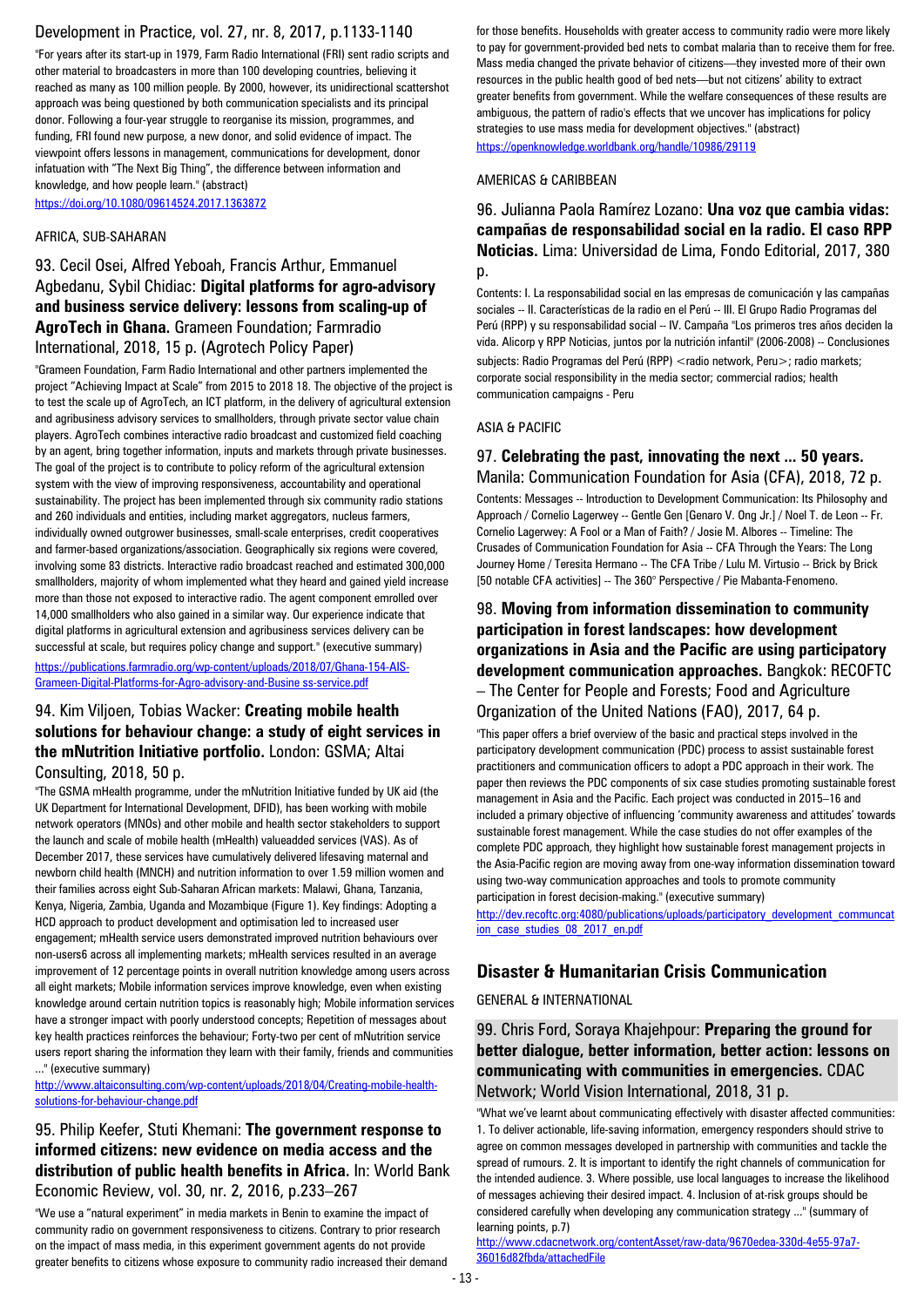# 100. **Periodismo sobre desastres.** Buenos Aires: Editorial Universitaria de Buenos Aires (EUDEBA), 2018, 360 p.

"¿Cómo contar el desastre y mostrarlo, sin horrorizar a la comunidad ni ocultarle información? ¿Cómo conservar la objetividad, cuando la cronista o el movilero deben convivir con la desgracia? ¿Qué criterios se deberían seguir para hacer un buen uso de las redes sociales y no dejarse llevar por mitos y rumores? Esta publicación sistematiza paso a paso cómo llevar a cabo una de las coberturas más complejas en el periodismo, a partir de los conocimientos de una profesional y docente con treinta años de experiencia en informar desde el lugar del desastre." (www.eudeba.com.ar) subjects: reporting on disasters & humanitarian crises - manuals & training materials

#### 101. **Suffering in silence: the 10 most under-reported humanitarian crises of 2017.** Care International, 2018, 19 p.

"The importance of media coverage and public awareness to help mobilise funds and increase pressure on decision-makers has been proven again and again. Still, the question on how to ensure better coverage of under-reported crises remains largely unaddressed. So what is needed? Seven equally important steps are crucial now: Media access; Reporting outside the box; Funding foreign reporting; Think local; Raise the voices of women and children; Invest in communications as a core function of humanitarian work; Look at the bigger picture." (p.16-17)

https://www.care-international.org/files/files/publications/Suffering In Silence WEB.pdf

#### 102. **Toolkit for mainstreaming communication with communities in emergency response.** Shongjog; Action Against Hunger, [2018], 24 p.

*also published in Bengali*

"In the context of humanitarian action, Communication with Communities (CwC) refers to activities where the exchange of information is used to save lives and mitigate risks of the disaster affected community. It also enables greater accountability in humanitarian organizations and facilitates the designing of a response according to the needs of the community ... The overall objective of this toolkit is to guide policy actors and practitioners of national and international humanitarian agencies, donor communities, private sector entities, government ministries and departments to adapt CwC for the development of an appropriate disaster affected community-centered communication strategy throughout the project cycle and integrate it into policies, priorities and practices." (p.4)

[http://www.cdacnetwork.org/contentAsset/raw-data/c007fe6c-f11b-45bb-a662](http://www.cdacnetwork.org/contentAsset/raw-data/c007fe6c-f11b-45bb-a662-f72b72c0a25c/attachedFile) [f72b72c0a25c/attachedFile](http://www.cdacnetwork.org/contentAsset/raw-data/c007fe6c-f11b-45bb-a662-f72b72c0a25c/attachedFile)

### 103. Roehl L. Jamon: **Covering conflict in disaster affected communites: a humanitarian reporting field guide for journalists.** Peace and Conflict Journalism Network (PECOJON); CDAC Network, 2018, ca. 50 p.

subjects: disaster & humanitarian crises communication; conflict-sensitive / peace journalism - manuals & training materials

[http://www.cdacnetwork.org/contentAsset/raw-data/f504295f-6287-4867-bbb8](http://www.cdacnetwork.org/contentAsset/raw-data/f504295f-6287-4867-bbb8-fd060a4c8232/attachedFile) [fd060a4c8232/attachedFile](http://www.cdacnetwork.org/contentAsset/raw-data/f504295f-6287-4867-bbb8-fd060a4c8232/attachedFile)

### 104. Martin Scott: **Attitudes towards media coverage of humanitarian issues within the aid sector.** Humanitarianjournalism.net, 2018, 9 p.

"There is widespread dissatisfaction within the aid industry with the quantity and quality of mainstream news coverage of humanitarian issues and crises. 73% of respondents agreed that mainstream news media does not produce enough coverage of humanitarian issues. Mainstream news coverage was also regularly criticised for being selective, sporadic, simplistic and partial ... There is a significant discrepancy between the perceived importance of investigative journalism and consistent coverage of ongoing crises, and the news media's performance in delivering such content. Both are highly valued, but neither are understood to be well provided. Solutions-oriented coverage and 'early warning' reporting were perceived to be the worst performing aspect of the news that respondents consume. However, both were also judged to be amongst the least valued aspects of news coverage. Breaking news is the best performing aspect of the news that respondents consume, but also the least valued. Expert analysis is the most highly valued aspect of humanitarian news coverage and respondents felt their current sources of news performed relatively well in this area." (p.3)

[http://humanitarian-journalism.net/wp-content/uploads/2018/04/Aid-Worker-Media-](http://humanitarian-journalism.net/wp-content/uploads/2018/04/Aid-Worker-Media-Survey-2018-MS-IRIN-Final.pdf)[Survey-2018-MS-IRIN-Final.pdf](http://humanitarian-journalism.net/wp-content/uploads/2018/04/Aid-Worker-Media-Survey-2018-MS-IRIN-Final.pdf)

#### ASIA & PACIFIC

105. **Advocacy for communications with communities at national level in Bangladesh: final evaluation.** International Organization for Migration (IOM), 2018, 12 p.

"Despite two-way communication being an important part of the "Core Humanitarian Standard", awareness of Communications with Communities (CwC) is limited among disaster responders, government, donor and private sector stakeholders. This lack of awareness results in insufficient budget allocation in the design of emergency response plans. This, in turn, leads to poor feedback mechanisms with communities during disasters and poor transparency in the implementation of humanitarian interventions. To that end, there was an immediate and continued need for initiatives like this project to create awareness around importance of CwC." (evaluation findings, p.5) <https://start-network.box.com/s/af1qzmqlqwqpnvuhl7mrdsijhl8scf8l>

#### 106. **Understanding information & communication needs: a study with disaster prone communities in riverine and coastal areas.** Network for Information, Response And Preparedness Activities on Disaster (NIRAPAD), 2017, 44 p.

"Critical gaps in the exchange of humanitarian information include:i) the range of humanitarian messages currently disseminated meets only a part of the communities' needs [in riverine and coastal areas of Bangladesh], ii) certain messages are ambiguous and people get very limited guidance on how to comply withthem, iii) use of some channels (e.g. television) exclude certain groups(e.g. women) and iv) people sometimes cannot comply with the message because of financial and other constraints. (executive summary, p.8)

[http://www.cdacnetwork.org/contentAsset/raw-data/c007fe6c-f11b-45bb-a662](http://www.cdacnetwork.org/contentAsset/raw-data/c007fe6c-f11b-45bb-a662-f72b72c0a25c/attachedFile3) [f72b72c0a25c/attachedFile3](http://www.cdacnetwork.org/contentAsset/raw-data/c007fe6c-f11b-45bb-a662-f72b72c0a25c/attachedFile3)

### 107. Jingrong Tong: **Technology and journalism: 'dissolving' social media content into disaster reporting on three Chinese disasters.** In: International Communication Gazette, vol. 79, nr. 3, 2017, p.400–418

"This article examines how three Chinese and two British newspapers sourced content from social media in their coverage of the 2008 Wenchuan Earthquake, the 2013 Ya'an Earthquake, and the 2015 Tianjin Explosion. The media outlets citing of social media content present different patterns in line with their political and commercial interests, ideologies, and journalistic values. Diverse images of the three disasters as revealed on social media (social media reality) were constructed in the newspapers' coverage. Journalists gate-keep information from social media and dissolve it into daily disaster reporting, accepting selected aspects of social media reality but rejecting others. Especially in the case of the Chinese newspapers, meeting the needs of domestic political and commercial interest groups, journalists endorse social media content that is favorable to these groups." (abstract)

<http://journals.sagepub.com/doi/full/10.1177/1748048516682142>

# **Economics & Management of Media**

#### GENERAL & INTERNATIONAL

108. Tomás Bella: **Launching a paywall: what you and your team need to know.** New York; Prague: Media Development Investment Fund (MDIF), 2018, 39 p. (MDIF Media Advisory Services - Guide; 2)

Contents: How to Think About Paywalls -- What Kind of Paywall <nd Subscription ModeliIs Right for You? -- Technical Aspects: What Software Will you Need -- Pricing Strategies -- Marketing And PR: How to Persuade People To Pay. [http://www.kbridge.org/wp-content/uploads/2017/12/Guide-2-Launching-a-paywall-by-](http://www.kbridge.org/wp-content/uploads/2017/12/Guide-2-Launching-a-paywall-by-Tomas-Bella.pdf)[Tomas-Bella.pdf](http://www.kbridge.org/wp-content/uploads/2017/12/Guide-2-Launching-a-paywall-by-Tomas-Bella.pdf)

109. James Breiner: **Mapping the world's digital media ecosystem: the quest for sustainability.** In: Peter Berglez, Ulrika Olausson, Mart Ots (eds.): What is sustainable journalism? Integrating the environmental, social, and economic challenges of journalism. New York et al.: Peter Lang, 2018, p.257-276

"Over the past years, a range of different databases have been constructed, and research efforts have been made to find the key to making digital news ventures successful. Many of them have searched for best practices, or a secret recipe for a business model that would make the news business economically sustainable in a digital era. James Breiner has taken on the tedious task of analyzing 20 media startup databases in search of patterns and major lessons learned." (p.xxxii)

110. C. Ann Hollifield, Laura Schneider: **A global media resource model: understanding news media viability under varying environmental conditions.** In: Peter Berglez, Ulrika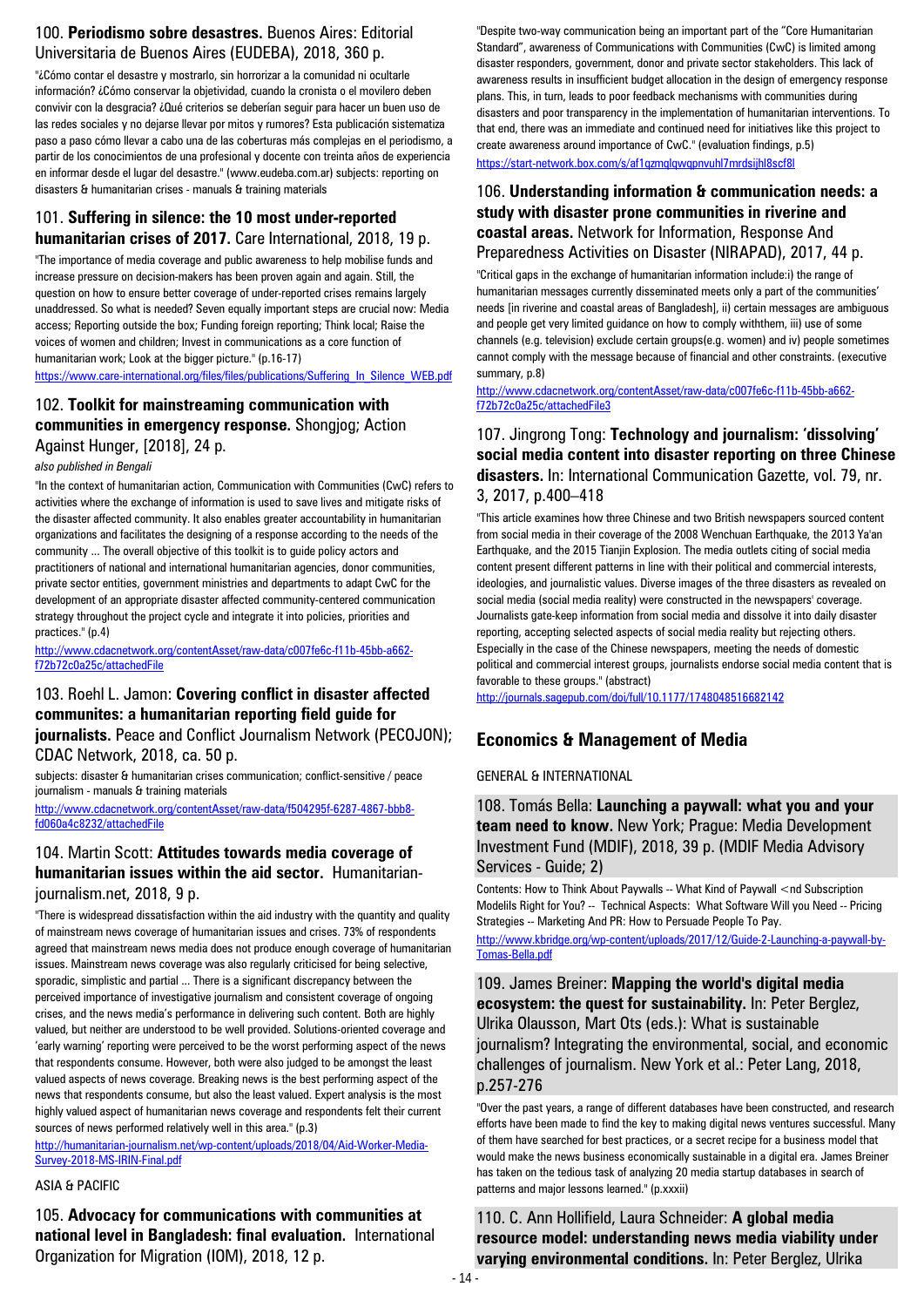### Olausson, Mart Ots (eds.): What is sustainable journalism? Integrating the environmental, social, and economic challenges of journalism. New York et al.: Peter Lang, 2018, p.221-242

"[The authors] introduce a conceptual model for organizations and other stakeholders wishing to monitor and evaluate sustainable journalism. Their chapter provides a theoretical foundation for the argument that journalistic media competes for a wide range of resources that determine their success and sustainability. By carefully identifying and monitoring the distribution of these resources, which include, for instance, advertising revenue, audience attention, government resources, investor capital and skilled labor, we will better understand the nuances and dynamics of media ecologies, and possibly respond to the processes by which some organizations evolve while others fade away." (p.xxxi)

### 111. Derrick Fountain: **Practical guide to product management in digital media.** New York; Prague: Media Development Investment Fund (MDIF), 2017, 47 p. (MDIF Guidelines; 1)

"This guide is intended both for new product managers and those who want to develop into product leadership roles as well as media executives and managers who want to gain an understanding of the product management function and how it can benefit their organizations ... This guide is structured around a product lifecycle and provides an overview of the activities that take place during each phase, accompanied by inline links and references to more detailed explanations and resources at the end of the document." (p.4)

[http://www.kbridge.org/wp-content/uploads/2017/12/Guide\\_Product\\_Management.pdf](http://www.kbridge.org/wp-content/uploads/2017/12/Guide_Product_Management.pdf)

### 112. **Perspectives from the global entertainment and media outlook 2018–2022. Trending now: convergence, connections and trust.** Price Waterhouse Coopers (pwc), 2018, 33 p.

"In Convergence 3.0, the dynamics of competition are evolving while a cohort of everexpanding supercompetitors and more focussed players strive to build relevance at the right scale. And business models are being reinvented so all players can tap into new revenue streams, by, for example, targeting fans and connecting more effectively with customers to develop a membership mind-set. The pace of change isn't going to let up anytime soon. New and emerging technologies such as artificial intelligence and augmented reality will continue to redefine the battleground. In an era when faith in many industries is at an historically low ebb and regulators are targeting media businesses' use of data, the ability to build and sustain consumer trust is becoming a vital differentiator. The result? To succeed in the future that's taking shape, companies must reenvision every aspect of what they do and how they do it. It's about having, or having access to, the right technology and excellent content, which is delivered in a cost-effective manner to an engaged audience that trusts the brand." (p.2)

[https://www.pwc.com/gx/en/entertainment-media/outlook/perspectives-from-the-global](https://www.pwc.com/gx/en/entertainment-media/outlook/perspectives-from-the-global-entertainment-and-media-outlook-2018-2022.p%20df)[entertainment-and-media-outlook-2018-2022.p df](https://www.pwc.com/gx/en/entertainment-media/outlook/perspectives-from-the-global-entertainment-and-media-outlook-2018-2022.p%20df)

### 113. Marius Dragomir, Dumitrita Holdis, Ian M. Cook: **Case studies on paywall implementation: Gazeta Wyborzca and Malaysiakini.** New York; Prague: Media Development Investment Fund (MDIF), 2018, 27 p. (MDIF Media Advisory Services - Guide; 2 - Appendices)

"When Wyborcza.pl was launched back in 2008, besides its quality, one of the best things about it was that its content was freely accessible. Once the paywall was up in 2012, the publisher had to find a way to present this content differently. According to Bregula, this was the most important task when they introduced the paywall: audiences had to understand what was unique about content if they have to pay for it. This could be more reporting on local news or expanded foreign news coverage. Moreover, Gazeta Wyborzca learned that readers tend to pay if the coverage is relevant to them." (p.12) -"Implementing a paywall at a time of severe financial pressure saved the site from closure (or reliance of foreign donors) and allowed Malaysiakini to grow into a stable, popular and important media presence. Advertising revenue only overtook subscription revenue eight years after the paywall was implemented ... Underlying the success of this paywall is Malaysiakini's uniqueness in providing independent news within a partially unfree media context. As such, the case of Malaysiakini's paywall must be understood within the movements of wider political and ideological processes. (p.24) [http://www.kbridge.org/wp-content/uploads/2018/03/Guide-2-Case-studies-](http://www.kbridge.org/wp-content/uploads/2018/03/Guide-2-Case-studies-appendices.pdf)

# [appendices.pdf](http://www.kbridge.org/wp-content/uploads/2018/03/Guide-2-Case-studies-appendices.pdf)

### 114. Ross Settles: **Facebook news feed changes: impact and actions.** New York; Prague: Media Development Investment Fund (MDIF), 2018, 27 p.

"An MDIF analysis of the impact of Facebook's Q4 2017 "Explore" News Feed test showed a steep decrease in traffic for test market publishers versus traffic changes for publishers in nearby regional markets. This report will explore the impact of the Explore changes in emerging markets, discuss the implications for the global News Feed change announced by Facebook in Q1 2018 and provide an action plan to deal with expected traffic losses. In October 2017 Facebook announced a test in six emerging markets to create a separate feed (the Explore Feed) for public posts from media, businesses and public figures, removing these posts from the main News Feed. The experience from news media in the emerging market tests suggest that Facebook page impressions and interactions could decline by 60% or more." (executive summary)

[http://www.kbridge.org/wp-content/uploads/2018/05/MDIF\\_4\\_Facebook\\_Newsfeed.pdf](http://www.kbridge.org/wp-content/uploads/2018/05/MDIF_4_Facebook_Newsfeed.pdf) AFRICA, SUB-SAHARAN

#### 115. **Entertainment and media outlook 2017 – 2021: An African perspective. An in-depth analysis of the trends shaping the entertainment and media industry in South Africa, Nigeria, Kenya, Ghana and Tanzania.** 8th. ed. Price Waterhouse Coopers (pwc), 2017, 161 p.

subjects: media markets; video games; entertainment media markets - Ghana; Kenya; Nigeria; South Africa; Tanzania

<https://www.pwc.co.za/en/assets/pdf/entertainment-and-media-outlook-2017.pdf>

#### AMERICAS & CARIBBEAN

### 116. Rodney Benson: **Can foundations solve the journalism crisis?** In: Journalism, 2017, 19 p.

"In the context of the ongoing financial crisis in U.S. professional journalism, philanthropic foundation-supported nonprofits are increasingly proposed as a solution to the under-provision of civic-oriented news production. Drawing on an analysis of the social composition of boards of directors and interviews with foundation officials and nonprofit journalists, this article examines both the civic contributions and limitations of foundation-supported nonprofit news organizations. Foundations are shown to place many nonprofits in a Catch-22 because of competing demands to achieve both economic "sustainability" and civic "impact," ultimately creating pressures to reproduce dominant commercial media news practices or orient news primarily for small, elite audiences. Further, media organizations dependent on foundation project-based funding risk being captured by foundation agendas and thus less able to investigate the issues they deem most important. Reforms encouraging more long-term, no-strings-attached funding by foundations, along with development of small donor and public funding, could help nonprofits overcome their current limitations." (abstract)

<http://journals.sagepub.com/doi/full/10.1177/1464884917724612>

#### ASIA & PACIFIC

### 117. **Strengthening the creative industries for development in the Republic of Korea: empowering small and medium-sized enterprises, jobs and sustainable development.** United Nations Conference on Trade and Development (UNCTAD), 2017, 58 p.

"The Republic of Korea has been successful in investing in its people and its talents. It is now investing in the potential for the youth to be great entrepreneurs. We hope that this report will be useful to developing countries and encourage them to look into new growth opportunities and sustainable development based on creative new industries. There is no one single model for success in the creative economy. What really matters is what can be achieved by developing and investing in a creative and innovative economy, new jobs, new export opportunities and a more inclusive society. The Creative Economy report for the Republic of Korea is structured in five chapters. Chapter 1 gives a general introduction of the country's economic growth and success and the reasons for a shift to a new economic model and the creation of new jobs. Chapter 2 introduces the creative economy promotion strategy of the Republic of Korea that utilizes its science, information and communications technology capacity, all of which are the country's strengths. Whilst addressing strategic added value. Chapter 3 addresses the government strategy which is oriented to promoting small and medium-sized industries and start-ups, particularly in the creative content industries. Chapter 4 describes the 'creative economy valley' which is a government driven strategy to support the 'convergence of science and technology with industry, the fusion of culture, and industry and creativity and entrepreneurship. Chapter 5 provides conclusions and recommendations for future steps." (executive summary)

[http://unctad.org/en/PublicationsLibrary/ditcted2017d4\\_en.pdf](http://unctad.org/en/PublicationsLibrary/ditcted2017d4_en.pdf)

118. Zeenab Aneez, Sumandro Chattapadhyay, Vibodh Parthasarathi, Rasmus Kleis Nielsen: **Indian news media and the production of news in the age of social discovery.**  Oxford: Reuters Institute for the Study of Journalism, 2017, 29 p. (Reuters Institute Report)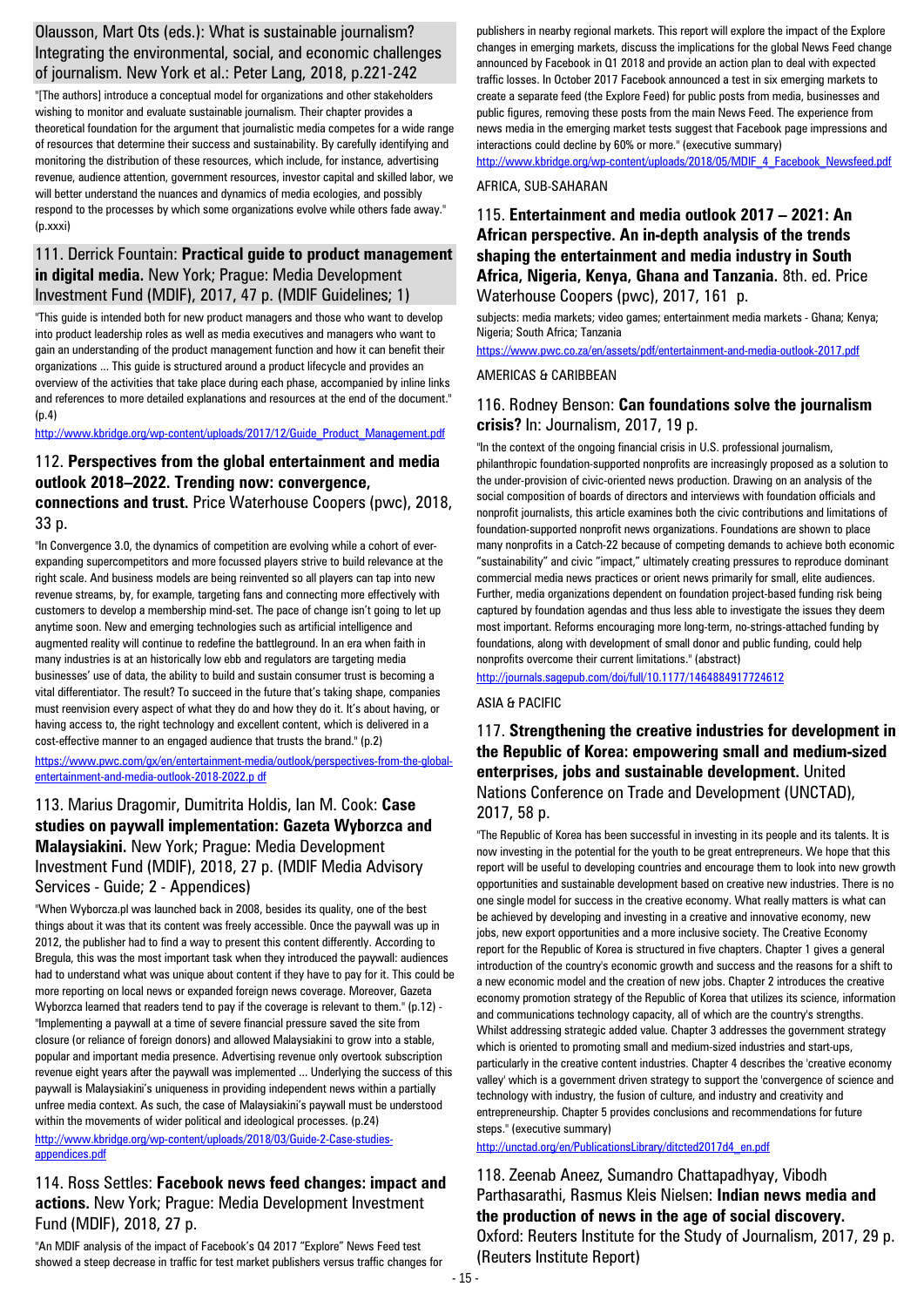"This report examines the social media strategies of a sample of six leading Englishlanguage Indian news organisations, two newspapers (Hindustan Times and The Indian Express), two television stations (NDTV and News18), and two digital-born organisations (Firstpost and The Quint). The context is extensive mobile internet access across India and a large and growing number of social media users, which have led news organisations to invest in social media. The organisations we focus on are oriented towards a predominantly affluent and urban English-speaking elite, and thus not representative of the industry as a whole, but they do provide a starting point for understanding how Indian news media are handling the challenges and opportunities that come with the rise of social media platforms. On the basis of interviews with senior editors and executives, as well as analysis of the Facebook and Twitter output of each organisation, we find that: Facebook is the most important social media platform for all the organisations covered here, in part because of its very large user base, but also because the company has collaborated actively with a number of Indian publishers. Twitter is seen as important for breaking news and for reaching elites, but has fewer users, drives less traffic, provides less support, and offers fewer opportunities for monetisation. News organisations take different strategic and operational approaches to social media. Strategically, most of the organisations covered here primarily pursue an on-site strategy oriented towards driving social media referrals to their website (where content can be monetised through advertising), though the recently launched digital-born organisation The Quint has embraced a greater off-site component, and has built large audiences via social media. Operationally, several organisations operate with a centralised social media team that creates, curates, and promotes content across social media, but some operate with decentralised teams where people across the newsroom are responsible for social media." (executive summary)

[https://reutersinstitute.politics.ox.ac.uk/our-research/indian-news-media-and-production](https://reutersinstitute.politics.ox.ac.uk/our-research/indian-news-media-and-production-news-age-social-discovery)[news-age-social-discovery](https://reutersinstitute.politics.ox.ac.uk/our-research/indian-news-media-and-production-news-age-social-discovery)

EUROPE

### 119. Michel Clement, Anke Lepthien, Petra Schulz, Wiebke Loosen: **Alternative models of financing investigative journalism.** Hamburg: University of Hamburg, Hamburg Business School; Hans-Bredow-Institut, 2018, 42 p.

"This report aims to identify, evaluate, and discuss models to finance investigative journalism in the EU. To provide a thorough evaluation, we developed a set of criteria that cover six areas to that the financial source may exert an influence from high to low degrees. Those are (1) Independence, (2) Quality, (3) Market Structure, (4) Processes, (5) Sustainability, and (6) Competitiveness. This set of criteria is applied to eight representative financing models that stretch from the classical publishing house over innovative financing to publicly supported media. The analysis reveals that only a mixture of models allows the market to benefit best from each model's core asset. The diversity of finance models is a natural inhibitor of market concentration, when regulative interference is well dosed. Also, the pluralistic set of finance models supports independence in that power is spread over many market actors." (executive summary) https://www.hans-bredow-

institut.de/uploads/media/Publikationen/cms/media/p21vfeg\_Financing-JournalismClement\_et-al\_180627.pdf

### 120. Paul Clemens Murschetz, Roland Teichmann, Matthias Karmasin (eds.): **Handbook of state aid for film: finance, industries and regulation.** Cham: Springer, 2018, xxx, 666 p. (Media Business and Innovation)

"This book is an analysis of the specificities of public film funding on an international scale. It shows how public funding schemes add value to film-making and other audiovisual productions and provides a comprehensive analysis of today's global challenges in the film industry such as industry change, digital transformation, and shifting audience tastes. Based on insights from fields such as cultural economics, media economics, media management and media governance studies, the authors illustrate how public spending shapes the financial fitness of national and international film industries." (introduction)

<https://link.springer.com/book/10.1007%2F978-3-319-71716-6>

#### MIDDLE EAST / WESTERN ASIA & NORTHERN AFRICA

121. Naomi Sakr: **Managing for sustainable journalism under authoritarianism: innovative business models aimed at good practice.** In: Peter Berglez, Ulrika Olausson, Mart Ots (eds.): What is sustainable journalism? Integrating the environmental, social, and economic challenges of journalism. New York et al.: Peter Lang, 2018, p.295-313

"Entrepreneurship and innovation are currently high on the media industry agenda, but focus has so far been mostly on the economic sustainability of new ventures.

Considering the repressive political climate in Egypt, Naomi Sakr explores the tension between economic growth and the ethical, democratic practices of Egyptian startups. The study highlights, among other things, the temporal dimensions of sustainability, where focus on social sustainability can be seen as investment in stakeholder relationships that create long term economic returns." (p.xxxii)

### **Ethics in Communication & Media Accountability**

#### GENERAL & INTERNATIONAL

122. Philipp Otto, Eike Gräf (eds.): **3TH1CS: die Ethik der digitalen Zeit.** Bonn: Bundeszentrale für politische Bildung (bpb), 2018, 264 p. (Schriftenreihe; 10181)

*Berlin: iRights Media, 2017; also published in English: 3TH1CS - A reinvention of ethics in the digital age?*

table of contents: https://d-nb.info/1136878475/04 subiects: information ethics: online & social media ethics

### 123. Robert S. Fortner, P. Mark Fackler: **World media ethics: cases and commentary.** New York: John Wiley & Sons, 2017, 264 p.

Contents: 1. Introduction: Contexts for Ethical Decision-Making -- 2. Philosophical Perspectives on Ethical Decision-Making: The Individualist Tradition -- 3. Philosophical Perspectives on Ethical Decision-Making: The Collectivist Traditions -- 4. Ethics and Political Economy -- 5. Boundaries on Civil Discourse -- 6. Advertising, Public Relations and Materialism -- 7. Global Entertainment -- 8. Media and the Political Process -- 9. The Rule of Law -- 10. Treasuring Persons, Protecting Institutions: The Protection of Minority Voices -- 11. Religion and Social Responsibility -- 12. War, Violence & Media -- 13. Truth, Conflict, Chronic Problems and Media Attention -- 14. Conclusion.

#### AFRICA, SUB-SAHARAN

#### 124. Peter J. Gade, Emmanuel-Lugard Nduka, Shugofa Dastgeer: **Developing sustainable news media in Africa: a professionalisation model to curtail "the brown envelope" and other corrupting influences.** In: Journal of Media Business Studies, vol. 14, nr. 1, 2017, p.5-24

"The development of free, independent, and sustainable news media in Africa is bedevilled by the "brown envelope syndrome," the widespread practice of accepting money for news coverage. This paper reveals the pernicious effects the brown envelope syndrome has on African journalism and its ability to function as a sustainable, democratic tool for nation-building. To curtail the brown envelope, a model to develop an institutional infrastructure for professional journalism is proposed. The model provides a collaborative framework for media and non-media actors (i.e. government, nongovernment organisations, and foundations) to strengthen the professionalism of journalism work through: higher education programmes that teach professional values and reveal damaging practices, professional associations that define and advocate journalism values that inform practices, and professional news management that incentivises and rewards best practices." (abstract) <https://doi.org/10.1080/16522354.2017.1292713>

#### AMERICAS & CARIBBEAN

125. Vanessa de M. Higgins Joyce, Magdalena Saldaña, Amy Schmitz Weiss, Rosental C. Alves: **Ethical perspectives in Latin America's journalism community: a comparative analysis of acceptance of controversial practice for investigative reporting.** In: International Communication Gazette, vol. 79, nr. 5, 2017, p.459–482

"This study analyzes ethical interpretations in the region's investigative journalism community through a comparative analysis based on a survey conducted with journalists, journalism educators, and students from 20 Latin American and Caribbean countries. Our findings highlight the prevalence of a deontological perspective to ethics, with the majority of the respondents rejecting the use of soft-lies as investigative techniques. The study found, however, variability in ethical perspective within Latin America and Caribbean's geo-cultural regions, with Central America and the Caribbean region leading in opposition and Brazil and the Southern Cone indicating more lenience toward controversial practices. When it comes to source-related controversial techniques, the journalism community in the region overwhelmingly rejects such practices." (abstract)

<http://journals.sagepub.com/doi/full/10.1177/1748048516688131>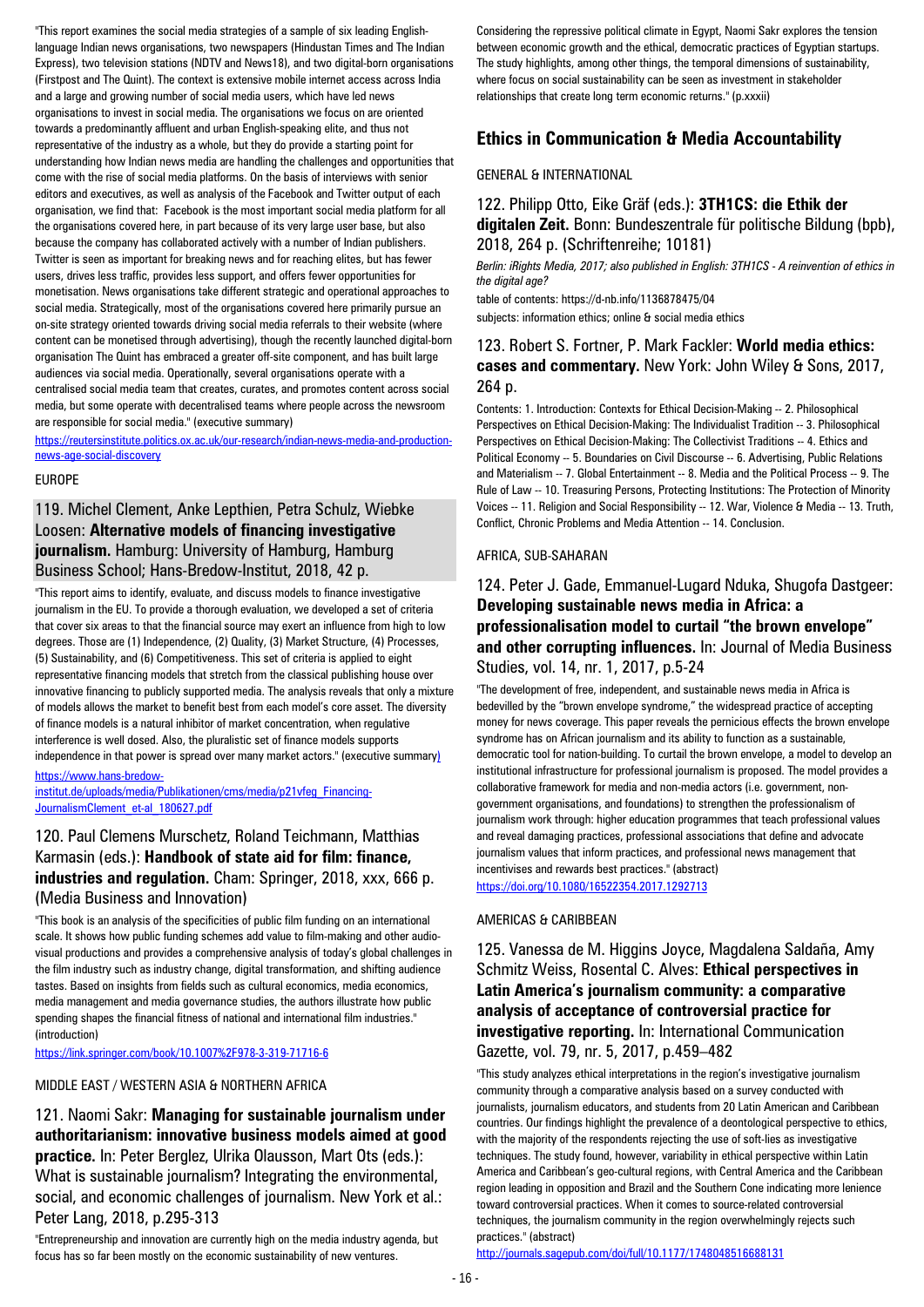# **Freedom of Expression, Media Policies, Media Legislation**

#### GENERAL & INTERNATIONAL

### 126. **Self-regulation and 'hate speech' on social media platforms.** London: Article 19, 2018, 31 p.

"A number of recent legislative initiatives on 'hate speech', including most prominently the 2017 German NetzDG law on social media, make reference to some forms of selfregulation. Voluntary mechanisms between digital companies and various public bodies addressing 'hate speech' and other issues, such as the EU Code of Conduct on hate speech, also make reference to self-regulatory models. However, our analysis of these mechanisms demonstrates that they fail to comply with the requirements of international human rights law. They rely on vague and overbroad terms to identify unlawful content, they delegate censorship responsibilities to social media companies with no real consideration of the lawfulness of content, and they fail to provide due process guarantees. ARTICLE 19 therefore suggests exploring a new model of effective selfregulation for social media. This model could take the form of a dedicated "social media council" – inspired by the effective self-regulation models created to support and promote journalistic ethics and high standards in print media. We believe that effective selfregulation could offer an appropriate framework through which to address the current problems with content moderation by social media companies, including 'hate speech' on their platforms, providing it also meets certain conditions of independence, openness to civil society participation, accountability and effectiveness." (executive summary) [https://www.article19.org/wp-content/uploads/2018/03/Self-regulation-and-](https://www.article19.org/wp-content/uploads/2018/03/Self-regulation-and-%E2%80%98hate-speech%E2%80%99-on-social-media-platfor%20ms_March2018.pdf) [%E2%80%98hate-speech%E2%80%99-on-social-media-platfor ms\\_March2018.pdf](https://www.article19.org/wp-content/uploads/2018/03/Self-regulation-and-%E2%80%98hate-speech%E2%80%99-on-social-media-platfor%20ms_March2018.pdf)

### 127. Daniel Arnaudo: **A new wave of censorship: distributed attacks on expression and press freedom.** Washington, DC: Center for International Media Assistance (CIMA), 2018

"In both authoritarian and democratic contexts, new forms of censorship online are carried out through distributed attacks on freedom of expression that are insidiously difficult to detect, and often just as effective, if not more, than the kinds of brute force techniques by state agents that came before. Their goal is not always to block users, content or themes, but to attack the democratic discourse, weaken trust in institutions like the media, other governments, the opposition, and civil society. These strategies increasingly polarize and diminish the networked public sphere, resulting in a more dangerous and confined space for media and civil society to operate." (key findings) [https://www.cima.ned.org/publication/new-wave-censorship-distributed-attacks](https://www.cima.ned.org/publication/new-wave-censorship-distributed-attacks-expression-press-freedom/)[expression-press-freedom/](https://www.cima.ned.org/publication/new-wave-censorship-distributed-attacks-expression-press-freedom/)

#### 128. Michael J. Oghia: **Information not found: the "right to be forgotten" as an emerging threat to media freedom in the digital age.** Washington, DC: Center for International Media Assistance (CIMA), 2018

"The so-called Right to be Forgotten (RTBF) refers to the removal of content from either search engine indexes or even the entire internet so that it is not readily accessible to end users. While the concept emerged out of a European legal tradition that favors the privacy of non-public individuals, in practice it has led to the censorship of information relevant to the public interest. It has endangered press freedom by leading to the removal of news articles, and it has hindered media development by erasing content from the digital public record." (key findings)

[https://www.cima.ned.org/publication/right-to-be-forgotten-threat-press-freedom-digital](https://www.cima.ned.org/publication/right-to-be-forgotten-threat-press-freedom-digital-age/)[age/](https://www.cima.ned.org/publication/right-to-be-forgotten-threat-press-freedom-digital-age/)

# 129. **Commitments: freedom of the media, freedom of expression, free flow of information 1975-2017.** 4th ed.

Vienna: OSCE Representative on Freedom of the Media, 2017, 75, 75 p.

subjects: freedom of the press; freedom of expression; access to information - anthology / collection of documents

<http://www.osce.org/fom/354081>

#### 130. **Prevent – protect – prosecute: acting on UN Human Rights Council resolution 33/2.** London: article 19, 2017, 38 p.

"In September 2016, the UN Human Rights Council (HRC) broke new ground with the unanimous adoption of HRC Resolution 33/2 on the safety of journalists. The HRC is the world's highest human rights body and its resolutions are a strong collective commitment from States to act on priority human rights violations and abuses. On paper, the Resolution is the most ambitious global agenda yet to act on the safety of journalists. However, the reality for journalists facing daily threats and attacks remains dire ... This important UN resolution must be met with action from States if it is going to ensure safety for journalists and end impunity for crimes against them. To break the cycle of violence, HRC Resolution 33/2 commits States to act on three fronts to: prevent, protect,

and prosecute ... Is HRC Resolution 33/2 legally binding? No. The HRC is a political body constituted by States (rather than by international judges or independent experts), and its resolutions constitute political commitments. Nevertheless, HRC Resolution 33/2 is a significant commitment by States to take action. It is rooted in their international human rights law obligations, and gives an insight into how States view their legal obligations relating to the safety of journalists." (introduction, p.5-6)

<https://www.article19.org/wp-content/uploads/2017/09/Safety-of-Journalists-guide.pdf>

#### 131. Elena Perotti et al.: **Supporting the media: state measures around the world.** Paris: WAN-IFRA, 2017, 43 p.

subjects: tax reductions for media; public funding & support policies for media - Europe; Africa; Asia; Latin America

#### AFRICA, SUB-SAHARAN

### 132. **Baseline study on election reporting in Zimbabwe's mainstream media.** International Media Support (IMS); Media Monitors, 2018, 62 p.

"The study concluded that the media in Zimbabwe falls short of standards of fair and balanced coverage of political actors in the country. ZANU PF and MDC T dominated the media's coverage and combined for 94% of the space and time dedicated to political parties whilst the remaining 15 parties accounted for 6% of the coverage. This is a reflection of the lack of diversity in the representation of political actors, given that over 100 political parties are contesting the upcoming elections." (executive summary) [https://www.mediasupport.org/wp-content/uploads/2018/06/MONITORS-BASELINE-](https://www.mediasupport.org/wp-content/uploads/2018/06/MONITORS-BASELINE-REPORT-3.pdf)[REPORT-3.pdf](https://www.mediasupport.org/wp-content/uploads/2018/06/MONITORS-BASELINE-REPORT-3.pdf)

### 133. Godefroid Kabongo Nzengu: **Au-delà de la liberté: le journaliste face aux infractions de presse.** Kinshasa: Journaliste en Danger (JED); Internews, 2018, 38 p.

"Ce petit manuel va à titre didactique répertorier une liste d'infractions de presse pour attirer l'attention des médias et professionnels des médias sur leur responsabilité pénale dans l'exercice de la liberté de presse." (verso)

[https://www.internews.org/sites/default/files/2018-](https://www.internews.org/sites/default/files/2018-03/Internews_JED_DR_Congo_Press_Offences_Legal_Framework_FR.pdf) [03/Internews\\_JED\\_DR\\_Congo\\_Press\\_Offences\\_Legal\\_Framework\\_FR.pdf](https://www.internews.org/sites/default/files/2018-03/Internews_JED_DR_Congo_Press_Offences_Legal_Framework_FR.pdf)

# 134. Julie Reid: **The audience-centred approach to media policymaking: a critical analysis of the South African Press Freedom Commission as a participatory process of review.**

In: African Journalism Studies, vol. 38, nr. 3-4, 2017, p.74-99 "This article presents and makes a case for the audience-centred approach to media policymaking and research, and situates this discussion within the South African revision of the regulatory mechanism for the press. In South Africa the press accountability mechanism, the Press Council of South Africa, has been subject to a near constant process of review and restructuring since 2010. This article discusses and contextualises these various South African reviews, with particular emphasis on the Press Freedom Commission, and weighs them against the audience-centred approach to media policymaking which adopts a ground-up public-focused method in keeping with the principles of a participatory democracy. The findings indicate that however well intentioned, the various different attempts to review and restructure the press accountability system for South Africa fell short of substantive and meaningful audience or public participation, and resultantly the value and richness of public input and participation, which may have infused the process of policymaking with audience ownership, was lost." (abstract)

<https://doi.org/10.1080/23743670.2017.1389761>

#### AMERICAS & CARIBBEAN

### 135. **Estado depredador: informe sobre el estado de la libertad de prensa en Colombia 2017.** Bogotá: Fundación para la Libertad de Prensa (FLIP), 2018, 50 p.

"La violencia sin protección ni sanciones; la pauta oficial que compra silencios; la estigmatización de la prensa como respuesta a las críticas; la violencia estatal y letal contra periodistas; las decisiones judiciales que abren la puerta a la censura y, sobretodo, aquellos extensos territorios carentes de información local nos llevan a la conclusión de que es necesario explicar este "Estado depredador" de la libertad de expresión en Colombia con el fin de que las instituciones públicas dejen de acudir a la censura y se sitúen en el lugar que les corresponde: la garantía de una deliberación pública libre. En 2017 la FLIP documentó 310 ataques a la libertad de prensa que afectaron a un total de 368 periodistas (un incremento del 43,5% con respecto al número de ataques del año anterior)." (página web flip.org.co) subjects: freedom of the press; press freedom violations - Colombia - annual reports & yearbooks

<https://flip.org.co/images/Documentos/Informe-FLIP-2017-Estado-Depredador.pdf>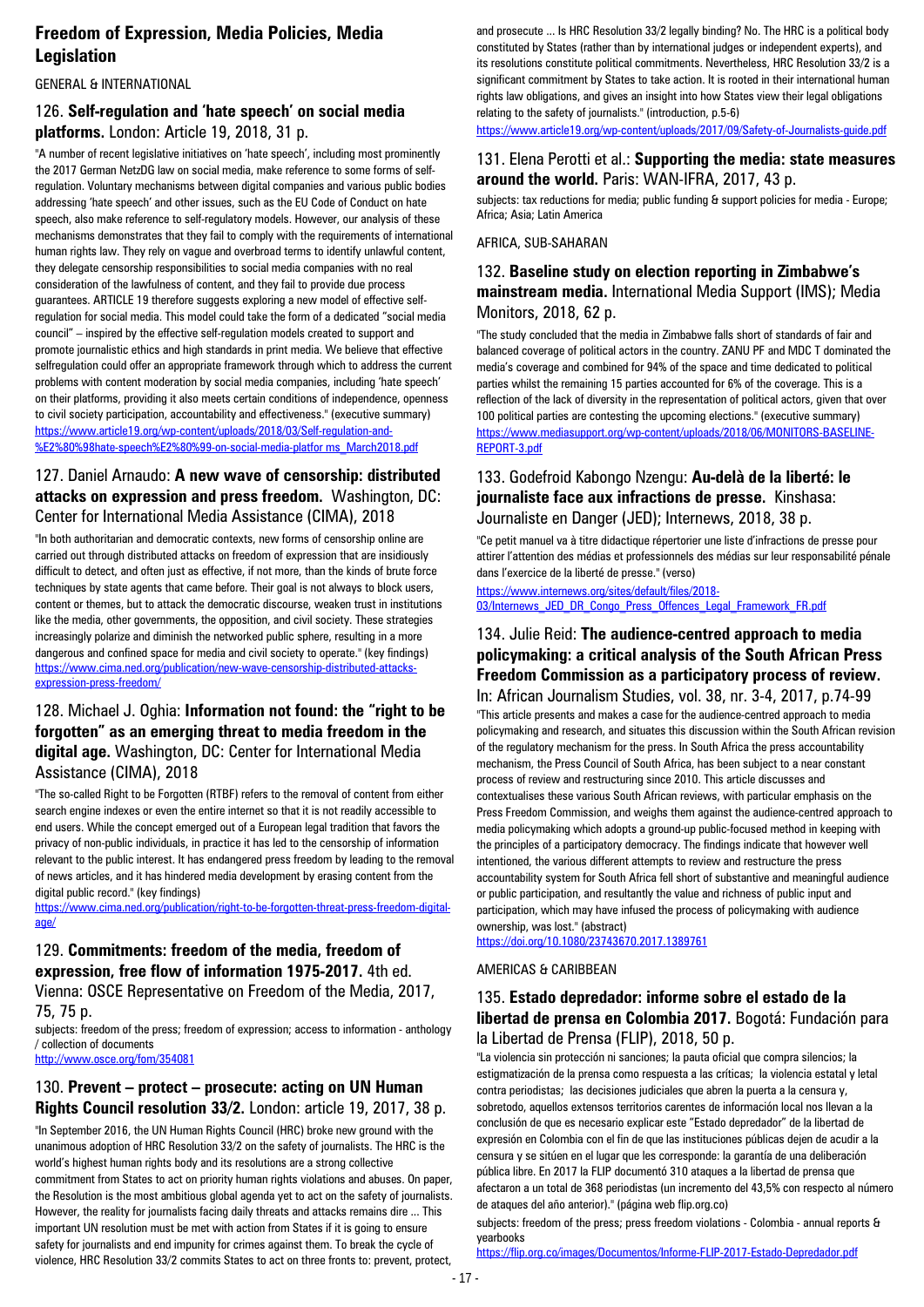136. **Informe alternativo para la evaluación del Estado de Guatemala: la situación de la libertad de prensa y de la violencia contra los periodistas. Comité de Derechos Humanos, Sesión 122.** Ciudad de Guatemala: Centro de Reportes Informativos sobre Guatemala (CERIGUA); Red Internacional de Derechos Humanos (RID), 2018, [21 p.]

subjects: press freedom violations; violence against journalists / media personnel; freedom of the press - Guatemala

[https://cerigua.org/media/uploads/libertad\\_expresion/guatemala\\_ccpr\\_ifex\\_cerigua\\_ridh.](https://cerigua.org/media/uploads/libertad_expresion/guatemala_ccpr_ifex_cerigua_ridh.pdf) [pdf](https://cerigua.org/media/uploads/libertad_expresion/guatemala_ccpr_ifex_cerigua_ridh.pdf)

#### 137. **Media ownership monitor Mexico.** Reporters Without Borders; Centro Nacional de Comunicación Social (Cencos), 2018

"Mexico's booming media industry is controlled by some of the richest businessmen on earth. While the sector grows at a rate three times that of the overall economy, an alarming concentration of media ownership goes hand in hand with the well-known lack of safety for Mexico's journalists, many of whom cannot even make a living from their precarious salaries, increasing their vulnerability to pressures of all kinds. The almost traditional concentration of a lot of power in the hands of very few media magnates and politicians also comes as a result of blatant regulatory flaws." (http://www.momrsf.org/en/countries/mexico)

[http://mexico.mom-rsf.org](http://mexico.mom-rsf.org/)

#### ASIA & PACIFIC

### 138. Zothan Mawii, Ritu Srivastava, Shivani Lal, Bijo P. Abraham: **Kept in the dark: social and psychological impacts of network shutdowns in India.** New Delhi: Digital Empowerment Foundation, 2018, 70 p.

"While the State has been justifying network shutdowns as matters of "national interests", it is interesting to note that the effect has been the total opposite. Interviewees in Kashmir and Darjeeling have stated that their mistrust in the Indian government has grown due to these actions. These sentiments must be taken seriously and addressed if the authorities' intentions are truly to protect the autonomy of the country. Network shutdowns cannot be the knee-jerk reaction of administrations at the slightest sign of social unrest. The potential of social media and the Internet instead needs to be harnessed to address these problems. The State should define "national interest" in lucid terms so citizens and law enforcement officials are on the same page. There should be mechanisms in place to hold the State accountable when these definitions are crossed. Shutdowns exclude entire communities from fully participating in social, political, and economic self-determination. This has been especially true during the prolonged shutdown in Darjeeling in West Bengal. The shutdown left residents feeling even more isolated and excluded from the mainstream. Every step they take towards self-determination has been made more difficult, tedious, and expensive." (conclusion, p.42)

<https://www.apc.org/sites/default/files/Internet-Shutdown-Primer.pdf>

### 139. **Supporting an independent, vibrant media in Kazakhstan**. In: OECD integrity scan of Kazakhstan: preventing corruption for a competitive economy. Paris: OECD, 2017, p.275-296

"This chapter discusses the role of media in the Republic of Kazakhstan in combating corruption. First, it provides an assessment of the recently passed access to information legislation in the country as it relates to media's access to government information. Second, it analyses the extent to which freedom of press is guaranteed and protected, before looking at the level of professionalism and ethics in the media sector. Lastly, this chapter analyses the plurality of Kazakhstan's media sector." (p.275)

[https://www.oecd-ilibrary.org/governance/oecd-integrity-scan-of-kazakhstan/supporting](https://www.oecd-ilibrary.org/governance/oecd-integrity-scan-of-kazakhstan/supporting-an-independent-vibrant-media-in-kazakhstan%20_9789264272880-17-en)[an-independent-vibrant-media-in-kazakhstan \\_9789264272880-17-en](https://www.oecd-ilibrary.org/governance/oecd-integrity-scan-of-kazakhstan/supporting-an-independent-vibrant-media-in-kazakhstan%20_9789264272880-17-en)

#### EUROPE

#### 140. **Media ownership monitor Albania.** Reporters Without Borders; Balkan Investigative Reporting Network (BIRN), 2018

"The boundaries between media, politics and business have always been blurry in Albania. However, because of the small size and the high number of outlets the market was perceived by some local observers as vibrant and plural. However, a joint research project between Reporters Without Borders and the Balkan Investigative Reporting Network in Albania, reveals that the Albania media scene is highly concentrated in the hand of few major owners, who have strong political affiliations, and control more than half of the audience share and nearly 90% of the market share." (http://www.momrsf.org/en/countries/albania) <http://albania.mom-rsf.org/en>

### 141. Luydmila Savchuk, Rasto Kužel: **How the propaganda machine stole the Russian election. Monitoring of media: Russian presidential election 2018.** International Media Support (IMS); Memo 98, 2018

""The Russian state media failed to provide sufficient information about political alternatives to incumbent Vladimir Putin ahead of the 18 March presidential election. Coverage on nationwide private channels was similarly limited. For the 2018 presidential election, a strong and independent media providing unbiased coverage of the political situation in the country, thereby enabling the electorate to make an informed choice, were significantly lacking. Alexey Navalny, who was barred from running as a candidate, called for a boycott of the election. His political position was largely ignored by most of the monitored broadcast media, with the exception of TV Dozhd and Radio Ekho Moskvy. The nature of the election process, whereby the incumbent refrained in most respects from conventional campaign discourse, including non-participation in public debates, and the only real opponent was barred from running as a candidate, did not provide basic conditions necessary for a normal democratic election. First Channel, Russia 1, NTV and Ren TV, offered viewers an extremely limited range of political viewpoints. They presented only the official Kremlin position, and failed to offer any independent or alternative views, or any critical reporting challenging the performance of the authorities." (executive summary)

[https://www.mediasupport.org/wp-content/uploads/2018/05/How-The-Propaganda-](https://www.mediasupport.org/wp-content/uploads/2018/05/How-The-Propaganda-Machine-Stole-the-Russian-Election.compressed-AS%20N.pdf)[Machine-Stole-the-Russian-Election.compressed-AS N.pdf](https://www.mediasupport.org/wp-content/uploads/2018/05/How-The-Propaganda-Machine-Stole-the-Russian-Election.compressed-AS%20N.pdf)

#### 142. Jan Oster: **European and international media law.**  Cambridge (UK): Cambridge University Press, 2017, lxx, 583 p.

"This book is the first to incorporate current academic literature on European, transnational, and international media law into a comprehensive overview intended primarily for students. It introduces the legal framework for globalised communication via mass media, and considers the transformative effect globalisation has had on domestic media law. Engaging case examples at the beginning of each chapter and questions at the end give students a clearer idea of legal problems and encourage them to think critically. A wide variety of topics - including media economics, media technology, and social norms concerning media publications - are discussed in relation to media law, and numerous references to case law and suggestions for further reading allow students to conduct independent research easily." (back cover)

table of contents[: http://bvbr.bib-](http://bvbr.bib-bvb.de:8991/exlibris/aleph/a221/apachemedia/3NFPL8G58S3T51NFTM1R4X1567YYLU.pdf)

[bvb.de:8991/exlibris/aleph/a221/apachemedia/3NFPL8G58S3T51NFTM1R4X1567YYLU.p](http://bvbr.bib-bvb.de:8991/exlibris/aleph/a221/apachemedia/3NFPL8G58S3T51NFTM1R4X1567YYLU.pdf) [df](http://bvbr.bib-bvb.de:8991/exlibris/aleph/a221/apachemedia/3NFPL8G58S3T51NFTM1R4X1567YYLU.pdf)

#### MIDDLE EAST / WESTERN ASIA & NORTHERN AFRICA

### 143. Toby Mendel, Nahla Momani, Bassam Ewedah, Sarah Bouchetob: **Addressing hate speech and racism in the media in the Southern Mediterranean: a review of formal and informal regulatory approaches.** MedMedia, 2018, 46 p.

#### *also published in Arabic*

"This report looks at media practices and regulatory tools that are available to address hate speech and racism in the media, with a focus on eight countries, namely Algeria, Egypt, Lebanon, Jordan, Morocco, Palestine and Tunisia. The first part looks at regulatory approaches to addressing these problems. It, in turn, is broken down into two main sections, one looking at legal regimes, including systems of media regulation, and the second looking at self-regulatory practices in the media and how they deal with racist speech. The second part outlines international standards in this area and, based on these and the legal frameworks and experiences in the region, offers a set of recommendations for better practice directions in this area." (executive summary, p.3)

[http://www.med-media.eu/wp](http://www.med-media.eu/wp-content/uploads/2018/05/MEDMEDIA_ENGLISH_SCREEN.pdf)[content/uploads/2018/05/MEDMEDIA\\_ENGLISH\\_SCREEN.pdf](http://www.med-media.eu/wp-content/uploads/2018/05/MEDMEDIA_ENGLISH_SCREEN.pdf)

### 144. Abdelaziz Nouaydi, Adnane Bouchaib, Mustapha Ben Letaief, Thomas Ebbs: **Freedom of expression in the Maghreb: tension between laws and the judiciary practice.**  International Media Support (IMS); Vigilance, 2018, 55 p.

*also published in Arabic*

"The four countries concerned in this publication – Morocco, Algeria, Tunisia and Libya each have a complex set of challenges - and opportunities - in relation to the advancement of free and independent media. Yet, they share several trends and certainly the tensions between laws pertaining to freedom of expression, political actors and the judiciary practice. Four legal experts have taken up the challenge to briefly introduce in this study both the legal frameworks and the tension points, and to formulate key recommendations to address the deficiencies in law or practice. These recommendations are a means by which non-governmental organisations and rights defenders can pursue their critical advocacy work." (preface)

[https://www.mediasupport.org/wp-content/uploads/2018/02/Maghreb\\_2018\\_GKI-3.pdf](https://www.mediasupport.org/wp-content/uploads/2018/02/Maghreb_2018_GKI-3.pdf)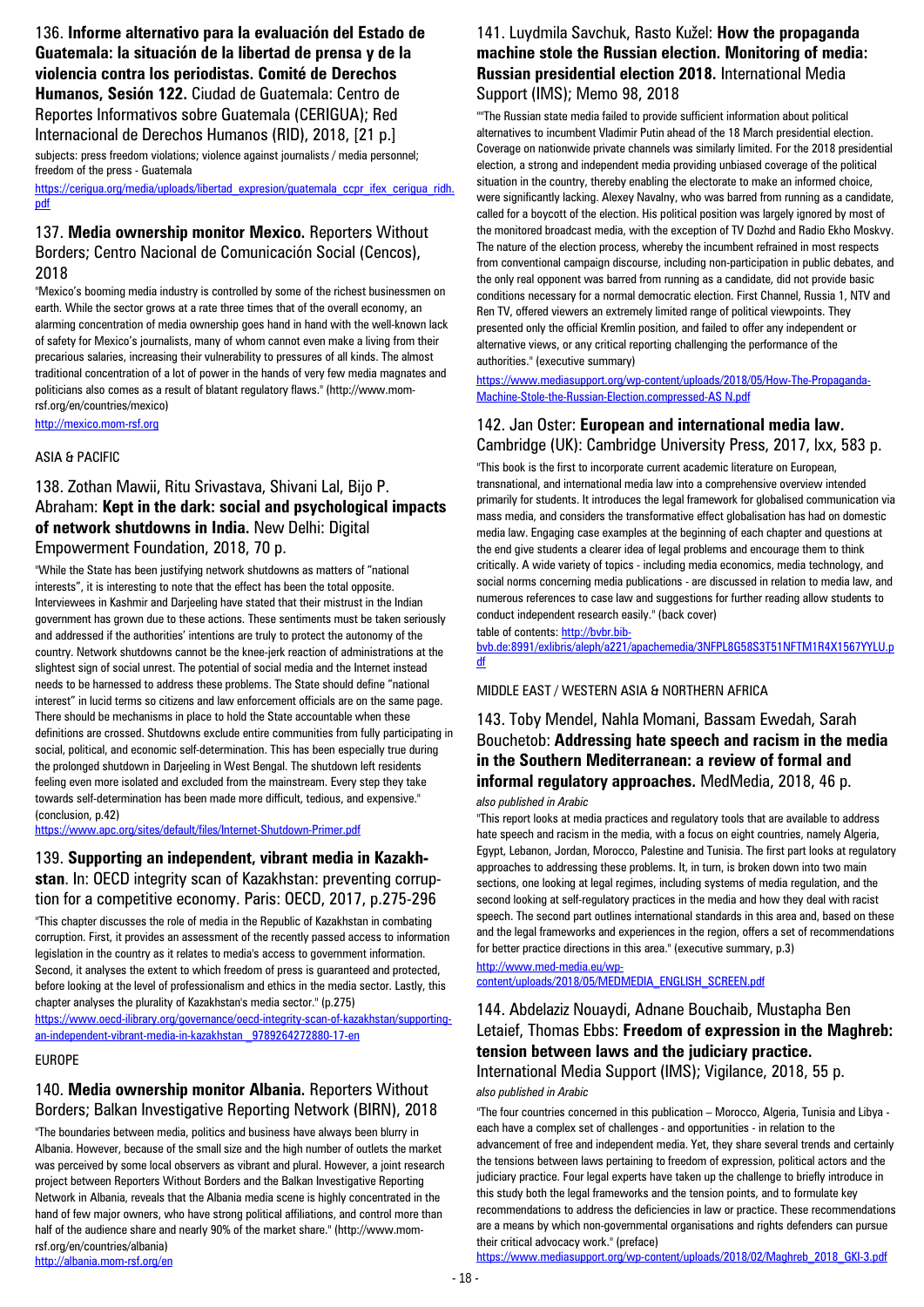# **Gender & Media**

#### GENERAL & INTERNATIONAL

#### 145. **A toolkit for researching women's internet access and use.** London: GSMA; Association for Progressive Communications (APC); World Wide Web Foundation; Alliance for Affordable Internet (A4AI), 2018, 44 p.

"This toolkit is aimed at a wide range of audiences interested in conducting both qualitative and quantitative research on women's internet access and use. The primary target audience are researchers and research agencies who have skills and practice in conducting quantitative and/or qualitative research. They can use this toolkit as a guideline for incorporating gender into their research studies, helping deliver comparable data on this topic that can build a global picture of the internet access and use gender gap." (p.6)

[https://www.gsma.com/mobilefordevelopment/wp-content/uploads/2018/05/GSMA-](https://www.gsma.com/mobilefordevelopment/wp-content/uploads/2018/05/GSMA-Women-and-Internet-Research-Toolkit_WEB.pdf)[Women-and-Internet-Research-Toolkit\\_WEB.pdf](https://www.gsma.com/mobilefordevelopment/wp-content/uploads/2018/05/GSMA-Women-and-Internet-Research-Toolkit_WEB.pdf)

### 146. **Gender and media: a holistic agenda.** In: Media Development, vol. 65, nr. 1, 2018, p.4-38

Contents: Addressing gender issues in media content / Sarah Macharia -- Media gender equality regimes / Claudia Padovani -- A hard ladder to climb: women and power in media industries / Karen Ross -- Les Régulateurs des médias audiovisuels: Acteurs pour l'égalité de genre / Amina Lemrini Elouahabi -- Technology and women's empowerment / Carolyn M. Byerly -- Investing in young women: sustaining women-led community media / Sian Rolls -- Imagine media that promote gender justice / Joanne Sandler -- Violence against women in media and digital content / Aimée Vega Montiel -- Gender mainstreaming in journalism and communication schools / UNESCO / UNTWIN. <http://gamag.net/wp-content/uploads/2018/03/MD-2018-1.pdf>

#### 147. **Gender equality and women's empowerment strategy.**  Washington, DC et al.: Internews, 2018, 24 p.

"First, this strategy is a women's empowerment strategy, confirming our commitment to women and girls all over the world, by identifying objectives and activities to operationalize our stated goals to: Ensure safe access to information for women, girls and marginalized groups in some of the world's most challenging places; Support women's empowerment by building their leadership in the media, information and communications technology fields; and Improve the information we all consume by promoting more stories produced by, for and about women and girls. But, as we believe gender equality to be inclusive of sexual orientation and gender identity, this strategy is also a gender equality strategy, helping move us forward as an organization to lay the groundwork for a more expansive inclusion strategy. Recognizing the different cultures in which we work, we aim to be as gender transformative as possible within each country context, addressing the underlying causes of gender inequality and discrimination as we are able, doing all we can to provide diverse groups access to the information they need, and ensuring women, girls and other gender identities are portrayed fairly in media outputs. This strategy recognizes gender equality as broader than equity between women and men and sets out specific and targeted actions required to ensure that all individuals have access not just to equal opportunities, but equal outcomes in the workplace and in programs." (introduction)

[https://www.internews.org/sites/default/files/2018-](https://www.internews.org/sites/default/files/2018-03/Internews_Gender_Equality_Womens_Empowerment_Strategy_Feb18.pdf) [03/Internews\\_Gender\\_Equality\\_Womens\\_Empowerment\\_Strategy\\_Feb18.pdf](https://www.internews.org/sites/default/files/2018-03/Internews_Gender_Equality_Womens_Empowerment_Strategy_Feb18.pdf)

### 148. Anri van der Spuy, Namita Aavriti: **Mapping research in gender and digital technology.** Association for Progressive Communications (APC); International Development Research Centre (IDRC), 2018, 147 p.

"Increasing number of reports, initiatives and efforts are focused on addressing women's ability to enjoy universal, acceptable, affordable, unconditional, open, meaningful and/or equal access to information, the internet and ICTs. These include, but are not limited to, the recent work of civil society organisations, research institutions, various private sector organisations and intergovernmental organisations. There is also a widely acknowledged need for more gender-disaggregated data to accurately measure "gender digital divides". But there also needs to be more locally relevant data (as opposed to aggregated data at a global level) to better understand underlying local factors and circumstances that hinder women of specifc regions in the global South from accessing and using ICTs, the internet and/or information. But why access is important perhaps also needs to be interrogated from a feminist perspective, which entails not taking for granted that access to ICTs is necessarily a positive and empowering development. What is also relevant is to view the dynamics of race, caste, region (urban-rural), ableism, age and other factors, in relation to gender and access." (conclusion, p.98) [https://www.apc.org/sites/default/files/IDRC\\_Mapping\\_0323\\_0.pdf](https://www.apc.org/sites/default/files/IDRC_Mapping_0323_0.pdf)

#### 149. Elisabeth Eide, Hanna Marie Knudsen, Goretti Nassanga, Brian Semujju: **Evaluation International Association of Women in Radio and Television (IAWRT).** FOKUS – Forum for Women and Developmen, 2017, 51 p.

"The organization has grown since the last evaluation in 2007, with the number of chapters expanding from seven to twelve. The membership comprises 45 other countries, some with the capacity to become chapters. Whether IAWRT is in a phase of expansion or consolidation is unclear, as there is no strategy in place and opinions in the matter seem to vary within the leadership and membership of the organization. Addressing the issue of possible expansion needs to take into account whether the organization currently has the required capacity and routines to support and follow up new chapters as well as individual members. Besides, there is also confusion when it comes to the actual number of members due to conflicting information. The decision to make a virtual secretariat has saved the organization money, but the survey indicate that this has gone unnoticed by a majority of the membership. Good developments have taken place, but the current ineffective structure of communication remains a challenge that also affects the secretariat's ability to perform their best." (executive summary, p.2) [https://www.norad.no/en/toolspublications/publications/ngo](https://www.norad.no/en/toolspublications/publications/ngo-evaluations/2017/evaluation-international-association-of-women-in-radio-a%20nd-television-iawrt/)[evaluations/2017/evaluation-international-association-of-women-in-radio-a nd-television-](https://www.norad.no/en/toolspublications/publications/ngo-evaluations/2017/evaluation-international-association-of-women-in-radio-a%20nd-television-iawrt/)

[iawrt/](https://www.norad.no/en/toolspublications/publications/ngo-evaluations/2017/evaluation-international-association-of-women-in-radio-a%20nd-television-iawrt/)

#### AFRICA, SUB-SAHARAN

#### 150. **Baseline study on the working conditions of Somali women journalists.** Somali Women Journalists (SMJ); International Media Support (IMS); Fojo Media Institute, 2018, 38 p.

#### *also published in Somali*

"The study found that overall, journalism in Somalia falls far short of the fifth UN Sustainable Development Goal (SDG), to achieve gender equality and empower all women and girls. The study demonstrates that if the current conditions for women in Somalia's media remain unaddressed, the country will fail to achieve the SDG targets on ending all forms of discrimination against all women and girls everywhere. Gender representation in the workforce: Women journalists are significantly underrepresented in Somali media houses at 23%. Furthermore, the study found that as in many other sectors, there are fewer women than men in influential positions, and women have limited representation in decision making in the organisational structures of media houses. Out of 423 journalists working in the 15 media houses visited, only 92 (22%) are female." (key findings)

<https://www.mediasupport.org/publication/15063/>

### 151. **Ugandan women online: a quantitative survey on digital literacy in Uganda.** Pollicy; Internews, 2018, [21 p.]

"We found that knowledge around digital security amongst women in Kampala is quite low. A high proportion of women have been victims of cyberbullying without any obvious routes to seeking justice against perpetrators. There is an urgency for law enforcement and government to hand down stricter penalties for offenders and to provide measures that protect women from online gender-based violence. Furthermore, there is a large role for service providers and civil society to play in building the capacity of women to take precautionary steps to protect their online identities as well as to advocate for regulations and policies that can readily address the growing and changing threats to digital safety and security. As more women continue to access the internet, we must focus on keeping the internet a safe space where these women can benefit rather than become victims of violence and fraud." (conclusions)

<https://www.internews.org/sites/default/files/2018-05/Ugandan-Women-Online.pdf>

### 152. Augustine Mulomole, Catherine Mloza Banda, Rex Chapota: **Her farm radio: building knowledge and developing the capacity of Malawi's female farmers on forest landscape restoration.** IUCN, 2018, 12 p. (Forest Brief; 22)

"As farmers, foresters and providers, women have a unique understanding of the ecosystems they live alongside. A pioneering radio programme in Malawi is tapping into this immense body of knowledge by creating a platform for women to engage in landscape restoration." (p.1)

[https://publications.farmradio.org/wp-content/uploads/2018/02/FRI-IUCN-Her-Farm-](https://publications.farmradio.org/wp-content/uploads/2018/02/FRI-IUCN-Her-Farm-Radio-Brief-2018.pdf)[Radio-Brief-2018.pdf](https://publications.farmradio.org/wp-content/uploads/2018/02/FRI-IUCN-Her-Farm-Radio-Brief-2018.pdf)

153. **Baseline report on women's rights online issues in Ghana.** Media Foundation for West Africa (MFWA), 2017, 31 p. "The study found that among women, access to and use of the internet is highly dependent on the type of mobile device used and on level of education. Connecting with friends and family, entertainment and education emerged as the main reasons why the female respondents used the internet. Unreliable yet expensive internet or data services; inadequate technical know-how on internet use and online insecurity were some of the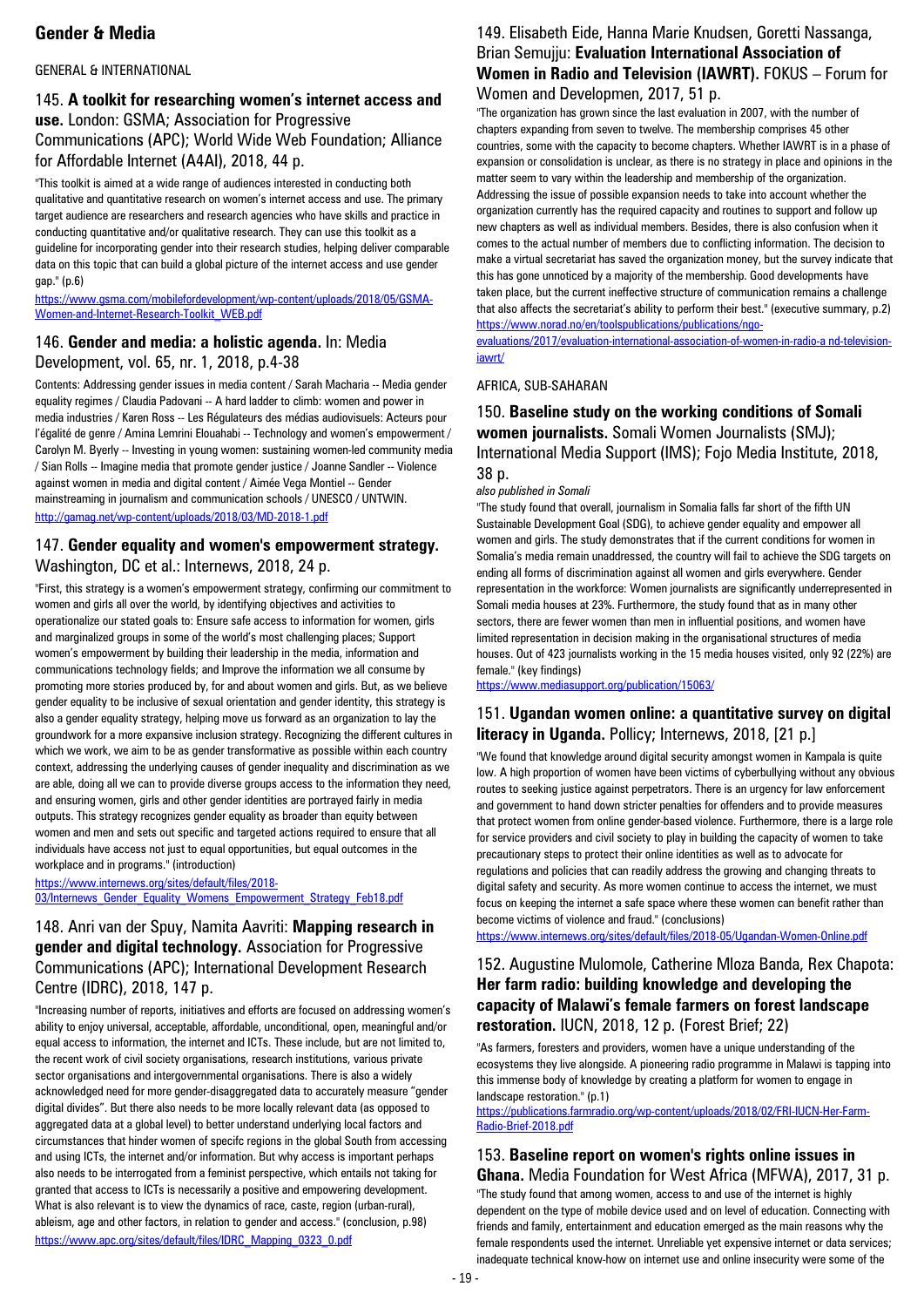challenges the women reported were hampering their access and use of the internet. On the basis of the findings, it is recommended that existing data prices are reviewed; public education and awareness creation efforts especially among women and girls are intensified; existing policies are updated with targets and budget allocations to facilitate implementation and monitoring; and more research done to provide scientific evidence to inform policies, interventions and advocacy to help improve the women's rights online situation in the country." (p.4-5)

[http://www.mfwa.org/wp-content/uploads/2018/02/Baseline-Report-WRO-Issues-in-](http://www.mfwa.org/wp-content/uploads/2018/02/Baseline-Report-WRO-Issues-in-Ghana.pdf)[Ghana.pdf](http://www.mfwa.org/wp-content/uploads/2018/02/Baseline-Report-WRO-Issues-in-Ghana.pdf)

### 154. Eric Mvukiyehe: **Can media interventions reduce gender gaps in political participation after civil war? Evidence from a field experiment in rural Liberia.** Washington, DC: World Bank, 2017, 16 p. (Policy Research Working Paper; 7942)

"Five weeks prior to the 2011 general election in Liberia, women in randomly selected villages were allocated radios and organized into groups to listen regularly to radio programs on the electoral process broadcast by the United Nations Mission in Liberia (UNMIL). The field experiment was designed to ascertain the direct effects of women's access to politically-relevant information through radio broadcasting on their political behaviors and attitudes in a post-war context. Results point to positive significant effects of access to United Nations Mission in Liberia Radio on female political participation both at a national and a local level. Communities that received the intervention also exhibited smaller gender gaps across the majority of outcome indicators. The results suggest that UNMIL Radio effects likely occurred through increased political efficacy of women voters in the lead up to the elections. The study concludes that women's exposure to politicallyrelevant information through mass-broadcasting, even if brief, can boost their political efficacy and participation in public life." (abstract)

<https://openknowledge.worldbank.org/handle/10986/25951>

#### AMERICAS & CARIBBEAN

### 155. Cristina Vélez Vieira, Nicolás Velasquez: **Polígrafo de género basado en los discursos online de los candidatos.**  Bogotá: Linterna Verde; Colnodo; Fundación para la Libertad de Prensa (FLIP), 2018, 34 p.

"Como parte de un proyecto sobre desinformación, el centro de Internet y Sociedad Linterna Verde, en asocio con la Fundación para la Libertad de Prensa, presenta un informe que monitorea los discursos de género –tanto de candidatos presidenciales como de sus fórmulas– a través del análisis de cerca de 45 mil entradas en Facebook y Twitter. Este ejercicio se realizó en compañía de Colnodo, que promueve la apropiación de tecnologías de la información y las comunicaciones con un enfoque de género. El 'Polígrafo de Género' permitió no sólo ver cómo las candidatas a la vicepresidencia han hablado de la mujer, sino también constatar que han sido ellas y no sus fórmulas presidenciales masculinas las que en últimas han empujado esta agenda –más allá del enfoque que escogieron–. Para algunas organizaciones de mujeres esta visibilidad no implicó siempre una mayor profundidad. Aunque las candidatas mencionaron temas que habían estado tradicionalmente invisibilizados, como la economía del cuidado o la reducción de la violencia contra la mujer, otros igualmente relevantes estuvieron ausentes." (página web flip.org.co)

subjects: gender and media; election campaigns; social media in political communication - Colombia - content analysis (case studies); discourse analysis

<https://flip.org.co/images/Documentos/informe-poligrafogenero-22mayo.pdf>

#### ASIA & PACIFIC

#### 156. **Toward gender equity: women and media in Cambodia.**  Kalmar (S): Fojo Media Institute, 2018, 45 p.

"More men than women work in the media, including in management positions. Women have joined the industry in greater numbers in recent years, particularly through recruitment of university graduates; radio has the highest proportion of young women journalists. A higher proportion of women had full-time contracts; freelancers (a relatively smaller group overall) are dominated by male journalists, particularly in provincial areas. Women journalists faced pressure on their careers from family primarily around security fears for journalists in the field. Cambodia's journalists face many threats covering political and other disputes. Women are assumed to be more vulnerable. Men therefore receive greater opportunities for field travel. Nevertheless women covered almost the same breadth of beats as men, with the main exception being male-dominated crime reporting." (executive summary)

[https://fojo.se/images/pdf/publications/CA\\_Gender\\_Report2018.pdf](https://fojo.se/images/pdf/publications/CA_Gender_Report2018.pdf)

157. Dilrukshi Handunnetti: **Of words, visuals and inclusivity.**  Internews; USAID, Strengthening Democratic Governance and Accountability Project (SDGAP) in Sri Lanka, 2018, 67 p.

"This practical guide [in Sinhalese and English] on gender sensitivity and inclusivity is designed specifically with the working journalist in mind and to prompt the practitioner to make conscious decisions about the use of words and visuals as a means of enhancing professionalism." (preface, p.46)

https://www.internews.org/sites/default/files/2018- 05/Internews\_SriLanka\_GenderSensitivity\_Of\_words\_visuals\_inclusivity\_2018-05.pd f

#### 158. Verena Thomas, Jackie Kauli, Anou Borrey: **Harnessing community-led innovations: the role of participatory media in addressing gender-based violence.** In: Development in Practice, vol. 28, nr. 3, 2018, p.345-357

"Gender-based violence (GBV) remains a key development challenge. In Papua New Guinea, a country with one of the highest rates of GBV, the issue has been prioritised in the national development agenda. The programme Yumi Kirapim Senis (Together Creating Change) was created to support the development of the National GBV Strategy. To build on existing understandings and workable solutions in communities, six community-led programmes were examined. This article explores a crucial component of the initiative which utilised participatory visual media to bridge communication gaps between national agencies and communities to drive social change at all levels." (abstract) <https://doi.org/10.1080/09614524.2018.1430748>

MIDDLE EAST / WESTERN ASIA & NORTHERN AFRICA

### 159. Emma Heywood: **The work of women's NGOs on commercial radio in the West Bank: frustrations and shortcomings.** In: Radio Journal:International Studies in Broadcast & Audio Media, vol. 16, nr. 1, 2018, p.59-75

"This article examines the work of women's non-governmental organizations (NGOs) on West Bank radio as they represent women, a marginalized community, within a patriarchal, traditional and religious society. It also examines the commercial and societal difficulties faced by radio stations in their interactions with NGOs. Using a quantitative and qualitative approach, this article analyses data from six commercial, rather than state-owned or community, radio stations in four West Bank cities and discusses the frustrations of both parties as they work together. Contributing to the limited literature on the role of radio in the West Bank, the article also draws on interviews with representatives from the chosen stations and the NGOs that broadcast material on radio stations. The findings suggest that, for the NGOs and in contrast to other media, radio plays an important, albeit currently limited, role as amplifiers for their campaigns. Yet the radio stations do not contribute substantively, if at all, to encouraging NGO community-building activities and, in fact, restrict themselves to a commercialbased association." (abstract)

[https://doi.org/10.1386/rjao.16.1.59\\_1](https://doi.org/10.1386/rjao.16.1.59_1)

### **ICTs, Information Society, Telecommunications**

#### GENERAL & INTERNATIONAL

#### 160. Richard Heeks: **Information and communication technology for development (ICT4D).** London; New York: Routledge, 2018, xviii, 410 p. (Routledge perspectives on development)

"The first three chapters set out the foundations of ICT4D: the core relation between ICTs and development; the underlying components needed for ICT4D to work; and best practice in implementing ICT4D. Five chapters then analyse key development goals: economic growth, poverty eradication, social development, good governance and environmental sustainability. Each chapter assesses the goal-related impact associated with ICTs and key lessons from real-world cases. The final chapter looks ahead to emerging technologies and emerging models of ICT-enabled development. The book uses extensive in-text diagrams, tables and boxed examples with chapter-end discussion and assignment questions and further reading. Supported by online activities, video links, session outlines and slides, this textbook provides the basis for undergraduate, postgraduate and online learning modules on ICT4D." (back cover)

#### 161. Mariannne Haahr et al.: **Hack the future of development aid.** [Copenhagen]: DANIDA, 2018, 35 p.

"This study opens by diving into what blockchain is and why it is a new tech tool for development. Thereafter, we explore four ways in which blockchain can be applied to hack the future of development aid and accelerate the Sustainable Development Goals. Hack #1: Innovate (aid) money with cryptocurrency. Hack #2: Turn rights into code on the blockchain. Hack #3: Program aid money and agreements. Hack #4: Disrupt the aid model." (p.3)

<https://reliefweb.int/report/world/hack-future-development-aid>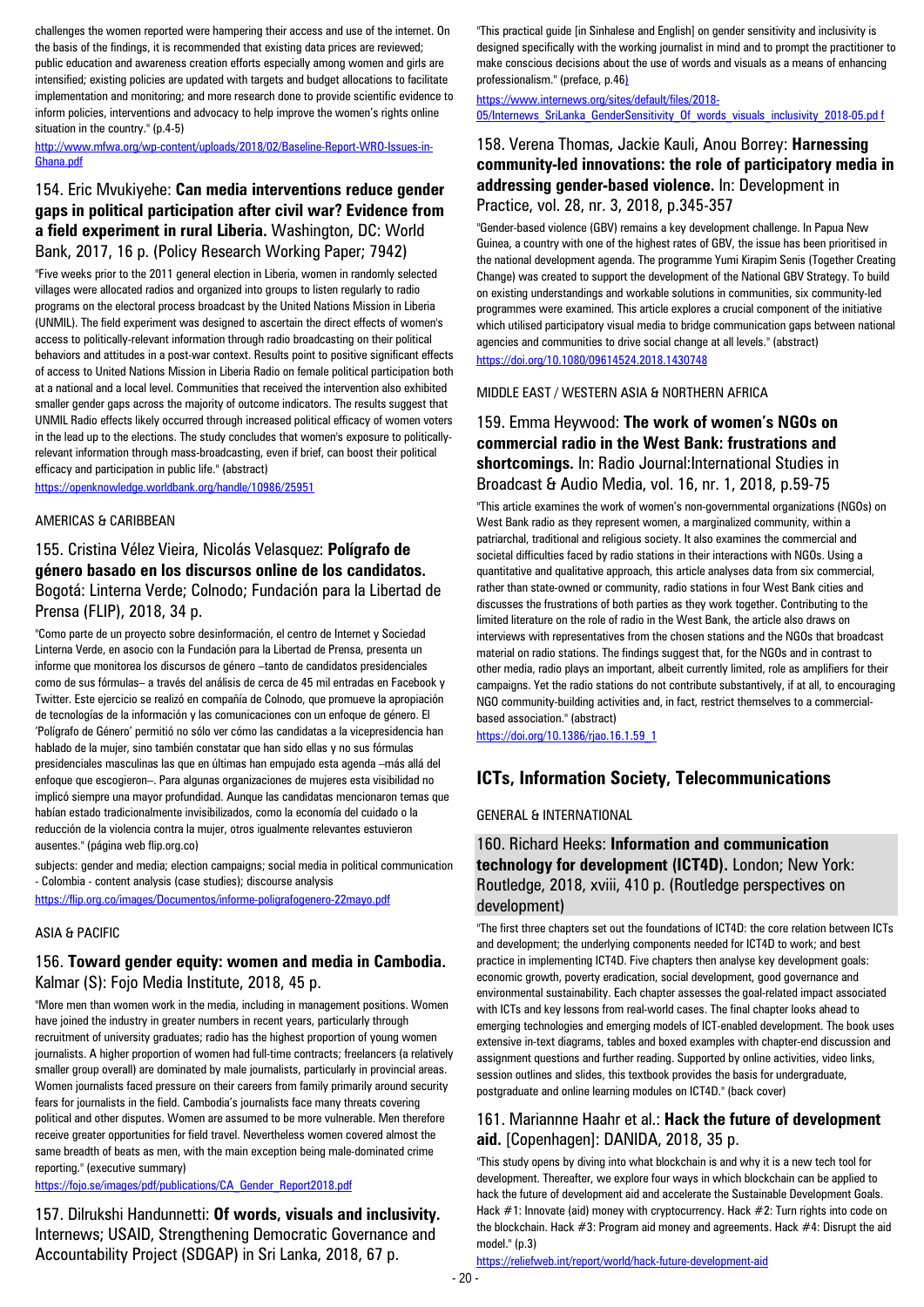#### 162. Anne-Marie Laulan (coord.): **Le numérique et le développement des Suds.** In: Communication, technologie et développement, nr. 5, 2018, p.8-145

Contents: Jean-Paul Lafrance: L'Afrique et le développement par le numérique, un problème idéologique ? -- Alain Bienayme: L'irruption du numérique au Sud, le cas de l'Afrique -- Bonaventure Mve-Ondo: Critique de la gouvernance numérique -- Destiny Tchehouali: Politiques internationales de solidarité numérique en Afrique -- Myriam Donsimoni: L'Afrique entre communautés traditionnelles et monde virtuel -- Ghislaine Azemard, Matthieu Quiniou: L'empire du réseau parallèle, le numérique en Chine -- François Bart, Michel Lesourd: Développement rural en Afrique tropicale et diffusion du numérique, une approche géographique -- Fathallah Daghmi: Numérique et développement, des promesses de relance économique aux potentialités de changement sociopolitique au Maghreb -- Didier Oillo: L'innovation en éducation, un enjeu majeur pour les pays francophones -- Djamel Toudert: La connectivité en milieu scolaire mexicain -- Bruna Burkhardt Furlani, Marcia Marques, Marcelo Souza de Jesus: Communication networks: disaster in Paracatu de Baixo [Brazil] -- Armando Barriguete-Melendez: L'expérience méxicaine «NutriNet Santé».

subjects: ICTs and development; educational use of ICTs / internet; e-governance / edemocracy; social media and ICTs in disaster & humanitarian crisis management & prevention; digital media & communication - Africa; Brazil; Mexico

[http://www.homeofgeography.org/uk/news\\_2018/Num%C3%A9rique%20et%20d%C3%A](http://www.homeofgeography.org/uk/news_2018/Num%C3%A9rique%20et%20d%C3%A9velop%20Afriq.pdf) [9velop%20Afriq.pdf](http://www.homeofgeography.org/uk/news_2018/Num%C3%A9rique%20et%20d%C3%A9velop%20Afriq.pdf)

### 163. Bhanu Bhakta Acharya: **Conceptual evolution of the digital divide: a systematic review of the literature over a period of five years (2010 – 2015).** In: World of Media. Journal of Russian Media and Journalism Studies, 2017, p.41-74

"Throughout the last twenty years the digital divide – a multidimensional concept – has evolved in a manner that takes account of various technological, socio-economic, sociopolitical, and socio-cultural considerations. The objective of this study is to access recent conceptualizations of the term and to identify emerging considerations. In this paper I employ Okoli and Schabram's (Okoli, Schabram, 2010) systematic literature review framework as a basis for examining 21 digital divide focused scholarly articles that were selected from 118 peer-reviewed journal articles published between 2010 and 2015. The findings suggest that scholarly literature published in this domain during the last five years has identified 42 user attitudes towards technology, motivations for use of technology, and socio-cultural backgrounds as factors influencing the notion of the digital divide. Despite the lack of a widely agreed upon definition of the digital divide, recent conceptualizations appear to be moving away from the traditional emphasis on technological and economic gaps. The central theme of the selected articles is that without addressing long existing socio-economic and sociocultural inequalities, which are real and deep divides, bridging the technological gaps might not end the real issue of digital divide."

[http://worldofmedia.ru/CONCEPTUAL%20EVOLUTION%20OF%20THE%20DIGITAL%20DIVI](http://worldofmedia.ru/CONCEPTUAL%20EVOLUTION%20OF%20THE%20DIGITAL%20DIVIDE.pdf) [DE.pdf](http://worldofmedia.ru/CONCEPTUAL%20EVOLUTION%20OF%20THE%20DIGITAL%20DIVIDE.pdf)

### 164. P. T. H. Unwin: **Reclaiming information and communication technologies for development.** Oxford: Oxford University Press, 2017, viii, 226 p.

"ICTs undoubtedly have the potential to reduce poverty, for example by enhancing education, health delivery, rural develop and entrepreneurship across Africa, Asia and Latin America. However, all too often, projects designed to do so fail to go to scale, and are unsustainable when donor funding ceases. Indeed, ICTs have actually dramatically increased inequality across the world. The central purpose of this book is to account for why this is so, and it does so primarily by laying bare the interests that have underlain the dramatic expansion of ICTs in recent years. Unless these are fully understood, it will not be possible to reclaim the use of these technologies to empower the world's poorest and most marginalised." (website Oxford University Press)

Google Books preview: https://books.google.com/books?isbn=9780198795292

#### AFRICA, SUB-SAHARAN

### 165. Christopher Csíkszentmihályi, Gemma Rodrigues et al.: **Social tech ecosystems in Sub-Saharan Africa.** Madeira Interactive Technologies Institute (M-ITI), 2018, 86 p.

"Around the world diverse actors are working to develop technology that directly improves social conditions. This report refers to these types of technology as 'social tech'. Examples of social tech include anti-corruption systems for citizens to report bribes; communications platforms for refugees on the move; and systems that allow farmers to plan their next crop. The resulting report surveys how social tech is produced and used across sub-Saharan Africa, and what interventions might enrich and improve this 'ecosystem'. Its primary focus is on information and communication technologies (ICT), though many of its lessons will apply more broadly. It also concentrates on

accessible systems, in which the end user is the person who benefits, rather than on specialised systems for professionals. Commissioned by funders in the social tech sphere, the purpose of this report is to find where intervention might improve the ecosystem. We believe that addressing key weaknesses in the ecosystem can help new social tech initiatives – with powerful base-of-the-pyramid benefits – to succeed." (executive summary)

<https://www.ssa.m-iti.org/final-report>

#### ASIA & PACIFIC

### 166. Cheryll Ruth Soriano, Ruepert Jiel Cao, Marianne Sison: **Experiences of ICT use in shared, public access settings in Philippine slums.** In: Development in Practice, vol. 28, nr. 3, 2018, p.358-373

"This article examines how privacy is understood, lived, and negotiated by youth users of information and communication technology (ICT) in slum communities in the Philippines. In the context of shared and public access arrangements prevalent in many low-income communities in the Global South, the article discusses the intersections of space, technology, and the sharing economy underlying socio-technical practice that shape the privacy notions. It argues for rethinking the ICT for development and privacy policy discourse to integrate experiences from shared access settings." (abstract) <https://doi.org/10.1080/09614524.2018.1430122>

# **International Communication, Foreign News, Public Diplomacy**

#### GENERAL & INTERNATIONAL

#### 167. Terry Flew: **Understanding global media.** 2nd ed. London: Palgrave Macmillan, 2018, xii, 227 p.

Contents: 1. Introduction to Global Media: Key Concepts -- 2. Modernization Theories and Development Communication -- 3. Critical Politcal Economy -- 4. Globalization Theories -- 5. The Changing Geography of Global Media Production -- 6. Global Media Cultures -- 7. Globalization, Nation-States and Media Policy -- 8. Conclusion.

#### 168. Florian Zollmann: **Media, propaganda and the politics of intervention.** New York et al.: Peter Lang, 2017, xiv, 276 p.

"Building on critical theory, most notably Herman and Chomsky's Propaganda Model, Florian Zollmann's pioneering study brings propaganda back to the forefront of the debate. On the basis of a forensic examination of 1,911 newspaper articles, Zollmann investigates US, UK and German media reporting of the military operations in Kosovo, Iraq, Libya, Syria and Egypt. The book demonstrates how 'humanitarian intervention' and 'R2P' are only evoked in the news media if so called 'enemy' countries of Western states are the perpetrators of human rights violations. Zollmann's work evidences that the news media plays a crucial propaganda role in facilitating a selective process of shaming during the build-up towards military interventions." (back cover)

#### ASIA & PACIFIC

### 169. Junhao Hong, Youling Liu: **Internationalisation of China's television: history, development and new trends.** In: Gary D. Rawnsley, Ming-Yeh T. Rawnsley (eds.): Routledge handbook of Chinese media. London; New York: Routledge, 2018, p.427-445

"In general, the internationalisation of China's television in the past several decades can be divided into four intertwined paths. The first is importing media and cultural products from other countries, which initiated the exchange of China's television with the outside world, and so far is still popularly employed by all levels of Chinese television units. The second is coproducing television products with foreign media. The third is exporting television dramas to other countries; and the fourth, which demonstrates the new trend of internationalsiationof China's television, is an aggressive strategy of expanding China's media outlets and their informational and cultural products abroad." (p.427)

### 170. Gary D. Rawnsley: **Chinese international broadcasting, public diplomacy and soft power.** In: Gary D. Rawnsley, Ming-Yeh T. Rawnsley (eds.): Routledge handbook of Chinese media. London; New York: Routledge, 2018, p.460-475

"There are five key reasons why China encounters problems in trying to manage the global conversation. First, the power and scope of conversation is not under China's control, but rather resides in the audience ... Second, the audience's image of China is conditioned by the politics of the country: the authoritarian politicalsystem, a flaccid approach to human rights, the rise of an aggressive style of nationalism, the treatment of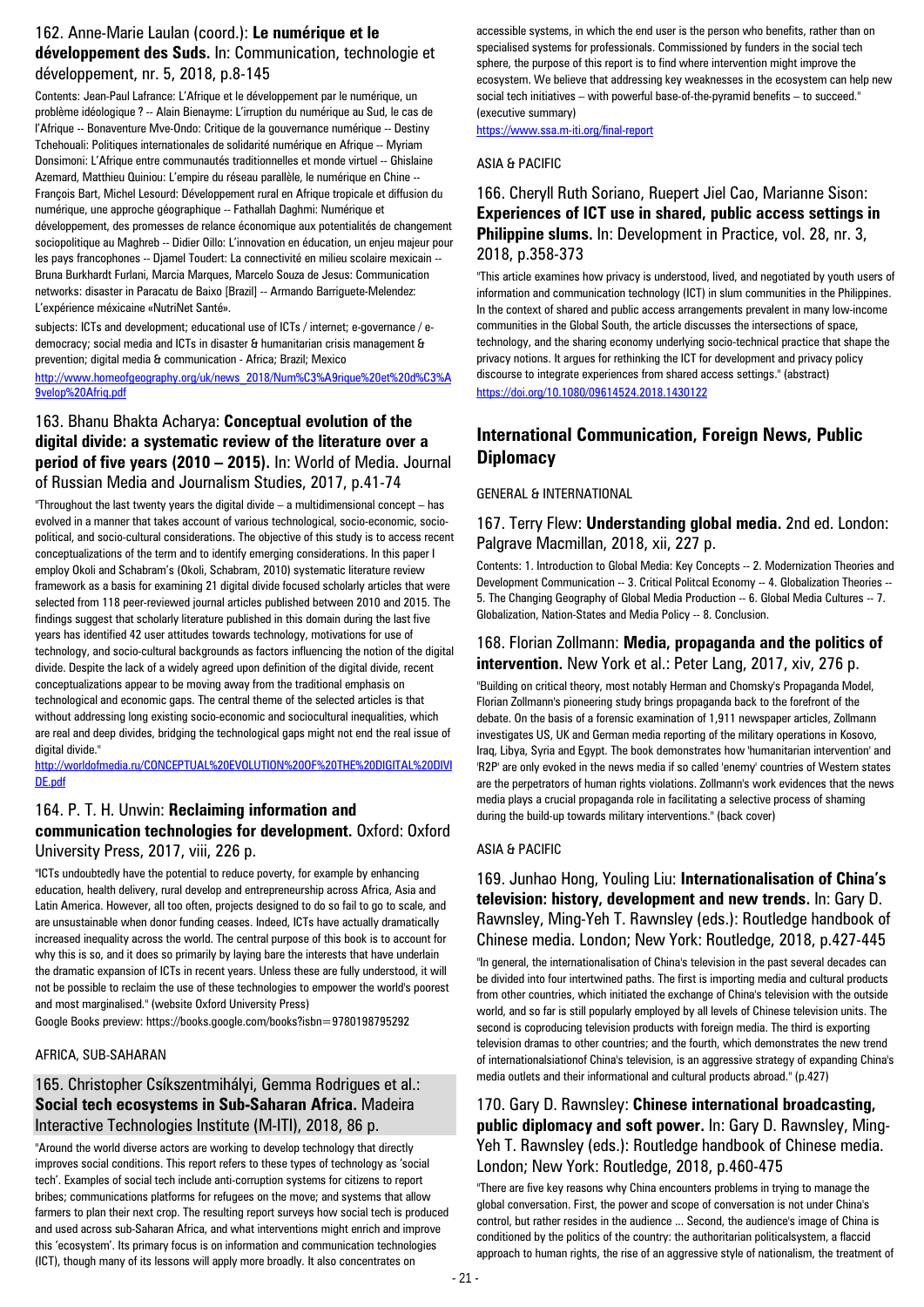dissidents ... The third problem in China's strategy follows the second. China's public diplomacy activities strain to achieve credibility ... Fourth, the public diplomacy architecture, with the international broadcasters securely embedded within the political system, reinforces popular suspicion that the Chinese are engaged in state-sponsored propaganda ... Fifth, China's international broadcasters are considered by the leadership as a remedy for the apparent defects in the global flow of information. Moreover, at the heart of cultural imperialism lies a belief that power over the global flow of news and information translates into strategic and political power. However, the continued relevance of this theory is open to disucssion ..." (conclusions, p.471-472)

### 171. Daya Kishan Thussu, Hugo De Burgh, Anbin Shi (eds.): **China's media go global.** London; New York: Routledge, 2018, xiv, 324 p. (Internationalizing media studies)

Contents: Introduction -- **Part I: Conceptualizing the rise of China's media.** The globalization of Chinese media: the global context / Daya Thussu -- China's role in remapping global communication / Anbin Shi -- Domestic context of chinese media's globalization / Hugo de Burgh -- From the outside in: CCTV going global in a new world communication order / Zhengrong Hu, Deqiang Ji and Yukun Gong -- Soft power and the strategic context for China's "media going global" policy / Suzanne Xiao Yang -- **Part II: Chinese media abroad.** Tiangao or Tianxia: the ambiguities of CCTV's English-language news for Africa / Vibien Marsh -- China daily: Beijing's global voice? / Falk Hartig -- The "going out" of China Radio International -- Internationalization of China's new documentary -- China's media going global: newspapers and magazines -- **Part III: Disocurses of Sino-globalization.** The effectiveness of Chinese cultural centres in China's public diplomacy -- Foreign correspondents in China: partner or liability in China's public diplomacy? -- China in Africa: refiguring centre-periphery media dynamics -- The rise of China's financial media: globalizing economy vs. globalizing economic discourse -- The three patterns of Chinese international communication -- **Part IV: Media with Chinese characteristics.** Advertising in China: global implications and impacts -- Social media and global conversation -- Transforming entertainment television through transnational formats -- Yunnan media rhetoric on the "gateway" to Southeast Asia.

#### EUROPE

#### 172. Todd C. Helmus, Elizabeth Bodine-Baron, Andrew Radin, Mdeline Magnuson, Joshua Mendelsohn, William Marcellino, Andriy Bega, Zev Winkelman: **Russian social media influence: understanding Russian propaganda in Eastern Europe.** Santa Monica, Calif.: RAND Corporation, 2018, xvii, 130 p.

"A RAND Corporation study examined Russian-language content on social media and the broader propaganda threat posed to the region of former Soviet states that include Estonia, Latvia, Lithuania, Ukraine, and, to a lesser extent, Moldova and Belarus. In addition to employing a state-funded multilingual television network, operating various Kremlin-supporting news websites, and working through several constellations of Russia-backed "civil society" organizations, Russia employs a sophisticated social media campaign that includes news tweets, nonattributed comments on web pages, troll and bot social media accounts, and fake hashtag and Twitter campaigns. Nowhere is this threat more tangible than in Ukraine, which has been an active propaganda battleground since the 2014 Ukrainian revolution. Other countries in the region look at Russia's actions and annexation of Crimea and recognize the need to pay careful attention to Russia's propaganda campaign. To conduct this study, RAND researchers employed a mixedmethods approach that used careful quantitative analysis of social media data to understand the scope of Russian social media campaigns combined with interviews with regional experts and U.S. and North Atlantic Treaty Organization security experts to understand the critical ingredients to countering this campaign." (back cover) [https://www.rand.org/pubs/research\\_reports/RR2237.html](https://www.rand.org/pubs/research_reports/RR2237.html)

#### 173. Emma Heywood: **European foreign conflict reporting: a comparative analysis of public news providers.** London; New York: Routledge, 2017, 174 p. (Media, war and security)

"This book explores the state of European foreign conflict reporting by public-sector broadcasters, post-Cold war and post-9/11. It compares the values of three television news providers from differing public systems: BBC's News at 10, Russia's Vremya and France 2's 20 Heures. The book examines how these three news providers have reported and broadcast the ongoing Israeli–Palestinian conflict, which pre-dates both the change in East-West relations and the events of 9/11. In doing so, the work identifies and analyses the role of public and state-aligned broadcasters and illustrates how certain news values are consistently prioritised by the broadcasters and the effect this has on how news stories are portrayed. The book is divided into two parts. Part I focuses on 2006 to 2008 and provides a detailed quantitative overview of the broadcasters' news values. Part II provides an update of the analysis by examining coverage of the war in Gaza 2014 and discusses the findings from audience research into perceptions of this latter war. This book explains that not only do hierarchies in news values exist in foreign conflict reporting but that they are never arbitrary and can be explained, in part, by the

structure of the broadcasters and by events occurring within, or associated with, the reporting country, resulting in nationally differentiated perceptions of conflict throughout the world." (routledge.com)

#### MIDDLE EAST / WESTERN ASIA & NORTHERN AFRICA

### 174. Zahera Harb (ed.): **Reporting the Middle East: the practice of news in the twenty-first century.** London; New York: Tauris, 2017, xii, 226 p. (International media and journalism studies; 3)

Contents: Introduction: Reporting the Middle East, the Arab World and Islam / Zahera Harb -- 1. On the Afterline of False Syria Reporting / Omar Al-Ghazzi -- 2. First Framing and News: Lessons from Reporting Jordan in Crises / Dina Matar -- 3. Reporting Egypt: A Framing Analysis of the Coverage of the 30 June Mass Protests and Beyond / Naily Hamdy -- 4. Reporting Lebanon: Orientalism as News Practice / Zahera Harb -- 5. Reporting the Israel-Palestine Conflict / Mike Berry -- 6. Reporting Pre-1948 Palestine in Brazil: The Journalistic Narrative and the British Empire / Fernando Resende -- 7. Limited Perspectives: Reporting Gaza / James Rodgers -- 8. Stoning Iran: Stratgeic Narratives, Moral Authority and the Reporting of a Stoning Sentence / Esmaeil Esfandiary and Shahab Esfandiary -- 9. Reporting Turkey. Somewhere between the European Self and the Oriental Other / Birce Bora -- 10. Covering Iraq: Observations of a Fixer and Journalist / Haider Al-Safi -- 11. Reflections and Observations on Covering the Middle East: Syria, Yemen and Saudi Arabia / Lina Sinjab.

# **Journalism & Journalism Education**

GENERAL & INTERNATIONAL

#### 175. **Mobile journalism manual: the guide for reporters and newsrooms.** Konrad-Adenauer-Stiftung (KAS), 2018

"Mobile Journalism makes journalistic video productions more affordable, flexible and faster. This mojo manual shall encourage and empower journalists to produce more video stories just using their smartphones. It was produced by a team of trainers and journalists, supported by the Konrad-Adenauer-Stiftung's Media Programme Asia." (http://www.mojo-manual.org)

[http://www.mojo-manual.org](http://www.mojo-manual.org/)

#### 176. Svetlana Pasti, Jyotika Ramaprasad (eds.): **Contemporary BRICS journalism: non-western media in transition.** London; New York: Routledge, 2018, xiv, 273 p. (Internationalizing media studies)

Contents: Introduction: why BRICS journalism matters -- **Part I: Transitioning concepts and practice across BRICS.** 1. Professionalism: Continuities and change -- 2. Newsmaking: Navigating digital territory -- 3. Ethics: Ideals and realities -- 4. Gender: Towards equality? -- 5. Profession and practice: Re-imagining the future of journalism -- **Part II: Two-country comparisons of critical issues.** 6. Technological manifestations in the newsroom: India and Brazil -- 7. Journalists and protest: Russia and China -- 8. Community radio for the right to communicate: Brazil and South Africa.

### 177. Peter Berglez, Ulrika Olausson, Mart Ots (eds.): **What is sustainable journalism? Integrating the environmental, social, and economic challenges of journalism.** New York et al.: Peter Lang, 2017, xxxiii, 374 p.

Contents: What Is Sustainable Journalism? An Introduction / Peter Berglez, Ulrika Olausson, and Mart Ots -- **Part One: Environment in Focus.** Quick and Dirty News: The Prospect for More Sustainable Journalism / Justin Lewis -- Making Journalism Sustainable/Sustaining the Environmental Costs of Journalism / Richard Maxwell and Toby Miller -- The Ecomodernists: Journalists Reimagining a Sustainable Future / Declan Fahy and Matthew C. Nisbet -- Post-normal Journalism: Climate Journalism and Its Changing Contribution to an Unsustainable Debate / Michael Brüggemann -- Environmental Journalism and Environmental Sustainability in Southeast Asia / Yan Wah Leung, Edson C.Tandoc Jr., and Shirley S. Ho -- Student Content Production of Climate Communications [at the University of Colorado] / Beth Osnes, Rebecca Safran, and Maxwell Boykoff -- **Part Two: Society in Focus.** Journalism and Democracy:Towards a Sustainable Future / Pieter Maeseele and Danielle Raeijmaekers -- News Journalism for Global Sustainability? On the Problems with Reification and Othering when Reporting on Social Inequality / Ernesto Abalo -- News-savvy Kids and the Sustainability of Journalism / Ebba Sundin -- News Users'(Dis)trust in Media Performance: Challenges to Sustainable Journalism in Times of Xenophobia / Susanne M. Almgren -- Sustaining Spaces, Patrolling Borders: News Coverage of Migrating Peoples / Mike Gasher -- Sustainable War Journalism and International Public Law / Stig A. Nohrstedt and Rune Ottosen --**Part Three: Economy in Focus.** A Global Media Resource Model: Understanding News Media Viability Under Varying Environmental Conditions / C. Ann Hollifield and Laura Schneider -- Monitoring Media Sustainability: Economic and Business Revisions to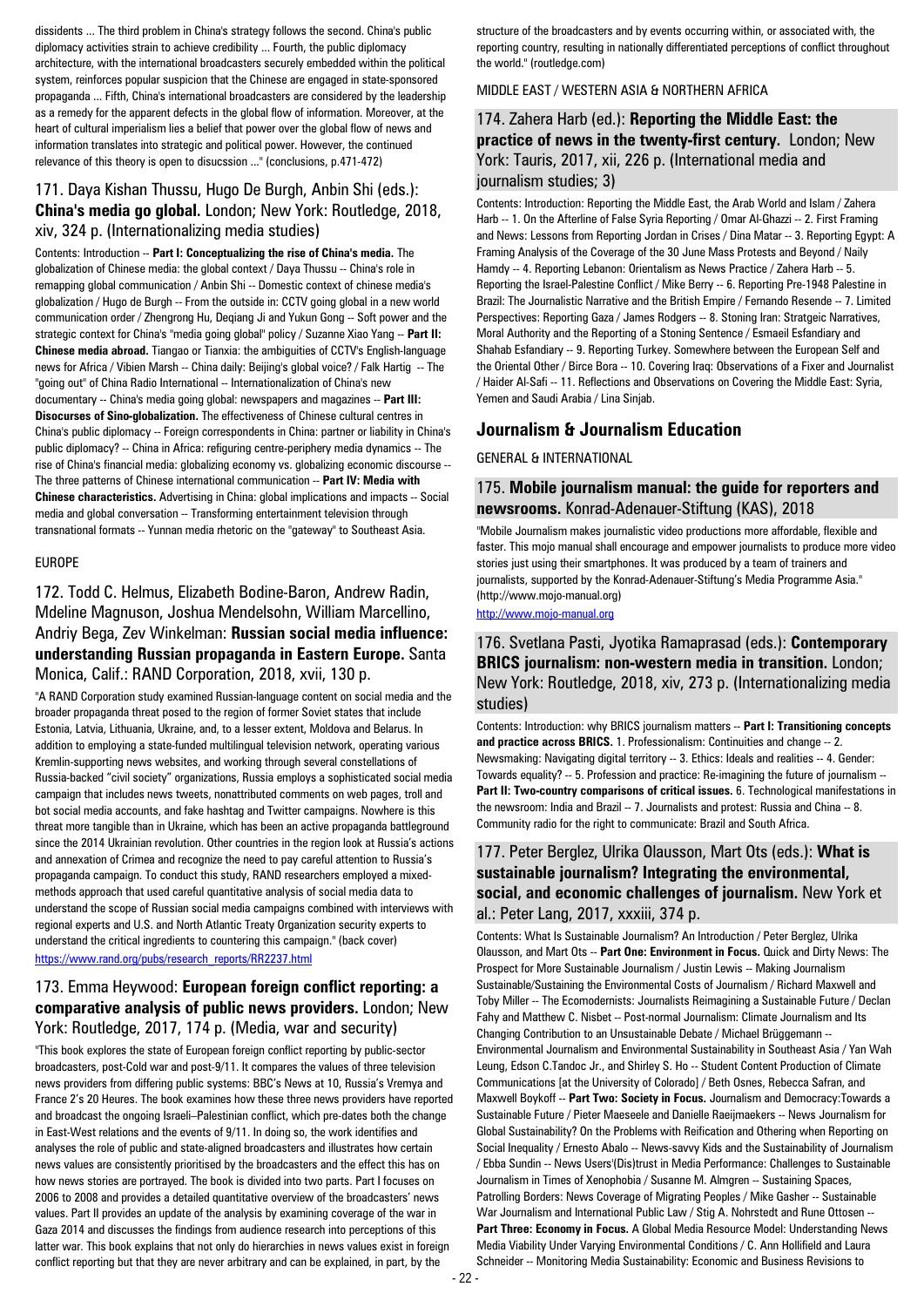Development Indicators / RobertG. Picard -- Mapping the World's Digital Media Ecosystem: The Quest for Sustainability / James Breiner -- The Sustainability of Native Advertising: Organizational Perspectives on the Blurring of the Boundary Between Editorial and Commercial Content in Contemporary Media / Fredrik Stiernstedt -- Managing for Sustainable Journalism Under Authoritarianism: Innovative Business Models Aimed at Good Practice / Naomi Sakr -- Sustainable Journalism? An Approach to New Ethics Management to Achieve Competitive Advantages / Anke Trommershausen -- The Socio-Iocal Newspaper: Creating a Sustainable Future for the Legacy Provincial News Industry / Rachel Matthews -- Structural Collapse: The American Journalism Crisis and the Search for a Sustainable Future / Victor Pickard.

# 178. **Safe basic training curriculum: safety training for media practitioners and social communicators through the unique lens of physical awareness, digital identity, and**

**psychosocial care.** Washington, DC: IREX, 2018, 75 p.

Contents: **Physical safety lessons.** Risk assessment -- Situational Awareness -- Planning -- First Aid. **Digital Security Lessons.** The digital-physical divide -- Social engineering -- Securing passwords -- Keeping our computers healthy -- How the Internet works -- Browser security -- Smartphone security -- **Psychosocial lessons.** Risk assessment -- Risk identification -- Stress management -- Self care -- Psychosocial wellbeing/First aid.

<https://www.irex.org/sites/default/files/pdf/safe-basic-training-curriculum.pdf>

# 179. Eva Constantaras: **Data journalism program design guidelines.** Internews, 2018, [13 p.]

"There is a growing awareness that the challenge of teaching data journalism in many countries is split straight down the middle between teaching data and teaching journalism — in countries where neither data science nor public interest journalism are particularly well developed. Open data can be a boon to democracy — but only if there are professionals capable and motivated to transform that data into engaging and relevant information for the public. This document includes a variety of building blocks to growing data literacy, and eventually, data journalism, in a variety of contexts." (introduction)

[https://www.internews.org/sites/default/files/2018-](https://www.internews.org/sites/default/files/2018-05/Data_Journalism_Program_Design_Guidelines_2018_04.pdf) [05/Data\\_Journalism\\_Program\\_Design\\_Guidelines\\_2018\\_04.pdf](https://www.internews.org/sites/default/files/2018-05/Data_Journalism_Program_Design_Guidelines_2018_04.pdf)

#### 180. Kuang Keng Kuek Ser: **Best practices for data journalism.**  New York; Prague: Media Development Investment Fund (MDIF), 2018, 51 p. (MDIF Media Advisory Services - Guide; 3)

Contents: Why Data Journalism? -- Getting Started -- Towards Sustainable Data Journalism in Newsrooms -- Data Journalism Strategy for Newsrooms with Limited Resources -- Data Journalism Workflow -- Telling Stories with Data -- Other Things that Need Attention - Resources.

[http://www.kbridge.org/wp-content/uploads/2018/04/Guide-3-Best-Practices-for-Data-](http://www.kbridge.org/wp-content/uploads/2018/04/Guide-3-Best-Practices-for-Data-Journalism-by-Kuang-Keng.pdf)[Journalism-by-Kuang-Keng.pdf](http://www.kbridge.org/wp-content/uploads/2018/04/Guide-3-Best-Practices-for-Data-Journalism-by-Kuang-Keng.pdf)

### 181. Richard Sambrook (ed.): **Global teamwork: the rise of collaboration in investigative journalism.** Oxford: Reuters Institute for the Study of Journalism, 2018, vi, 107 p.

Contents: 1. Tear Down These Walls: Innovations in Collaborative Accountability Research and Reporting / Charles Lewis -- 2. The Elements of Collaboration / Richard Sambrook -- 3. New Method, New Skill, New Position? Editorial Coordinators in Cross-Border Collaborative Teams / Brigitte Alfter -- 4. Collaboration – One Tool among Many / Nicolas Kayser-Bril -- 5. Investigative Journalism and Advocacy: Natural Allies? / Anne Koch -- 6. Collaborative Journalism and the Law in the UK / Jan Clements -- Conclusions. [https://reutersinstitute.politics.ox.ac.uk/sites/default/files/2018-03/sambrook\\_e-](https://reutersinstitute.politics.ox.ac.uk/sites/default/files/2018-03/sambrook_e-ISBN_1802.pdf)[ISBN\\_1802.pdf](https://reutersinstitute.politics.ox.ac.uk/sites/default/files/2018-03/sambrook_e-ISBN_1802.pdf)

# 182. **The state of technology in global newsrooms.**  International Center for Journalists (ICFJ), 2017, 76 p.

"The State of Technology in Global Newsrooms is the first-ever survey on the adoption of digital technologies in news media worldwide. The International Center for Journalists, working with Georgetown University, conducted the study in 12 languages, and received more than 2,700 responses from journalists and newsroom managers in 130 countries ... Most newsrooms are not redefining roles for the digital era. Eightytwo percent of newsroom jobs remain in established roles (reporters, editors, editorial writers). About 18% are new digital roles (social media editor, digital content producer, analytics editor). Journalists use a limited range of digital skills. Of the 23 digital skills we surveyed, most newsrooms primarily use four: posting/commenting on social media (72%), taking digital photos (61%), engaging audiences on social media (58%), and distributing content across multiple platforms (56%). Digital-only and hybrid newsrooms are outpacing traditional ones in seven of the eight regions surveyed. The leader in digital is Eurasia/former USSR, with the highest percentage of digital-only newsrooms (55%) compared to anywhere

else in the world. The laggard in digital is South Asia, the only region where legacy media remain dominant. Nearly half of all outlets (43%) are traditional newsrooms." (executive summary)

<https://www.icfj.org/sites/default/files/ICFJTechSurveyFINAL.pdf>

#### 183. Karen McIntyre, Cathrine Gyldensted: **Constructive journalism: applying positive psychology techniques to news production.** In: Journal of Media Innovations, vol. 4, nr. 2, 2017, p.20-34

"We propose to expand the boundaries of the news process by introducing and defining the interdisciplinary concept of constructive journalism — an emerging form of journalism that involves applying positive psychology techniques to news processes and production in an effort to create productive and engaging coverage, while holding true to journalism's core functions. First, we review the critical issues in journalism that highlight a need for this approach. Next, we define constructive journalism, discuss the history of news as it pertains to the development of constructive forms, and describe four branches of constructive journalism. Finally, we outline five techniques by which constructive journalism can be practiced, including the psychological frameworks supporting these applications." (abstract)

<http://www.journals.uio.no/index.php/TJMI/article/view/2403>

### 184. Autumn Slaughter, Bradley Brummel, Susan Drevo, Elana Newman et al.: **Journalists and safety training: experiences and opinions.** Dart Center for Journalism; Trauma Research Lab, 2017, 57 p.

"The report, based on answers from 247 respondents, summarises the 'good news', that journalists do implement changes in their behaviour when they have attended safety trainings, and the gaps and challenges, including the fact that few journalists keep their training up to date in spite of industry recommendations for refresher courses every 3 years. Recommendations include more sexual violence and harassment training; that safety trainers should be knowledgeable about gender and cultural issues; that psychological trauma needs to be addressed in training; and that more digital security training is needed." (summary by Global Forum for Media Development, gfmd.info) <http://bit.ly/2w8QEYQ>

### 185. Alice N. Tejkalová et al.: **In media we trust: journalists and institutional trust perceptions in post-authoritarian and post-totalitarian countries.** In: Journalism Studies, vol. 18, nr. 5, 2017, p.629-644

"Trust is a societal value that is difficult to gain and easy to lose. This article deals with the levels of trust that journalists working in eight post-authoritarian and post-totalitarian countries (Argentina, Bangladesh, Brazil, Czech Republic, Indonesia, Latvia, South Africa and Tanzania) have in various social institutions using data from the present Worlds of Journalism Study. In each country, results showed the level of trust in journalists' own institution—the media—is higher than the level of trust in both political and regulative institutions. The expression of low trust, particularly in regulative institutions, in the sampled countries represents significantly different results from previous studies about journalists' trust in countries with longer democratic traditions." (abstract) <https://doi.org/10.1080/1461670X.2017.1279026>

#### AFRICA, SUB-SAHARAN

186. Hayes Mawindi Mabweazara (ed.): **Newsmaking cultures in Africa: normative trends in the dynamics of socio-political and economic struggles.** London: Palgrave Macmillan, 2018, xxv, 396 p.

Contents: 1.Reinvigorating 'Age-Old Questions': African Journalism Cultures and the Fallacy of Global Normative Homogeneity / Hayes Mawindi Mabweazara -- **Part I: Issues and Conceptual Debates.** 2.Towards a Journalism Education Model Curricula in Africa: A Call for a Glocal Rather than Global (Universal) Journalism Model / Ibrahim Seaga Shaw -- 3.African Journalism Cultures: The Struggle of Free Expression Against Neo-Patrimonial Governance / Robert A. White and Hayes Mawindi Mabweazara -- **Part II: Professional Practices, Cultures and Identity.** 4.The Nairobian and the 'Politics' of Tabloidization in Kenya's Print Press / George Ogola -- 5. When Your 'Take-Home' Can Hardly Take You Home: Moonlighting and the Quest for Economic Survival in the Zimbabwean Press / Hayes Mawindi Mabweazara -- 6.Press Freedom in the African Great Lakes Region: A Comparative Study of Rwanda, Burundi and the Democratic Republic of Congo / Anke Fiedler and Marie-Soleil Frère -- 7.Newsmaking Practices in Uganda: A Comparative Framing Analysis of two Leading Newspapers / Brian Semujju -- **Part III: Ethical and Professional Dilemmas. --** 8.Brown envelope journalism: The Contradiction Between Ethical Mindset and Unethical Practice / Terje Skjerdal -- 9.Poor Capitalization and Corruption within the Nigerian Press / Muhammed Jameel Yusha'u --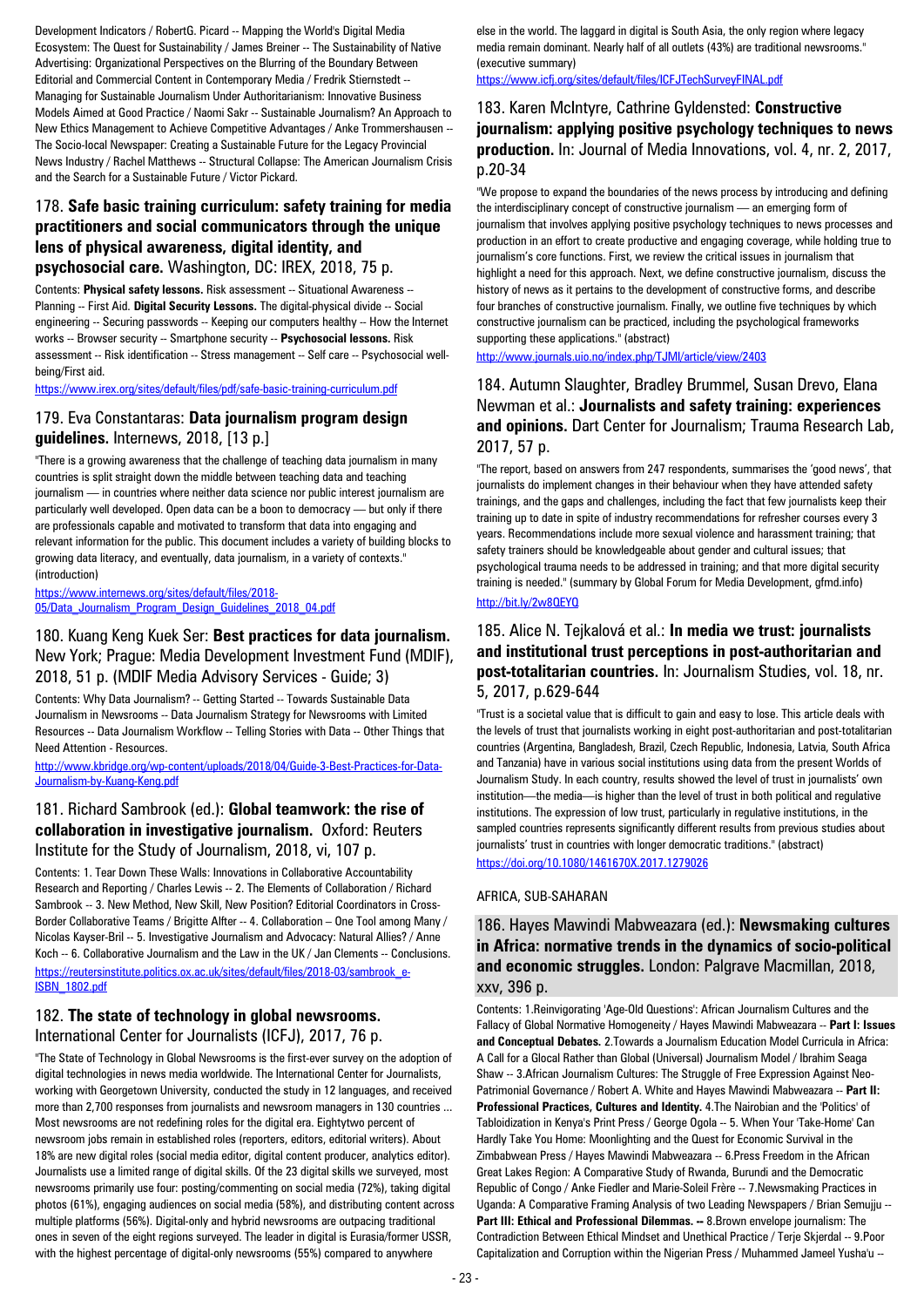10.'Caught up in between a rock and a hard place'? A Comparative Study of how Business Journalists Negotiate Ethical Policies in Kenya and South Africa / Admire Mare -- 11.Media Ethics and Journalism in Tanzania / Ammina Kothari -- **Part IV: Politics, Political Parallelism and Partisanship.** 12.Journalism, Politics and Professionalism in Zimbabwe / Wallace Chuma -- 13.Ideology as News: Political Parallelism in Botswana's Public Media / Letshwiti Batlhalefi Tutwane -- 14.The Journalistic Field in Ethiopia: Where Partisanship and Credibility Cohabit / Abdissa Zerai and Fitih Alemu -- 15.From Watchdogs to Hostages of Peace: The Kenyan Press and the 2013 General Election / Denis Galava -- **Part V: New Media and Emerging Professional Cultures.** 16.'We Cannot Bite the Finger that Feeds Us': Journalists' Dilemmas and the Appropriation of 'Alternative' Media in Nigerian Print Newsrooms / Motilola Olufenwa Akinfemisoye -- 17.Reality check: The Nigerian Press and the Potentials of the Internet in the Domestication of International News / Mercy Ette.

<http://dx.doi.org/10.1057/978-1-137-54109-3>

#### 187. **A baseline study on the media coverage of inequality issues in Ghana.** Media Foundation for West Africa (MFWA), 2018, 29 p.

"The study found that the media gives only 12% coverage to inequality issues in Ghana. Thus, across the 22 media outlets, 783 stories focused on inequalities out of a total of 6,477 stories monitored. It was also observed the media's attention is largely focused on social inequalities overlooking other forms like economic and political inequalities among citizens. Moreover, 68% of the stories that focused on inequalities were generated through already made or routine news sources such as coverage of press conferences and events, as against enterprising means of generating stories. This indicates the media's lackluster commitment to the coverage of inequality issues. The study further found that 6 out 10 of the stories on inequality were framed episodically. Thus, majority of the stories were treated as single, isolated incidents of inequality rather than being part of a bigger or broader issue of widespread inequality. It is, therefore, recommended that, given the gap in inequality reporting as observed through the study, journalists and editors are trained to increase their knowledge on inequality issues and also equipped with the requisite skills to report inequalities for impact and policy redress." (executive summary)

#### [http://www.mfwa.org/wp-content/uploads/2018/06/Baseline\\_report\\_inequality.pdf](http://www.mfwa.org/wp-content/uploads/2018/06/Baseline_report_inequality.pdf)

#### 188. Alan Finlay (ed.): **State of the newsroom 2017: fakers and makers.** Johannesburg: University of the Witwatersrand, Wits Journalism, [2018], iv, 60 p.

"The fourth annual report looks at jobs in the newsroom, fake news and fact-checking journalism, and highlights the problem of threats to media freedom in South Africa. In a survey conducted across a range of newsrooms both big and small, it found that young, black women journalists are more likely to find work in South African newsrooms than any other demographic. The survey also confirmed that, with one or two exceptions, young, less experienced journalists are writing the news we read every day. While its overview of honours research into fake news suggests there might not be as much of it circulating in this country as we imagine, it also found that fact-checking journalism has yet to gain the traction in South African newsrooms as a marketable genre in the way that it has elsewhere in the world." (http://journalism.co.za/resources/state-of-thenewsroom)

#### [http://journalism.co.za/wp-content/uploads/2018/04/906-STATE-OF-THE-NEWSROOM-](http://journalism.co.za/wp-content/uploads/2018/04/906-STATE-OF-THE-NEWSROOM-2018-REPRINT-V3.pdf)[2018-REPRINT-V3.pdf](http://journalism.co.za/wp-content/uploads/2018/04/906-STATE-OF-THE-NEWSROOM-2018-REPRINT-V3.pdf)

#### 189. Anya Schiffrin, George Lugalambi (eds.): **African muckraking: 75 years if investigative journalism from Africa.**  Auckland Park (ZA): Jacana, 2018, xxxii, 347 p.

"This collection of 41 pieces of African journalism includes passionate and committed writing on labor abuses, police brutality, women's rights, the struggle for democracy and independence on the continent and other subjects. Each piece of writing is introduced by a noted scholar or journalist who explains the context and why the journalism mattered." (back cover)

### 190. Bevelyn Dube, Lizette Rabe: **Spaces of resistance in the de-westernization of journalism curricula narrative in post-1994 South Africa.** In: Journal of African Media Studies, vol. 9, nr. 3, 2017, p.415-433

"Since 1994, the call to de-westernize journalism education and training curricula has been a major narrative in South Africa's transformation discourses. Journalism education and training institutions have responded to this call by holding conferences, colloquia, seminars and symposia to try and find ways of de-westernizing journalism curricula, which they argue are ill-suited to meeting the needs of a 'new' democratic and transforming South Africa. However, though these calls have been consistently made both inside and outside Africa, there is no agreement amongst scholars what exactly the process of de-westernization of journalism curricula would entail. This article reflects on

the possible trajectories that the process of de-westernization would follow, as well as interrogates the feasibility of de-westernizing journalism curricula in the post-1994 South African context. The article highlights the contradictions and complexities inherent in the de-westernization narrative in South Africa."

[https://doi.org/10.1386/jams.9.3.415\\_1](https://doi.org/10.1386/jams.9.3.415_1)

#### AMERICAS & CARIBBEAN

#### 191. Teresa Mioli, Ismael Nafría (eds.): **Innovators in Latin American journalism.** Austin, Tex.: Knight Center for Journalism in the Americas, 2018, 106 p.

#### *also published in Portuguese and Spanish*

"This book was presented in April 2018 at the 11th Iberian American Colloquium on Digital Journalism, organized by the Knight Center for Journalism in the Americas at the University of Texas at Austin. The book compiles reports from the series "Innovators in Latin American Journalism," published on the Knight Center's blog from December 2017 to April 2018. Additionally, it offers practical advice from Latin American journalists on themes including crowdfunding, design thinking, revenue and transnational collaboration." (title page)

[https://knightcenter.utexas.edu/books/INNOVATORS\\_ENGLISH.pdf](https://knightcenter.utexas.edu/books/INNOVATORS_ENGLISH.pdf)

#### ASIA & PACIFIC

#### 192. Eva Constantaras, Asad Jan, Asma Usman, Muhammad Adil: **The promise and challenge of data journalism: lessons from Pakistan.** Internews, 2018, 19 p.

"The barriers to data journalism identified by academics and industry are very real. Several veteran journalists with a strong history of public interest reporting lacked the basic grasp of mathematics and technology needed for the pace of the program, and were unable to complete the course. Similarly, several more junior participants were enthusiastic and excelling, but did not receive enough institutional support despite an agreement with their editors. Though several partner media outlets have embraced data journalism, they are not nationwide mass media and have limited online audiences. It remains to be seen whether after the economic and editorial support of Internews ends, if these emerging data journalists are able to carve out a niche for their new craft in the competitive Pakistani media market." (conclusion, p.17)

[https://www.internews.org/sites/default/files/2018-](https://www.internews.org/sites/default/files/2018-03/Internews_Pakistan_data_journalism_casestudy_public_0.pdf) [03/Internews\\_Pakistan\\_data\\_journalism\\_casestudy\\_public\\_0.pdf](https://www.internews.org/sites/default/files/2018-03/Internews_Pakistan_data_journalism_casestudy_public_0.pdf)

#### 193. Waqas Naeem et al.: **Surrendering to silence: an account of self-censorship among Pakistani journalists.** Media Matters for Democracy, 2018, 55 p.

"The following are the ve key takeaways from the study: Pakistani journalists work in an environment that makes self-censorship diffcult to avoid ... 2. Pakistani journalists exercise self-censorship in personal settings ... 3. Journalists perceive the policies of their own news organizations as major hurdles in the way of free expression ... 4. Pakistani journalists especially likely to curtail expression about military and religion ... 5. Not all journalists aware of securing digital communication but most interested in knowing more ... 6. Popular self-censorship mitigation strategy o ers encouragement for collaboration and editorial support." (executive summary)

<http://digitalrightsmonitor.pk/wp-content/uploads/2018/05/report-1.pdf>

### 194. Levi Obijiofor, Richard Murray, Shailendra B. Singh: **Changes in journalism in two post-authoritarian non-Western countries.** In: International Communication Gazette, vol. 79, nr. 4, 2017, p.379–399

"There have been significant changes in journalistic practices in various countries over the years. Yet little is known about the nature of changes in journalism in transitional developing countries following military rule. Drawing on email surveys of journalists in Nigeria and Fiji, two countries with recent histories of military dictatorship that are rarely examined in the research literature, this comparative study investigates journalistic practices in the two countries. Results show that in Nigeria, the transition from military rule to democratic system of government in May 1999 and the enactment of the Freedom of Information Act in 2011 have ushered in significant changes in the way journalism is practised. However, there remains an adversarial relationship between the government and journalists. In Fiji, the 2006 coup, the fourth in the country's history, led to a more restrictive environment for journalists, despite democratic elections in 2014. Under pressure, journalists are rethinking their roles, with some now considering 'development journalism' as a legitimate journalistic genre." (abstract) http://journals.sagepub.com/doi/full/10.1177/1748048516682147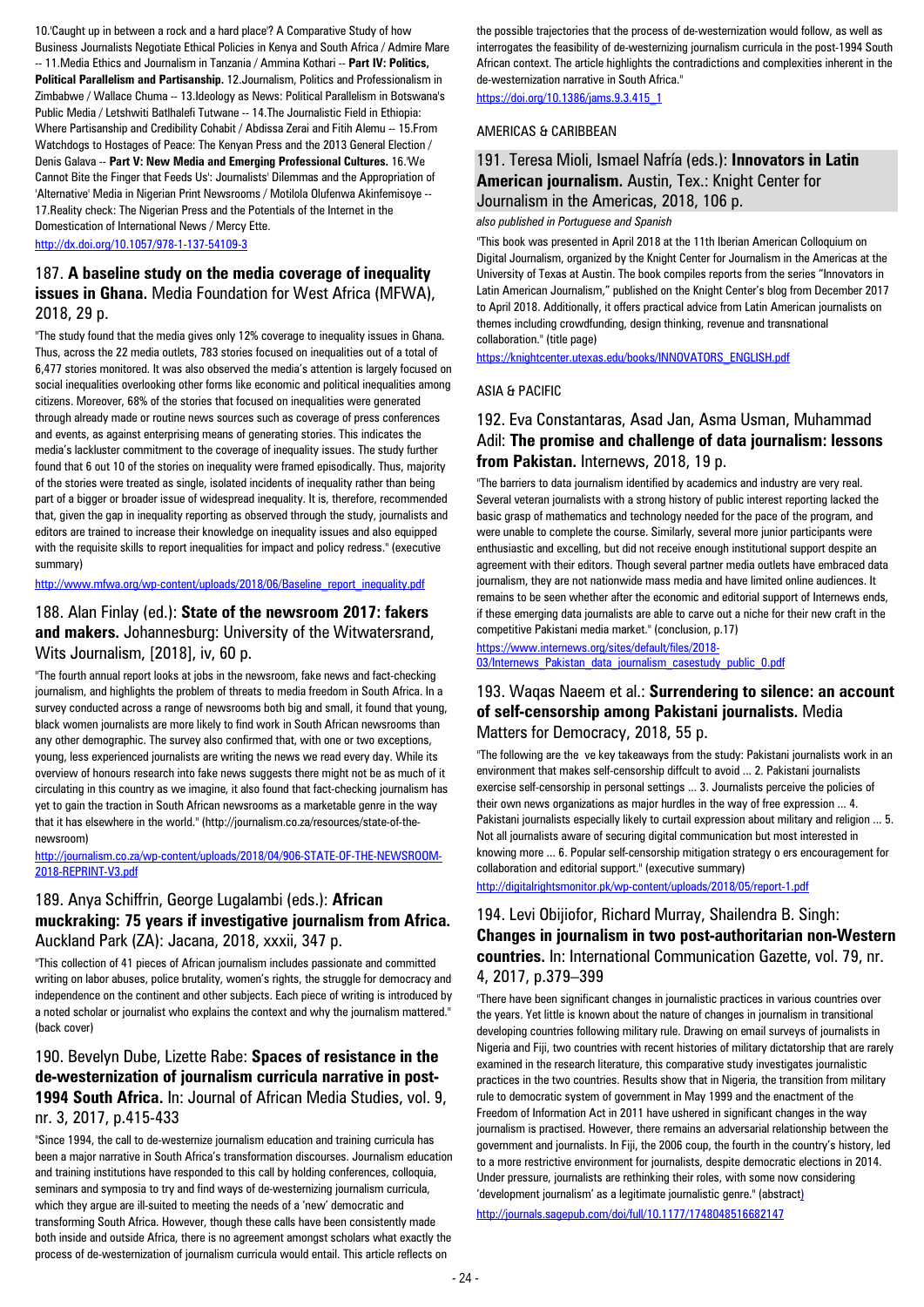#### EUROPE

195. Tina Bettels-Schwabbauer, Nadia Leihs, Gábor Polyák, Annamária Torbó, Ana Pinto Martinho, Miguel Crespo, Raluca Radu: **Newsreel: new skills for the next generation of journalists. Research report.** Erich Brost Institute for International Journalism (EBI); University of Pécs (PTE), Institute for Communication and Media Studies; ISCTE-University Institute of Lisbon (ISCTE-IUL); University of Bucharest (UB), Faculty of Journalism and Communication Studies (FJSC), 2018, 106 p.

"The digitalisation has significantly changed the dynamics of journalism and the job of journalists. Journalism education should stay abreast of these changes. Against this background, we have analysed how academic journalism education in Germany, Hungary, Portugal and Romania teaches new skills needed for todays' journalists. The key focus is on data journalism, collaborative journalism, new business models and ethical challenges for journalists in the digital age." (https://en.ejo.ch) [http://newsreel.pte.hu/sites/newsreel.pte.hu/files/REPORT/new\\_skills\\_for\\_the\\_next\\_gen](http://newsreel.pte.hu/sites/newsreel.pte.hu/files/REPORT/new_skills_for_the_next_generation_of_journalists_-_research_report.pdf) eration of journalists - research report.pdf

#### 196. Kenneth Andresen, Abit Hoxha, Jonila Godole: **New roles for media in the Western Balkans: a study of transitional journalism.** In: Journalism Studies, vol. 18, nr. 5, 2017, p.614- 628

"This article analyzes how journalists in the Western Balkans consider the roles of journalism in times of transitions in the region. Findings from the Worlds of Journalism (WJS) study reveal that journalists and editors in the Western Balkans perceive their roles to be broader than those in traditionally western societies. They subscribe to traditional journalism values but also argue that the media has a broad responsibility to contribute to enhance transitions of societies after longer periods of conflict. At the same time, journalists have little trust in the institutions of society entrusted with the task of leading the countries through many issues of transitional justice. The article draws on empirical material from the WJS survey in 2014 and 2015 in Albania, Croatia, Kosovo and Serbia." (abstract)

<https://doi.org/10.1080/1461670X.2016.1268928>

#### MIDDLE EAST / WESTERN ASIA & NORTHERN AFRICA

197. Michel Leroy: **Recherche-étude sur la formation au journalisme en Tunisie.** Media Up Programme d'Appui aux Médias Tunisiens; Centre Africain de Perfectionnement des Journalistes et Communicateurs (CAPJC), 2018, 62 p. *also published in Arabic*

"1. A la lumière de l'attrait du Mastère professionnel (MP) « cross-media » pour les étudiants comme pour les employeurs et d'autres expériences de concours sélectifs, l' Institut de presse et des sciences de l'information (Ipsi) gagnerait à créer un MP majoritairement ouvert aux autres filières, afin d'avoir le potentiel d'attirer l'excellence sur des profils formés par d'autres institutions ou universités du pays. 2. Les centres de formation au journalisme diplômants gagneraient à renforcer leur concours d'entrée, en diversifiant les épreuves et en incluant un oral destiné à valoriser la démarche professionnelle des candidats, comme c'est le cas en mastère. 3. Les centres de formation au journalisme diplômants devraient réfléchir à l'introduction d'une filière en horaires aménagés (cours du soir ou de fin de semaine), de manière à prendre en compte l'arrivée massive de professionnels en activité, notamment au niveau du mastère. Ces horaires aménagés supposeraient une réorganisation de la mise à disposition des équipements et des matériels." (Vingt-cinq pistes de réflexion, p.7)

subjects: journalism training & education; journalism / communication training centers; media assistance: journalism training - Tunisia - position papers / recommendations [http://www.capjc.tn/wp-content/rapports/recherche](http://www.capjc.tn/wp-content/rapports/recherche-etude_sur_la_formation_au_journalisme_en_tunisie.pdf)[etude\\_sur\\_la\\_formation\\_au\\_journalisme\\_en\\_tunisie.pdf](http://www.capjc.tn/wp-content/rapports/recherche-etude_sur_la_formation_au_journalisme_en_tunisie.pdf)

### **Media Assistance**

GENERAL & INTERNATIONAL

#### 198. **Journalism impact primer & journalism impact toolkit.**  Walton Family Foundation, [2018], 25 p., 21 p.

"This report puts forth a Walton Family Foundation (WFF) Media Impact Framework and identifies key indicators and research methods that can be used to assess journalism investments across program areas, based on best practices in the field of media strategy and research. The companion WFF Media Impact Toolkit provides a set of steps for grantmakers to take to get from the decision to invest in media all the way to identifying the appropriate indicators, targets and baselines. The information that follows is

customized to reflect WFF goals, priorities and processes, but it is our hope that other partners can utilize the materials to become more effective communicators and grantmakers. This report also provides background information about the journalistic profession, noting in particular its differences from social change and advocacy organizations. This context is especially important for framing what can be difficult conversations with journalism organizations, given their commitment to neutrality and the recent— and ongoing — upheaval in the industry." (summary, p.3) <https://www.waltonfamilyfoundation.org/journalism-impact-primer>

#### 199. Mary Myers, Linet Angaya Juma: **Defending independent media: a comprehensive analysis of aid flows.** Washington, DC: Center for International Media Assistance (CIMA), 2018, 37 p.

"When donors provide assistance to the media sector, they frequently back projects that aim to strengthen the media's contribution to good governance in some way or another. This kind of funding is consistent with recent declarations made by the international community on the importance of protecting independent media for the sake of democracy and development. Yet, in the bigger picture, donors still only commit a tiny fraction to this sector and appear to be responding slowly, if at all, to the unique challenges of press freedom in the digital age. Media assistance represented on average just 0.3 percent of total official development aid (ODA) between 2010 and 2015. Donor flows to media are small, but are holding steady. China is an increasingly active player in terms of global media aid flows, although its interventions are largely focused on developing infrastructure and take the form of loans rather than development grants." (key findings)

#### [https://www.cima.ned.org/wp-content/uploads/2018/06/CIMA-AidData-](https://www.cima.ned.org/wp-content/uploads/2018/06/CIMA-AidData-Report_web_150ppi_rev.pdf)[Report\\_web\\_150ppi\\_rev.pdf](https://www.cima.ned.org/wp-content/uploads/2018/06/CIMA-AidData-Report_web_150ppi_rev.pdf)

#### 200. Jessica Noske-Turner: **Rethinking media development through evaluation: beyond freedom.** Cham: Palgrave Macmillan, 2018, xiii, 176 p.

"This book argues for an overhaul of the way media assistance is evaluated, and explores how new thinking about evaluation can reinforce the shifts towards better media development. The pursuit of media freedom has been the bedrock of media development since its height in the 1990s. Today, citizen voice, participation, social change, government responsiveness and accountability, and other 'demand-side' aspects of governance, are increasingly the rubric within with assistance to media development operates." (publisher)

Chapter 2;

[http://www.springer.com/cda/content/document/cdadownloaddocument/978331958567](http://www.springer.com/cda/content/document/cdadownloaddocument/9783319585673-c2.pdf?SGWID=0-0-45-1624462-p180852618) [3-c2.pdf?SGWID=0-0-45-1624462-p180852618](http://www.springer.com/cda/content/document/cdadownloaddocument/9783319585673-c2.pdf?SGWID=0-0-45-1624462-p180852618)

#### 201. Mary Myers, Nicola Harford, Katie Bartholomew: **Media assistance: review of the recent literature and other donors' approaches.** iMedia Associates; Swiss Agency for Development and Cooperation (SDC), 2017, 82 p.

"The Swiss Agency for Development and Cooperation (SDC) has commissioned iMedia Associates (iMedia) to conduct a Capitalisation Exercise (CapEx) of its media assistance, with the primary objective of examining its current programmes and bringing out lessons learned. As the second output of this CapEx, iMedia has carried out a review of what other donors are doing on media assistance. As agreed, it focuses on current media support by five donors/agencies: DFID (UK Aid), Sida (Sweden), UNESCO, UNDP and the Knight Foundation. We have chosen the five donors to reflect the diversity of donortypes, namely two large and influential Western donors (UK's DFID and Swedish Sida), agencies in the UN system (UNDP and UNESCO) and a well-endowed US-based private foundation (Knight Foundation). This review of other donors also synthesises key findings from a literature review of the wider media assistance sector in order to identify good practice and situate SDC's approach in relation to other donors. Our emphasis is on current programmes, policy documents and funding mechanisms." (introduction) [https://www.shareweb.ch/site/DDLGN/Documents/Media\\_Assistance\\_Donor\\_and\\_Lit\\_R](https://www.shareweb.ch/site/DDLGN/Documents/Media_Assistance_Donor_and_Lit_Review%202017.pdf) [eview%202017.pdf](https://www.shareweb.ch/site/DDLGN/Documents/Media_Assistance_Donor_and_Lit_Review%202017.pdf)

#### 202. **Compilation of IPDC implementation reports.** Paris: International Programme for the Development of Communication (IPDC), 2018, 92 p.

"This document presents a compilation of the implementation reports submitted by field offices on the implementation of non-earmarked IPDC projects approved by the 61st IPDC Bureau Meeting in March 2017. During the 61st IPDC Bureau meeting held on 21-22 March 2017 in Paris, 44 projects in 38 countries were approved with non-earmarked funding. This document is a compilation of the IPDC reports that have been submitted by field offices." (summary)

<http://unesdoc.unesco.org/images/0026/002617/261754e.pdf>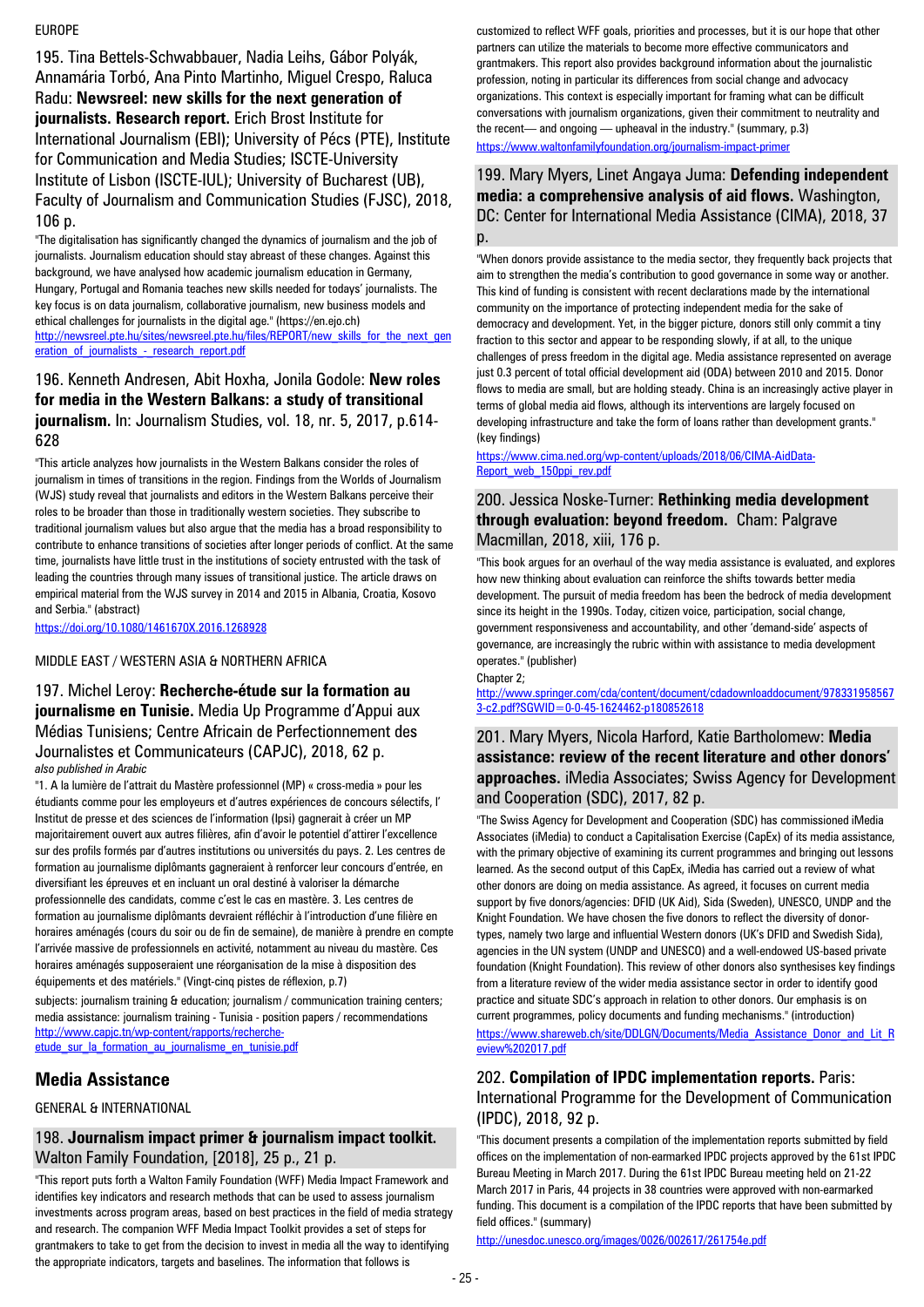#### 203. Seán O Siochrú, Geoff Geurts: **Evaluation of the International Programme for the Development of Communication (IPDC).** Paris: UNESCO, 2018, 122 p.

"The evaluation found that IPDC interventions have achieved important outcomes in several key areas. Furthermore, some of the results achieved are directly associated with features that are specific to IPDC and derive from its unique governance structures and instruments. In terms of key challenges, the evaluation recommends the development of an IPDC Strategic Framework to clarify and strengthen its overall strategic positioning." (summary)

<http://unesdoc.unesco.org/images/0026/002616/261689e.pdf>

#### 204. Laxmi Parthasarathy, Michael Gordon: **The bottom-up media revolution: how social entrepreneurs are building trust between communities and the media.** Ashoka, 2018, 29 p.

"Ashoka is an organization that supports social entrepreneurs around the world and has the longest track record of doing so. It has identified and supported over 3,500 "Ashoka Fellows," many of whom are in the media sector. Therefore, Ashoka sits on a treasure trove of data on transformative media innovations. We analyzed this data to understand how social entrepreneurs around the world are trying to improve the media landscape, assessed the most successful approaches, and identified gaps that social entrepreneurship has not yet filled. To do so, we selected a subset of Ashoka Fellows whose primary aim is to improve the media landscape and who are demonstrably making a substantial impact. We call them "Core Media Fellows" and selected them from an initial pool of 231 Fellows, after gathering extensive data and applying rigorous selection criteria to identify the final cohort. Each of these fifty social entrepreneurs seeks to harness the tectonic shifts under way in the global media landscape to more constructively serve societal interests. Among the group, we found stunning diversity. For example, Core Media Fellows hailed from twenty-two countries. But we also discerned broad similarities. Indeed, each of the fifty Fellows pursued one of five overarching goals: Improving the infrastructure and environment within which the media operates; Improving standards of reporting to strengthen the quality of journalism; Ensuring the media is a vehicle for civic engagement; Making the media a self-sustaining business; Increasing media literacy by providing the public with diverse and representative content. Our study of social entrepreneurs reveals important lessons spanning strategies to represent marginalized voices to partnership models within and beyond the media industry—for how to transform the media. But it also uncovers areas of need, such as business model innovations, where too few social entrepreneurs have found the support to pilot approaches that ultimately could reverse the media's declining fortunes." (p.1-2)

[http://socialimpact.umich.edu/wp-content/uploads/2018/04/Parthasarathy-and-Gordon-](http://socialimpact.umich.edu/wp-content/uploads/2018/04/Parthasarathy-and-Gordon-Bottom-Up-Media-Revolution-FINAL.pdf)[Bottom-Up-Media-Revolution-FINAL.pdf](http://socialimpact.umich.edu/wp-content/uploads/2018/04/Parthasarathy-and-Gordon-Bottom-Up-Media-Revolution-FINAL.pdf)

### 205. Robert G. Picard: **Monitoring media sustainability: economic and business revisions to development indicators.**  In: Peter Berglez, Ulrika Olausson, Mart Ots (eds.): What is sustainable journalism? Integrating the environmental, social, and economic challenges of journalism. New York et al.: Peter Lang, 2018, p.243-256

"Robert G. Picard describes the evolvement of UNESCO's media development indicators. The chapter describes a growing focus on economic, financial and managerial dimensions, since, it argues, they pave the fundament to any sustainable, commercial or non-commercial journalistic venture. What Picard critically argues is that there is no universal quick fix for sustainable journalism. Any normative effort to define and measure media development or sustainable journalism also needs to take into account the local contingencies, where sustainability may look quite different depending on its temporal, geographic, economic and cultural context." (p.xxxi)

#### AFRICA, SUB-SAHARAN

#### 206. Nigel Baker, Helen Scott: **Media capacity building in Sudan: a measure of success?** In: African Journalism Studies, 2018

"A five-year, media capacity-building programme in Sudan gives some valuable pointers about how to keep a media-development programme alive—and the positive results that can be achieved through perseverance and a collaborative effort by stakeholders. The results included the introduction of a new reporting style that highlighted issues of public interest, not previously understood, and journalists who were given the confidence to minimise self- censorship." (abstract)

#### 207. Mary Myers: **Nigerian newspapers: the attractions and drawbacks of foreign aid funding.** In: African Journalism Studies, 2018

"This article looks at the relationship between four major newspapers in Nigeria and foreign donors. The discussion centres on the attractions and drawbacks of foreign donor funding from these newspapers' point of view and highlights points of convergence and divergence in the agendas of the newspapers and the international donors. The aim of the discussion is, through this case study of four newspapers, to highlight some issues pertaining to aid in the media sector, emphasising the perspective of the aid recipients, as opposed to the donors', whose point of view tends to be more widely articulated." (abstract)

#### <https://www.tandfonline.com/doi/abs/10.1080/23743670.2018.1473273>

208. **Peace radio programme in the border areas between Oromia and SNNPRS in Ethiopia: impact assessment 2016.**  Addis Ababa: Deutsche Gesellschaft für Internationale Zusammenarbeit (GIZ), Civil Peace Service (CPS) Programme Ethiopia, 2017, vii, 32 p.

"The impact assessment comprised a survey, focus-group discussions and key informant interviews as its sources of data. The survey covered 194 members of the Peace Radio listener clubs, in which members discuss the Peace Radio contents and initiate peace initiatives on the basis of a standardised questionnaire of open and closed questions ... The impact assessment came to the following conclusions: The Peace Radio approach, using broadcasts in combination with listener club meetings, has the potential to reach a broad audience effectively. It was generally found to be well appreciated and considered relevant by its target communities. The diversity of media formats used in the Peace Radio make the programme attractive and unique, as different media formats correlate with different listeners' preferences. The very high attendance of listener club meetings indicates its high level of attractiveness. Listener clubs are appropriate forums where people from different (ethnic) groups – even from conflicting parties – come together and discuss issues in a constructive and peaceful manner. The clubs are an essential part of the Peace Radio Programme. The programme equips listener club members with basic peace-building skills, with members feeling able to apply them. Changes in attitude are very difficult to achieve. Increasing tolerance and respect towards other groups and communities usually takes years, if not decades, to achieve. As the findings of the impact assessment indicate, the Peace Radio approach was able to achieve measurable change in attitudes in a short time period of 2-5 years. Prejudices and stereotypes which had previously served as a breeding ground for conflicts were significantly reduced through the broadcasts but also through the interaction in the (joint) listener club sessions. This is a very impressive result." (executive summary)

[https://www.ziviler-friedensdienst.org/sites/ziviler](https://www.ziviler-friedensdienst.org/sites/ziviler-friedensdienst.org/files/anhang/publikation/zfd-peace-radio-programme-57249.pdf)[friedensdienst.org/files/anhang/publikation/zfd-peace-radio-programme-57249.pdf](https://www.ziviler-friedensdienst.org/sites/ziviler-friedensdienst.org/files/anhang/publikation/zfd-peace-radio-programme-57249.pdf)

### 209. **Strengthening free, independent and professional journalism in Ethiopia: feasibility study.** Kalmar (S): Fojo Media Institute, 2017, 35 p.

Contents: Introduction -- Swedish Development Cooperation Policies -- Methodology, purpose and scope -- Assessment of the Ethiopian Media Landscape -- Prognosis for the near future -- Potential entry points for support: General; Facilitation support for the Media Council; Media Sector Conference for dialogue; Vocational education for mid-level media managers; Vocational trainings for media practitioners; Training of Trainers model for improving ethics among media practitioners; Support to promote gender equity in the media sector; Mentoring project for investigative journalists; Dialogue on the implementation for journalists of the AntiTerrorism Proclamation; International university collaboration on journalism education; Establishment of a help desk on access to information for journalists; Training of civil servants on access to information regulations; Establishment of a platform for constructive engagement of diaspora media representatives; System for regular media audience surveys; Fund for assisting content production of news and current affairs; Institutional support to the Ethiopian Broadcasting Authority; Research programme on development journalism in transition; Financing for media start-ups.

[https://fojo.se/images/documents/Etiopien/Fojo-Feasibilitity-Study-Media-](https://fojo.se/images/documents/Etiopien/Fojo-Feasibilitity-Study-Media-Ethiopia_final.pdf)[Ethiopia\\_final.pdf](https://fojo.se/images/documents/Etiopien/Fojo-Feasibilitity-Study-Media-Ethiopia_final.pdf)

### 210. Sam Phiri: **End of an era and the debacle of cross-border media building projects in Africa.** In: Journal of African Media Studies, vol. 9, nr. 3, 2017, p.401-414

"In the 1990s following the collapse of the Berlin Wall in Germany and the death of Apartheid in South Africa, several cross-national initiatives were undertaken in Africa to strengthen the role of the media in nascent democracies. Some 30 years later, several of these initiatives are dead while the surviving ones are on the brink of folding. This discussion takes a critical historic synopsis by exploring the conjectural and chronological foundations for such media initiatives, in particular, in the Southern African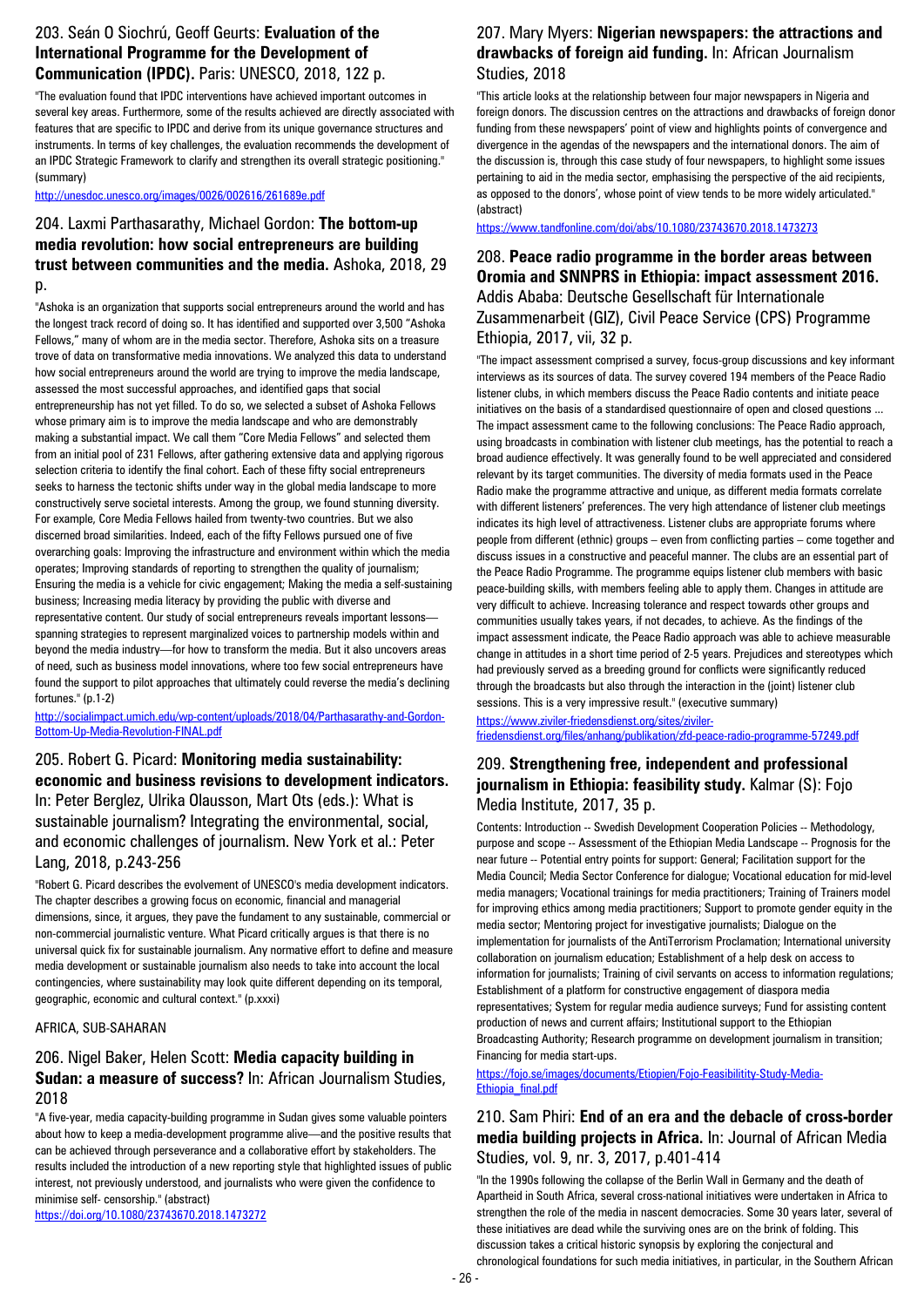Development Community [MISA, SAMDEF and NSJ Centre]. It concludes that while much was accomplished, these foreign-inspired endeavours are no longer valid, useable or germane and ought to be abandoned. That way, Africa shall define its own urgencies, priorities and destiny without the external stimulus." (abstract) [https://doi.org/10.1386/jams.9.3.401\\_1](https://doi.org/10.1386/jams.9.3.401_1)

211. Lauren Kogen, Briar Smith: **The use of IVR to support monitoring and evaluation of media interventions: a case study of the VOTO system in Rwanda.** Philadelphia: Annenberg School for Communication at the University of Pennsylvania, Center for Advanced Research in Global Communication (CARGC), 2016, 21 p. (CARGC Report; 1)

"This report described a pilot study using the VOTO Interactive Voice Response (IVR) platform to 1) distribute content and 2) collect quantitative and qualitative monitoring and evaluation data regarding a media program in Rwanda. In addition to showing that the VOTO system worked well as a distribution tool (though expensive) – our findings suggest great potential for the use of IVR as an M&E tool. Unfortunately, we cannot recommend a particular system as yet having the capacity to offer an efficient and costeffective system for NGOs looking to collect qualitative and quantitative data cheaply and accurately." (discussion, p.13)

<http://dx.doi.org/10.13140/RG.2.2.24854.55364>

### 212. Karen O'Connor, Josephus Kongo: **Strengthening accountability through media in Sierra Leone: final evaluation.** London: BBC Media Action, 2016, 55 p.

"The magazine programme Fo Rod and the debate show Tok Bot Salone built a loyal and engaged audience. The number of people who listened to either one or both programmes increased from 0.8 million in 2013 to 1.1 million in 2015, representing 29% of all adults. The proportion of regular listeners was very high, with practically all listeners tuning in to at least every other episode. In the year after the elections, almost half the audience (48%) was female. But, despite efforts to maintain this, the proportion dropped to 39% by 2015 – a decline also seen in other Global Grant countries following elections. Research respondents were drawn to the radio programmes because they were informative and easy to understand, and listeners enjoyed the calm, audience-driven style of presentation. Tok Bot Salone's format of debates in different localities was considered particularly effective at providing a platform for citizens to ask their leaders questions. By 2015, the BBC Media Action Sierra Leone Facebook page was the most popular (liked) in the country ... Fo Rod and Tok Bok Salone appear to have successfully supported bottom-up accountability: more than two in five listeners strongly agreed that they played a role in holding government to account. This is a higher proportion than seen in any of the other countries where BBC Media Action delivered Global Grant-funded governance projects. Accountability was particularly important in the context of the Ebola outbreak when people were reliant on decisive, lifesaving government action. However, the extent to which the programmes supported top-down responsiveness was less clear. There were calls to provide more followup programmes to examine leaders' commitment to making promised change." (key findings, p.6-7)

[http://dataportal.bbcmediaaction.org/site/assets/uploads/2017/07/Sierra-Leone-Country-](http://dataportal.bbcmediaaction.org/site/assets/uploads/2017/07/Sierra-Leone-Country-Report-2017.pdf)[Report-2017.pdf](http://dataportal.bbcmediaaction.org/site/assets/uploads/2017/07/Sierra-Leone-Country-Report-2017.pdf)

#### AMERICAS & CARIBBEAN

213. Dwight Knell Knell, Nina Sachdev, Jessica Clark: **Funding journalism, finding innovation: success stories and ideas for creative, sustainable partnerships.** Philadelphia, Pa.: Media Impact Funders; Shorenstein Center on Media, Politics and Public Policy, 2018, 19 p.

"While this guide shows only a small sampling of how funders and publishers are working together to financially sustain the fourth estate, we hope that it nonetheless serves as a starting point for your own work by providing solid examples of groundbreaking funding efforts—ones that are both pioneering and effective. If you're a grantee, you may also want to use this document to think about how your work might appeal to potential funders." (p.6)

[https://shorensteincenter.org/wp-content/uploads/2018/06/Journalism-Funders-Case-](https://shorensteincenter.org/wp-content/uploads/2018/06/Journalism-Funders-Case-Studies.pdf?x78124)[Studies.pdf?x78124](https://shorensteincenter.org/wp-content/uploads/2018/06/Journalism-Funders-Case-Studies.pdf?x78124)

214. Matthew Nisbet, John Wihbey, Silje Kristiansen, Aleszu Bajak: **Funding the news: foundations and nonprofit media.**  Shorenstein Center on Media, Politics and Public Policy; Northeastern University, School of Journalism, 2018, 69 p.

"The authors assessed 32,422 relevant grants totaling \$1.8 billion distributed by 6,568 foundations supporting journalism and media-related activities between 2010 and 2015. About a third of this funding or \$570 million was dedicated to journalism higher

education, the Newseum, journalism fellowships, and journalism research, legal support, and technology development. An additional 44% or \$795 million supported public media and 5% or about \$81 million backed nonprofit magazines. In comparison, 20% or about \$331 million directly supported national, local/state, and university-based digital news nonprofits. In evaluating direct support for digital news nonprofits, the authors conclude that many innovative projects and experiments have happened and continue to take place, but that grantmaking remains far below what is needed, even in an era of increased journalism giving following the 2016 elections. Their analysis identifies sharp geographic disparities in foundation funding, a heavy concentration of resources in a few dozen successful digital news nonprofits and on behalf of coverage of a few issues. At the national level, there was also the granting of money to a disproportionate number of ideologically-oriented outlets. Although there are some success stories, neither the digital news nonprofit sector, nor any other form of commercial media have yet been able to meaningfully fill the gaps in coverage created by the collapse of the newspaper industry. A major challenge is that despite more than 6,500 foundations supporting journalism- and media-related activities during the first half of this decade, just a few dozen foundations have provided the bulk of direct support for news gathering." (https://shorensteincenter.org)

[https://shorensteincenter.org/wp](https://shorensteincenter.org/wp-content/uploads/2018/06/Funding_the_News.pdf?x78124)[content/uploads/2018/06/Funding\\_the\\_News.pdf?x78124](https://shorensteincenter.org/wp-content/uploads/2018/06/Funding_the_News.pdf?x78124)

#### ASIA & PACIFIC

#### 215. Susan Tam: **Where are all the Asian-led programs to support fellowships and grants for journalists in Asia?** In: Niemanlab, 2018

"Wealth from Asia isn't being channeled into media development on anything like the scale seen in the U.S. and Europe: "It's not just about the money. It's about priorities." [http://www.niemanlab.org/2018/04/where-are-all-the-asian-led-programs-to-support](http://www.niemanlab.org/2018/04/where-are-all-the-asian-led-programs-to-support-fellowships-and-grants-for-journalists-in-asia/)[fellowships-and-grants-for-journalists-in-asia/](http://www.niemanlab.org/2018/04/where-are-all-the-asian-led-programs-to-support-fellowships-and-grants-for-journalists-in-asia/)

#### 216. **Talkback programming: Cambodia Communication Assistance Project. Promise tracking – case studies.**  Australian Broadcasting Corporation (ABC), 2017, 12 p.

"The Cambodia Communication Assistance Project (CCAP) enables citizens to publicly express issues through media, and decision makers to respond to those issues raised, improving government accountability and transparency. CCAP provides two-way dialogue platforms for citizens to question sub-national authorities (elected and nonelected provincial, district, commune and village officials) and then follow up on responses. Working with media outlets in four provinces on talkback programming, content focusses on local government services and ending violence against women – two areas that affect the daily well-being and prosperity of many Cambodians. This is achieved through integrated media dialogue platforms, which comprise: Radio: 20 onehour live to air talkback shows on governance issues plus six one-hour ending violence against women shows every week. All programs are rebroadcast, totalling 52 hours over six days per week; ICT and social media: 60,000 visitors per month, 387,500 website hits per month, 60,000 Facebook followers and more than 51,000 Facebook page likes; Community listening clubs: four lead community listening clubs and 52 small listening groups that meet, listen, discuss, and call into radio programs." (p.3)

[http://www.abc.net.au/cm/lb/9490190/data/talkback-programming-promise-tracking](http://www.abc.net.au/cm/lb/9490190/data/talkback-programming-promise-tracking-case-study-data.pdf)[case-study-data.pdf](http://www.abc.net.au/cm/lb/9490190/data/talkback-programming-promise-tracking-case-study-data.pdf)

#### 217. Jeannine E. Relly, Margaret Zanger: **The enigma of news media development with multi-pronged 'capture': the Afghanistan case.** In: Journalism, vol. 18, nr. 10, 2016, p.1233– 1255

"This qualitative study of influences on a purposive sample of Afghan journalists was carried out in the year after the US military mission was declared over. After more than a hundred million dollars of Western government funding had been invested in development of liberal democratic journalism, the study found the paradox of news media 'capture'. We conceptualize this phenomenon further into political, bureaucratic, foreign-donor, and violent-actor capture. The study concludes that in countries with heavy foreign intervention, where imported journalism values are layered upon previous and continued institutional arrangements and where violence and instability continue unabated, news media work is prone to 'capture' by a variety of actors outside media organizations. We suggest that future research could refine a typology with six distinct forms of capture – economic, political, cultural, legal, bureaucratic, and societal." (abstract)

<http://journals.sagepub.com/doi/full/10.1177/1464884916670933>

#### EUROPE

### 218. **In focus: indepedendent media support**. In: Supporting people striving for democracy: annual report 2017. European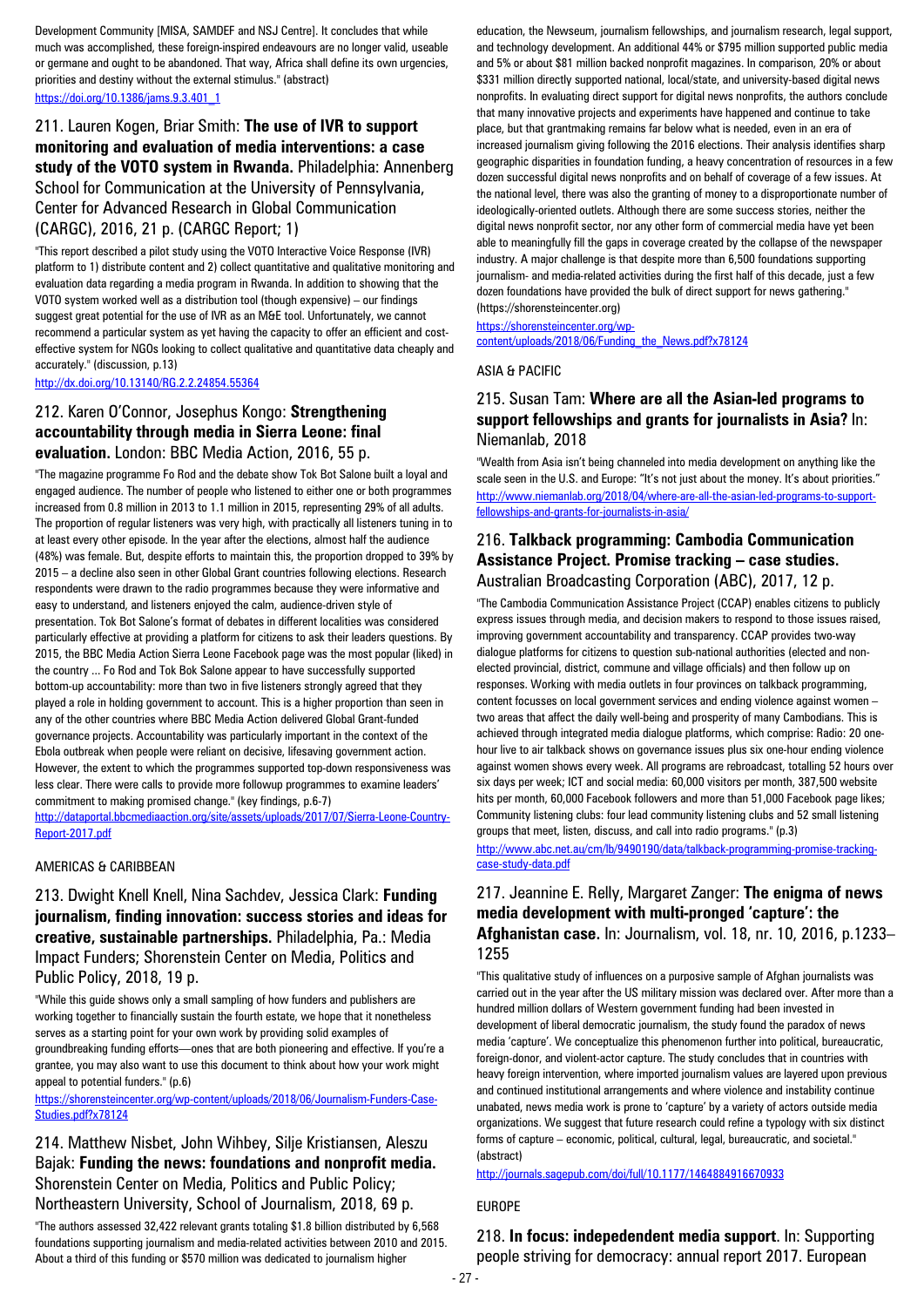### Endowment for Democracy (EED), 2018, p.41-49

Contents: EED Supporting Independent Media -- Ensuring Plurality and Credibility in Russian Language Media Space -- Case Studies: EED Media Support -- Feature: Isam Uraiqat (Jordan): Breaking Limits in the Middle East.

[https://view.publitas.com/10202/554879/pdfs/befa476f40e4ec2dcb95326521c19bc6871](https://view.publitas.com/10202/554879/pdfs/befa476f40e4ec2dcb95326521c19bc687188ac4.pdf) [88ac4.pdf](https://view.publitas.com/10202/554879/pdfs/befa476f40e4ec2dcb95326521c19bc687188ac4.pdf)

### 219. Aleksandra Galus, Paulina Pospieszna: **Supporting new media in Ukraine through Polish development cooperation program.** In: Srodkowoeuropejskie Studia Polityczne (SSP), nr. 2, 2017, p.169-199

"This paper focuses on developmental assistance for new media in years 2007–2017 provided by Poland as donor in its priority partner country – Ukraine. The support given to Ukrainian journalists and media outlets fits Polish democracy assistance strategy within Official Development Assistance (ODA). In principle, media assistance aims to improve freedom of speech and freedom of press, and in longer perspective to contribute to the consolidation of democracy. Poland is involved in supporting pro-democratic changes in Ukraine, including media assistance, on the basis of development cooperation act (2013), multiannual development cooperation programmes (2012–2015, 2016–2020) and annual plans (2007–2017). In years 2008–2013 the support for Ukrainian media was maintained and intensified in 2014–2016 in connection with the implementation of 'Poland-Canada Democracy Support Program' dedicated to media assistance and local governance assistance. After the expiration of this program, no more funds were allocated by MFA in 2016–2017 to NGOs activities aimed at promoting the development of independent media. A first bilateral Polish-Ukrainian project concerning new media assistance and financed by Polish Aid was financed in 2012. Since then, NGOs started to include digital literacy and new technologies in projects' proposals. The trainings of journalists in e.g. new online tools or direct support for establishing digital media outlets were continued until 2016. Six out of eleven media assistance projects implemented within 'Poland-Canada Democracy Support Program' responded to the need of strengthening online media and improving journalists' skills. Poland seemed also to target its media assistance regarding the needs of Ukraine as recipient of aid. Such tendency was visible on the example of shifts of beneficiaries in 2014–2015. While before the outbreak of armed conflict between Ukraine and Russia Polish support had rather nationwide character, in 2014–2015 many projects concentrated on delivering aid to journalists and media from Eastern Ukraine. The vast majority of project was addressed to professional journalists gaining experiences in working online, while there was no significant interest in empowering Ukrainian bloggers or citizen journalists." (summary, p.190-191)

<http://ssp.amu.edu.pl/wp-content/uploads/2017/10/ssp-2017-2-09.pdf>

### **Media Landscapes, Media & Communication General**

#### GENERAL & INTERNATIONAL

#### 220. Michael Meyen: **Journalists' autonomy around the globe: a typology of 46 mass media systems.** In: Global Media Journal - German Edition, vol. 8, nr. 1, 2018, 23 p.

"Using structuration theory, assuming that every government has a stake in steering public communication and comparing 46 nation-states, this paper explores the major principles that can be used to explain different mass media structures around the globe. The study draws on extensive documentary analysis and includes more than 150 expert interviews. It shows that media freedom and journalists' autonomy depend on not only the particular governmental system, the constitution, journalism education, and the existence of commercial media but also, to a significant extent, on economic realities, the tradition of press freedom, and various other factors that are historical, religious, and/or geographic. The tool to do so is a mass media system typology based on two dimensions: formal expectations and the state's influence." (abstract)

#### [https://www.db-](https://www.db-thueringen.de/servlets/MCRFileNodeServlet/dbt_derivate_00041207/GMJ15_Meyen.pdf)

#### [thueringen.de/servlets/MCRFileNodeServlet/dbt\\_derivate\\_00041207/GMJ15\\_Meyen.pdf](https://www.db-thueringen.de/servlets/MCRFileNodeServlet/dbt_derivate_00041207/GMJ15_Meyen.pdf)

221. Christopher Ali: **Thoughts on a critical theory of rural communication.** Philadelphia: University of Pennsylvania, Annenberg School for Communication, Center for Advanced Research in Global Communication (CARGC), 2017, 27 p. (CARGC Paper; 7)

"[The author] underscores how important an analytical category the rural is: rather than a dismissed backwater of a normative urban, the rural emerges here as a vibrant space, a pregnant category, a pressing concern. The elements of a critical theory of the rural presented here underscore how complex such a space is, shaped by market forces, policy initiatives, technological development, demographic shifts, and community identities. Media regulation and media content are central to a rich understanding of the

rural. Nonetheless, as Chris importantly points out, a critical theory of rural communication must avoid romanticizing the rural—as many have done with the local and eschew media centrism." (introduction by Marwan M. Kraidy, p.2) [https://www.asc.upenn.edu/sites/default/files/documents/CARGC-](https://www.asc.upenn.edu/sites/default/files/documents/CARGC-Paper%207%20for%20web.pdf)[Paper%207%20for%20web.pdf](https://www.asc.upenn.edu/sites/default/files/documents/CARGC-Paper%207%20for%20web.pdf)

#### AFRICA, SUB-SAHARAN

#### 222. **How Africa tweets 2018.** London et al.: Portland, 2018, 22 p.

"Our study is the first to identify and analyse who is shaping African Twitter conversations during elections over the past year. The study found that 53 per cent of the leading voices on Twitter around ten elections on the continent during the past year came from outside the country in which the elections were contested. Bots, and accounts displaying machine-like behaviour, were active across all elections, particularly in Kenya, where they accounted for a quarter of all influential accounts. One of the more surprising findings from the study was the limited influence politicians had on the conversation. Rwanda was the exception, where 1 in every 3 influential handles was a political account – the highest figure across all elections analysed. This doesn't mean politicians weren't being talked about. Many of the top hashtags included references to politicians or political parties, including #UmaAngolaParaTodos in Angola, #Weah in Liberia and #Kagame in Rwanda. This study demonstrates that people continue to seek out the voices they trust with established journalists and news outlets consistently ranked in the top three influencers across all elections. With fake news and bots influencing conversations on social media, people continue to search for traditional sources of verified, accurate information." (Introduction)

<https://portland-communications.com/pdf/How-Africa-Tweets-2018.pdf>

223. **Mapping the Ethiopian media.** Wazema Radio, 2018, 16 p. Contents: The Death of Newspapers -- Homogenous Radio and Apolitical Television -- FM radio -- Private Television -- The Exiled Media -- The Diaspora Media -- Online Media -- The Legal Landscape -- Conclusion.

[http://wazemaradio.com/wp-content/uploads/2018/05/Mappingthe-Ethiopian-](http://wazemaradio.com/wp-content/uploads/2018/05/Mappingthe-Ethiopian-Media_Wazema-Briefing-2018.pdf)[Media\\_Wazema-Briefing-2018.pdf](http://wazemaradio.com/wp-content/uploads/2018/05/Mappingthe-Ethiopian-Media_Wazema-Briefing-2018.pdf)

#### 224. Sissy Helff, Stefanie Michels (eds.): **Global photographies: memory – history – archives.** Bielefeld: transcript, 2018, 208 p.

Contents: Re-framing Photography: Some Thoughts / Stefanie Michels -- African Photography in the Atlantic Visualscape: Moving Photographers – Circulating Images / Jürg Schneider -- Elective Affinities? History and Photography / Jens Jäger -- How to use Colonial Photography in Sub-Saharan Africa for Educational and Academic Purposes: The case of Togo / Kokou Azamede -- Presentness, Memory, and History: Thabiso Sekgala, "Homeland" [South Africa] / Marie-Hélène Gutberlet -- On the Circulation of Colonial Pictures: Polyphony and Fragmentation / Hans Peter Hahn -- Portraits of Distant Worlds: Frobenius' Pictorial Archive and its Legacy / Richard Kuba -- Reflexions on the Photographic Archive in the Humanities / Margrit Prussat -- Re-imagining the Family Album through Literary Adaptation / Sally Waterman -- Public Rites/Private Memories: Reconciling the Social and Individual in Wedding Photography / Jens Ruchatz. [https://www.transcript-](https://www.transcript-verlag.de/media/pdf/80/9f/3c/oa97838394300645b19de290abc9.pdf)

[verlag.de/media/pdf/80/9f/3c/oa97838394300645b19de290abc9.pdf](https://www.transcript-verlag.de/media/pdf/80/9f/3c/oa97838394300645b19de290abc9.pdf)

225. **Ethiopia media mapping.** [Fojo Media Institute], 2017, 16 p.

[https://fojo.se/images/pdf/publications/ET\\_Fojo\\_Feasibilitity\\_Study\\_Media\\_Ethiopia\\_201](https://fojo.se/images/pdf/publications/ET_Fojo_Feasibilitity_Study_Media_Ethiopia_2017/Annex_2_Ethiopian_Media_Mapping_2017.pdf) [7/Annex\\_2\\_Ethiopian\\_Media\\_Mapping\\_2017.pdf](https://fojo.se/images/pdf/publications/ET_Fojo_Feasibilitity_Study_Media_Ethiopia_2017/Annex_2_Ethiopian_Media_Mapping_2017.pdf)

#### 226. Vuyisile Sikelela Hlatshwayo: **Assessment of media development in Swaziland based on UNESCO's Media Development Indicators.** Paris: UNESCO, 2017, 133 p.

"The overall conclusion is that there is an urgent need to address the specific legal framework and major technical and financial challenges identified in this study to ensure pluralism and media diversity in the Kingdom of Swaziland." (p.10) <http://unesdoc.unesco.org/images/0025/002592/259242e.pdf>

#### 227. Ullamaija Kivikuru: **Twinning social memory and social imaginary: challenges for East African media policies.** In: African Journalism Studies, vol. 38, nr. 3-4, 2017, p.50-73

"The article discusses the significance of the past in the planning of media policies in two neighbouring countries in Africa, namely Kenya and Tanzania. The theoretical frame is composed of four concepts: social imaginary, collective memory, domestication, and liminality. The scrutiny starts from the last years of colonialism and ends with the present-day situation with online media. In both countries, the basic media approach is still distinctly top-down and focuses on authorities—either the state or market elites.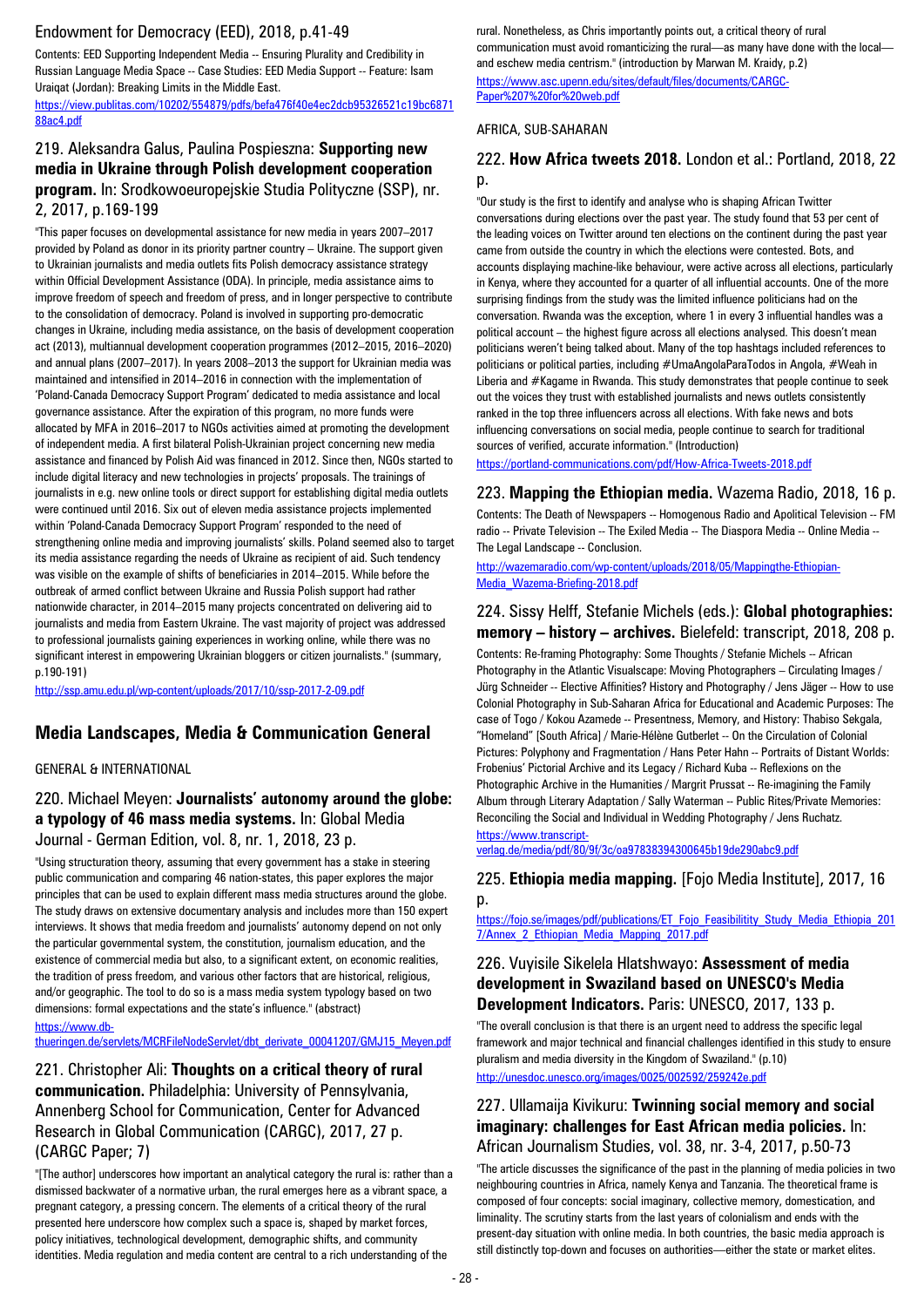Kenya appears as a representative of continuity, while the media history of Tanzania is filled with jerky turns. However, the Tanzanian mediascape comes closer to the ordinary person, thanks to the use of Kiswahili and colloquial vocabulary, while the press in Kenya remains very elite oriented. The far more advanced Kenyan information and

communications technology (ICT) situation does not change the situation much, because at the citizen level, the emphasis in ICT development is on services, not citizens' voices. The shadow of the state is strong." (abstract)

<https://doi.org/10.1080/23743670.2017.1381855>

#### AMERICAS & CARIBBEAN

### 228. Olivo de León, Adalberto Grullón Morillo et al.: **Análisis del desarrollo mediático en República Dominicana: basado en la aplicación de los indicadores de desarrollo mediático de la UNESCO.** Paris; La Habana: UNESCO, 2017, 203 p.

"Este libro presenta y analiza el estado de los medios de comunicación y del ejercicio periodístico en la República Dominicana. Es el resultado de un proceso de investigación que abarcó dos encuestas nacionales: una en 1,200 hogares de todo el territorio nacional para medir el grado de credibilidad de los medios y la importancia que la población le atribuye a éstos; otra entre 330 periodistas de distintos medios sobre el rol de su profesión en la construcción de la democracia y sobre las condiciones socio-laborales en que se desenvuelven. El estudio también consultó a ejecutivos de medios, a investigadores y expertos del área, a funcionarios gubernamentales del sector comunicación, a representantes de la sociedad civil y dirigentes de los principales gremios periodísticos." (reverso)

subjects: media landscapes & media systems; credibility of media, trust in the media; professional identity of journalists; media legislation & regulation; media diversity & pluralism; journalism training & education; access to media - Dominican Republic <http://unesdoc.unesco.org/images/0025/002528/252827s.pdf>

#### ASIA & PACIFIC

# 229. Gary D. Rawnsley, Ming-Yeh T. Rawnsley (eds.): **Routledge handbook of Chinese media.** London; New York: Routledge, 2018, xviii, 486 p. (Routledge handbooks)

table of contents: https://www.gbv.de/dms/weimar/toc/798920629toc.pdf

subjects: media landscapes & media systems; freedom of the press; journalism; public sphere; media industries - China; Hong Kong; Taiwan - handbooks

#### 230. Hugo De Burgh: **China's media in the emerging world order.** Buckingham: University of Buckingham Press, 2017, 259 p.

Contents: Introduction -- China Comes Out -- Media in the Making of Modern China -- The Media Today -- China's Babel: New Media -- The Networksphere -- Defending Identity: Managing Ideas -- The Future and Its Past -- Endord: The Road of Rejuvenation?

#### EUROPE

### 231. **Ukrainian Media Landscape - 2017.** Kiev: Konrad-Adenauer-Stiftung (KAS), 2017, 45 p.

Contents: Ukrainian journalism in the post-truth era / Oleksii Matsuka -- "Hidden" impunity for crimes against journalists / Serhii Tomilenko -- Denationalization of press: a chance for development vs. force of inertia / Oleksii Pohorelov -- Ukrainian radio: new call signs / Oles Hoian - News, original TV production, investigative programs and fun shows: the choice of TV viewers in 2016-2017 / Andrii Yurychko -- Public broadcasting in Ukraine: hard way to important changes / Tetiana Lebedieva -- Online and social media of Ukraine, 2016-2017 /Vitalii Moroz

[http://www.kas.de/wf/doc/kas\\_51454-544-1-30.pdf?180207100902](http://www.kas.de/wf/doc/kas_51454-544-1-30.pdf?180207100902)

# **Migrants, Minorities, Indigenous Peoples, Disadvantaged Groups & Media**

#### GENERAL & INTERNATIONAL

232. Jessica Noske-Turner, Mirjam Twigt, Zakaria Sajir: **Audience responses to migration stories: research component of 'Voices of African Migrants'.** Leicester: University of Leicester; Copenhagen: International Media Support (IMS), 2018, 46 p.

"This report was commissioned to examine the nature and quality of media stories produced by journalists supported by the Voices of African Migrants pilot programme (see http://migrantvoices.org/), managed by International Media Support (IMS), in four migration 'Hubs' in Africa, and explored how local audiences interpreted and responded to those stories. It used content analysis, interviews and focus group discussions. The research findings show that most stories used human interest frames and foregrounded migrant experiences. The migrants' main contributions to the stories were to provide a human face to hardships and suffering. Meanwhile, NGOs were included to provide facts, statements of general causes of migrations, statistics, and a sense of scale. Government statements were used to provide a comment on policies and solutions. Most articles were supportive in their sentiments to the plight of migrants. Participants in the focus groups (especially migrants themselves) recognised that migrant voices were missing from mainstream media reporting on migration, that reporting on migration tends to be negative, and that there are pressing issues relating to migration that need to be discussed in the public sphere. Focus group participants generally responded with empathy and understanding in response to stories about the hardships migrants face. Some stories provoked a distancing or disruption to understanding, especially when an aspect of the story did not match their prior tacit or cultural knowledge about migration. A small number of stories deeply moved focus group participants." (executive summary) [https://www.mediasupport.org/wp-content/uploads/2018/07/FINAL-Audience](https://www.mediasupport.org/wp-content/uploads/2018/07/FINAL-Audience-responses-to-migration-stories-Jul2018.pdf)[responses-to-migration-stories-Jul2018.pdf](https://www.mediasupport.org/wp-content/uploads/2018/07/FINAL-Audience-responses-to-migration-stories-Jul2018.pdf)

#### 233. William Allen, Scott Blinder, Robert McNeil: **Media reporting of migrants and migration**. In: World Migration Report 2018. Geneva: International Organization for Migration (IOM), 2017, 27 p.

"In this chapter, we aim to address four key questions: What do media around the world say about migration and migrants? What impacts does this coverage have on what members of the public, policymakers and migrants themselves think and do? How does the practice of journalism itself contribute to coverage? What implications arise from recent experiences of media and migration for future research and practice?" (p.1) [https://publications.iom.int/system/files/pdf/wmr\\_2018\\_en\\_chapter8.pdf](https://publications.iom.int/system/files/pdf/wmr_2018_en_chapter8.pdf)

#### 234. Javier Darío Restrepo: **La vejez en las noticias.** Bogotá: Fundación para el Nuevo Periodismo Iberoamericano (FNPI); Red Latinoamericana de Gerontología (RLG), 2017, 45 p.

"Para hacer un periodismo adecuado, justo con la vejez, es necesario reconocer a las personas viejas no solo con su pasado, sino con su presente y con su futuro, teniendo en cuenta su gran diversidad, porque constituyen el grupo etáreo más heterogéneo que existe. Informaremos bien sobre la vejez el día en que, contrariando los cánones de la cultura de hoy, entendamos que un periodismo de calidad debe cambiar su mirada sobre la vejez. Así que vale la pena reiterar: cuando informamos sobre las personas viejas reconociendo y mostrando su heterogeneidad y, además, en presente y en perspectiva, reconociendo sus posibilidades de aporte a partir de su experiencia, las convertimos en buena noticia." (conclusión)

subjects: media coverage of older people - criteria catalogues / frameworks / guidelines [http://fnpi-1816947873.us-west-2.elb.amazonaws.com/sites/default/files/La-vejez-en-las](http://fnpi-1816947873.us-west-2.elb.amazonaws.com/sites/default/files/La-vejez-en-las-noticias%20%281%29.pdf)[noticias%20%281%29.pdf](http://fnpi-1816947873.us-west-2.elb.amazonaws.com/sites/default/files/La-vejez-en-las-noticias%20%281%29.pdf)

#### 235. Jan Servaes, Toks Oyedemi (eds.): **The praxis of social inequality in media: a global perspective.** Lanham et al.: Lexington Books, 2016, xxiv, 269 p. (Communication, globalization, and cultural identity)

Contents: **Part I: In Search of the Theoretical Roots for a Study of Social Inequalities and Communication.** 1 Framing Social and Digital Inequalities: A Structuralist, Culturalist, and Postmodernist Theoretical Review / Toks Oyedemi -- 2 Theorizing Digital Divides and Digital Inequalities / Massimo Ragnedda and Glenn W. Muschert -- 3 North-South "Miscommunication" about "Sustainable Development" and Social Change: Contributions from Postcolonial and Decolonial Theories / Eunice Castro Seixas -- 4 Postcolonial Critical Discourse Analysis / Ruth Sanz Sabido -- **Part II: Class Analysis of Media and Culture.** 5 Class and Gender Inequalities in the Process of Political Communication: Canadian Illustrations / Debra M. Clarke -- 6 Black Anglophone Oligarchy in Jamaica: An Alliance of Media and State / Nova M. Gordon-Bell -- 7 Media Representation of Class Issues in Turkey: A Review on Media Coverage of Work-Related Rights / A. Fulya Sen and Y. Furkan Sen -- **Part III: Technology and Inequalities.** 8 Creating the Myth of a Better Future: Technological Determinism and Reproducing Social Inequalities / Barm Durdag -- 9 Digital by Default: Consequences, Casualties and Coping Strategies / Ilse Marien, Rob Heyman, Koen Salemink, and Leo Van Audenhove -- 10 From Racial Capitalism to Democratic Capitalism: Historical Perspectives of Inequalities and Communication Technologies in South Africa / Toks Oyedemi -- **Part IV: From Theory to Praxis (And Vice Versa).** 11 Reform and Vulnerability: Parsing Out the Cyclical Relationship of Praxis and Theory / Kala Ortwein, Sarah Rowe, and Olga Shapovalova.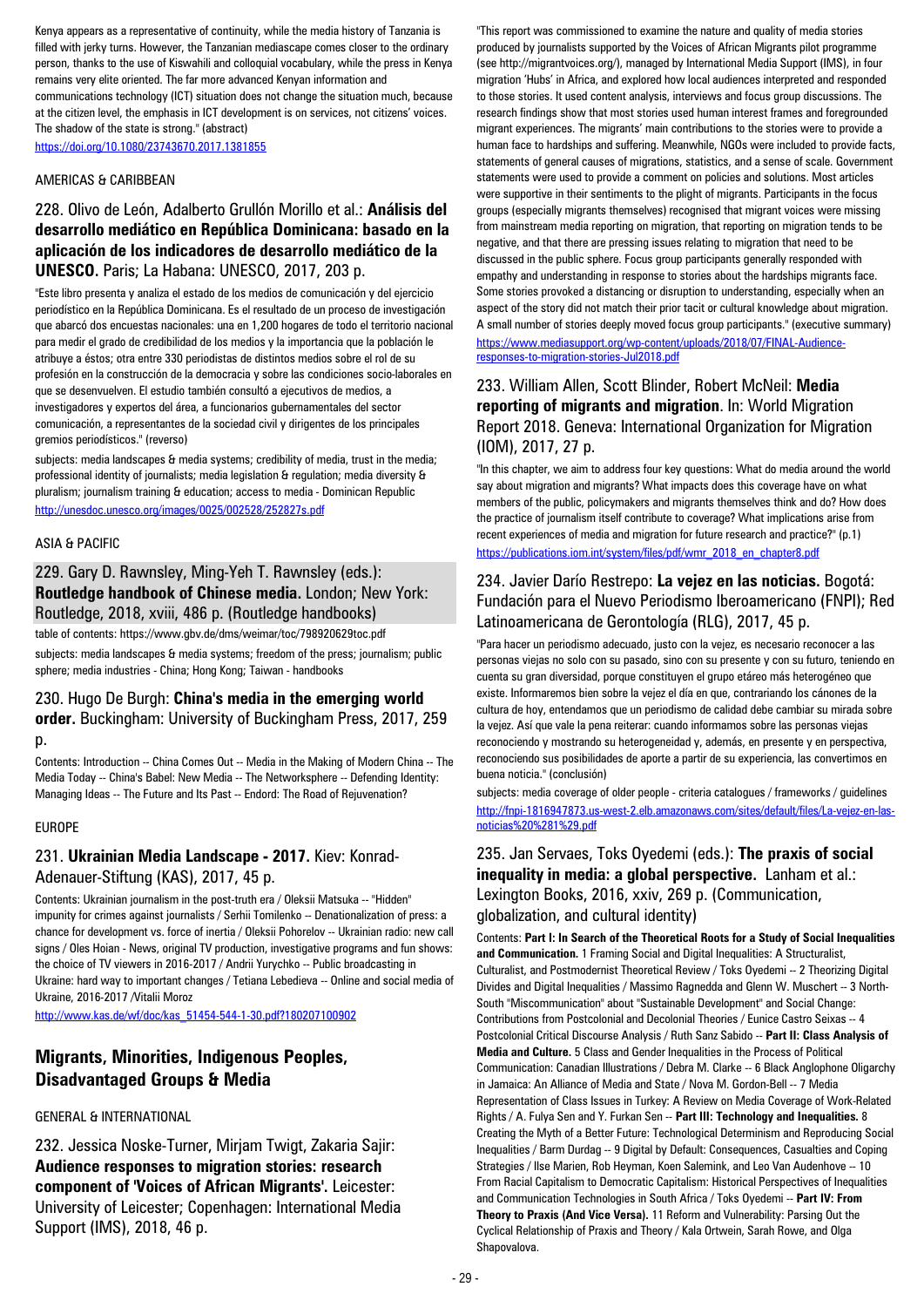#### AMERICAS & CARIBBEAN

236. Marisol Castañeda Menacho, Silvia Lorena Chávarri De Los Ríos et al.: **Discriminación étnico-racial en medios de comunicación: diagnóstico situacional.** Lima: Ministerio de Cultura, 2017, 134 p. (Cuaderno de Trabajo - Discriminación Étnico-Racial)

"De acuerdo con los estudios de análisis de medios reseñados, se confirma con claridad que las poblaciones que sufren más discriminación de manera sistemática en los medios son las comunidades indígenas y afroperuanas. Por un lado, la población indígena es comúnmente representada en asociación con escenarios de pobreza, violencia, ignorancia, torpeza y poco atractivo físico; en tanto los afroperuanos, además de ser menos visibilizados, son mostrados como objeto de burla o son estereotipados con facilidad, encasillándolos con temas como la vitalidad sexual, la afinidad por la danza o el deporte, y dejando de lado las características individuales de cada persona, así como otros posibles logros o aportes a la sociedad. Todo ello es mostrado en contraste con el protagonismo de personajes blancos, que suelen vincularse con modelos de éxito, autoridad, veracidad, etc. En esa línea, en los programas informativos opera una discriminación por invisibilización; mientras que en los programas de espectáculos opera la perpetuación de representaciones y estereotipos asociados a raza, procedencia social, sexo, entre otros." (conclusiones y recomendaciones, p.119)

subjects: media coverage of minorities & disadvantaged groups; racial discrimination; media legislation and policies regarding minorities & disadvantaged groups - Peru literature reviews; position papers / recommendations

[http://www.calandria.org.pe/descarga\\_recurso.php?id\\_rec=556](http://www.calandria.org.pe/descarga_recurso.php?id_rec=556)

#### EUROPE

237. Nadia Bellardi, Brigitta Busch, Jonas Hassemer, Helmut Peissl, Salvatore Scifo: **Spaces of inclusion: an explorative study on needs of refugees and migrants in the domain of media communication and on responses by community media.** Strasbourg: Council of Europe; Community Media Institute (COMMIT), 2018, 56 p. (Council of Europe report / DGI(2018)01)

"This report explores the media habits and particular needs of refugees and migrants in the domain of media communication. Good practice examples show how community media can meet the communicative needs of refugees and migrants by offering training and space for self-representation, and by offering points of entry into local networks. Their bottom-up approach to content production contributes to a multilingual media environment that reflects the diversity of European societies and recognises marginalised communities as integral and respected part of the audience." (back cover) <https://rm.coe.int/dgi-2018-01-spaces-of-inclusion/168078c4b4>

#### 238. Jeanette Steemers, Naomi Sakr, C. Singer: **Children's screen content in an era of forced migration: facilitating Arab-European dialogue. Prix Jeunesse International, Munich: workshop briefing 3: drama, storytelling, empathy.**  London: King's College, 2018, 26 p.

"This briefing summarises the proceedings of the third workshop in a project to stimulate dialogue between European and Arab stakeholders about European screen content for young children of Arab heritage who are living in Europe through forced migration." (p.28) <https://kclpure.kcl.ac.uk/portal/files/99549022/MunichBriefing240518.pdf>

# 239. Margreth Lünenborg, Tanja Maier: **Wir und die Anderen? Eine Analyse der Bildberichterstattung deutschsprachiger Printmedien zu den Themen Flucht, Migration und**

**Integration.** Gütersloh: Bertelsmann Stiftung, 2017, 100 p.

table of contents: https://d-nb.info/1135679185/04

subjects: migration & refugees reporting; photojournalism; media stereotypes - Germany

# **Public Relations, Strategic Communication**

#### GENERAL & INTERNATIONAL

#### 240. **2018 global NGO online technology report.** Nonprofit Tech for Good; Public Interest Registry, 2018, [27 p.]

"Throughout the 2000's, NGOs experimented with promoting "Donate Now" buttons and online donation pages, and through a process of trial and error, learned a winning

strategy that still works today. Specifically, NGOs that are successful at online fundraising have embraced a content strategy of regularly publishing news articles and blog posts focused on stories of hope and empathy that include a prominent call-togive which are then shared in email updates and fundraising appeals. Posting the same content on social media also inspires online giving, but as of 2018, email is still the most powerful online fundraising tool." (key findings)

<http://techreport.ngo/wp-content/uploads/2018-Tech-Report-English.pdf>

#### 241. **Guide des bonnes pratiques du plaidoyer dans les médias et les réseaux sociaux.** Abidjan: Internews; USAID, 2018, 77 p.

Contents: Facebook, profil, page et groupe -- Twitter et le micro-blogging -- Organiser une conférence de presse à l'ère des réseaux sociaux -- Ecrire pour le web -- Rédiger une brève -- Contribuer sur Wikipédia -- Réussir ses photos -- Élaborer une stratégie social média pour son plaidoyer.

subjects: social media marketing / public relations; nonprofit public relations - manuals & training materials

[https://www.internews.org/sites/default/files/2018-05/Guide-des-bonnes-pratiques-du](https://www.internews.org/sites/default/files/2018-05/Guide-des-bonnes-pratiques-du-)[plaidoyer-dans-les-medias%2028032018.pdf](https://www.internews.org/sites/default/files/2018-05/Guide-des-bonnes-pratiques-du-)

### 242. Hina Akhtar, James Hochschwender: **Communication manual: a guide on how to plan and implement effective communication.** Washington, DC: Crown Agents USA; USAID, 2018, 35 p.

"This communication manual provides guidance and advice on how to carry out information and publicity activities by the Privatisation Commission of Pakistan. The manual ... provides advice on communication planning, event management including information dissemination and outreach to both traditional and digital media. This manual should be used by every staff member, who is directly involved in the development, delivery and management of the Privatisation program. By using this communication guide, Privatisation Commission staff members will be able to carry out communication in a strategic manner, which will actively and openly promote the activities and results of the Privatisation program." (p.2)

#### [https://pdf.usaid.gov/pdf\\_docs/PA00ST8Z.pdf](https://pdf.usaid.gov/pdf_docs/PA00ST8Z.pdf)

#### 243. Jim Macnamara: **Evaluating public communication: exploring new models, standards, and best practice.** London; New York: Routledge, 2018, xix, 392 p.

"Chapters feature: A review of 30 frameworks and models that inform processes for evaluation in advertising, public relations, health communication and promotion, government communication and other specialist fields including the latest recommendations of industry bodies, evaluation councils, and research institutes in several countries; Recommendations for standards based on contemporary social science research and industry initiatives such as the Task Force for Standardization of Communication Planning and Evaluation Models and the Coalition for Public Relations Research Standards; A comprehensive review of metrics that can inform evaluation including digital and social media metrics, 10 informal research methods, and more than 30 formal research methods for evaluating public communication; evaluation of public communication campaigns and projects in 12 contemporary case studies." (back cover)

#### 244. Nadine Remus, Lars Rademacher (eds.): **Handbuch NGO-Kommunikation.** Wiesbaden: Springer VS, 2018, x, 540 p.

table of contents: https://d-nb.info/1153839350/04 subjects: nonprofit public relations - textbooks <https://www.springer.com/de/book/9783531188072>

### 245. Christine Viertmann, Julia Wölfer: **Vertrauensforschung für NGOs: NGO-Trust Index und NGO-Trust Map.** In: Nadine Remus, Lars Rademacher (eds.): Handbuch NGO-Kommunikation. Wiesbaden: Springer VS, 2018, p.443-460

"Dieser Beitrag widmet sich dem medienvermittelten Vertrauen in NGOs. Ein auf Basis der Theorie des öffentlichen Vertrauens (Bentele 1994) entwickeltes, inhaltsanalytisches Messinstrument, der NGO-Trust Index (NGO-TI) und die Ergebnis-Visualisierung in der NGO-Trust Map (Wohlgemuth et al. 2013), werden vorgestellt, getestet und diskutiert. Der Methodentest erfolgt anhand einer vergleichenden Fallstudie zur deutschen Sektion des Kinderhilfswerks der Vereinten Nationen (Unicef Deutschland) und der deutschen Umweltstiftung des World Wide Fund for Nature." (Zusammenfassung) subjects: nonprofit public relations; credibility; indicators & indices - Germany [https://link.springer.com/chapter/10.1007/978-3-531-18808-9\\_25](https://link.springer.com/chapter/10.1007/978-3-531-18808-9_25)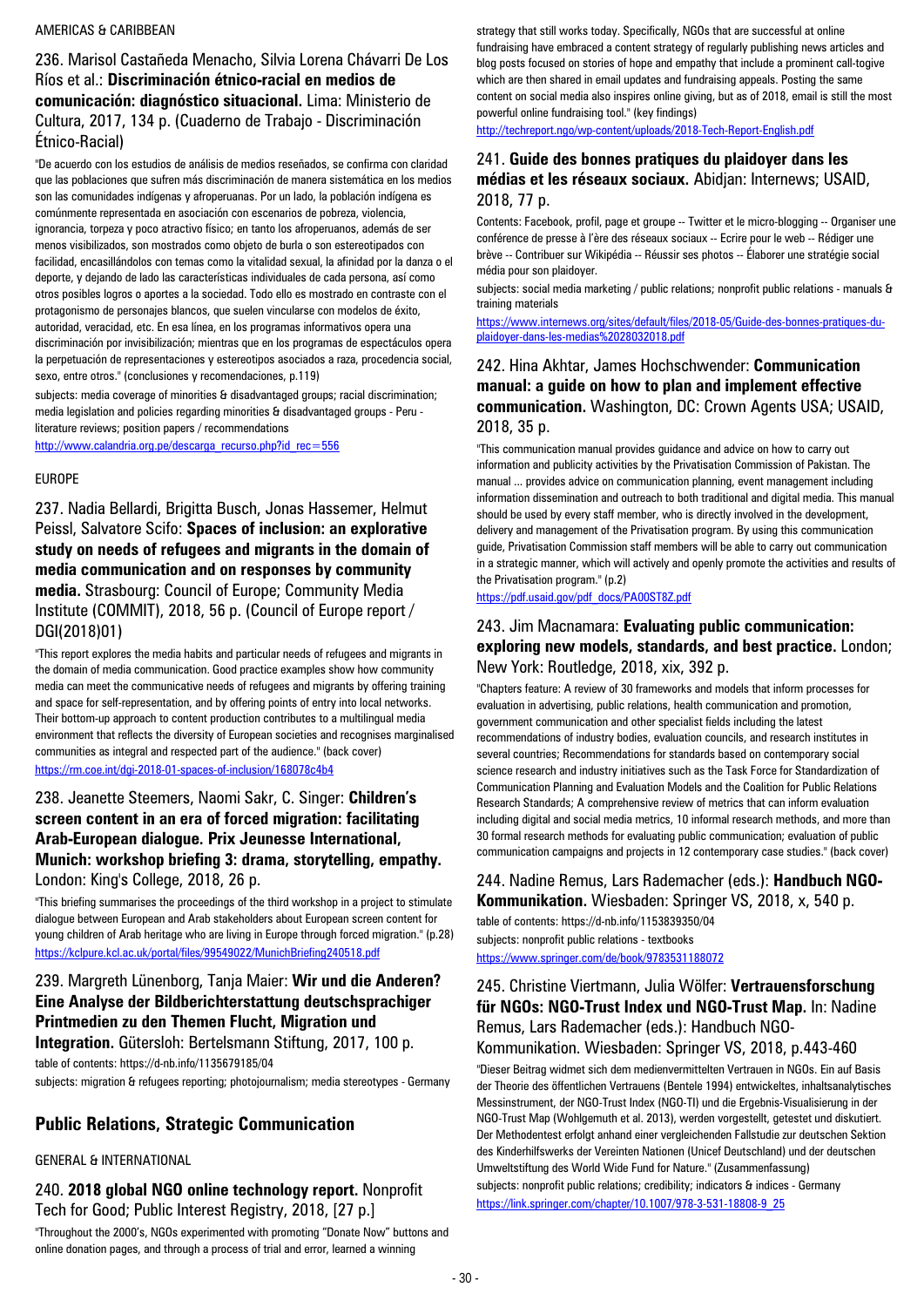# **Research & Research Methods in Communication / Media Studies**

#### GENERAL & INTERNATIONAL

#### 246. **Guideline on mobile research.** ESOMAR; Global Research Business Network (GRBN), 2017, 16 p.

#### *also published in Russian and Spanish*

"This ESOMAR/GRBN Guideline on Mobile Research is intended to support researchers, especially those in small and medium-sized research organisations, in addressing legal, ethical and practical considerations when conducting research using mobile devices. It explains how to apply the fundamental principles of market, opinion and social research in the context of the current legal frameworks and regulatory environments around the world. It supplants previous separate guidelines released by ESOMAR and GRBN in 2012 and 2014 respectively. It is a statement of global principles rather than a catalogue of existing regulations."

[https://www.esomar.org/what-we-do/code-guidelines/esomargrbn-guideline-on-mobile](https://www.esomar.org/what-we-do/code-guidelines/esomargrbn-guideline-on-mobile-research)[research](https://www.esomar.org/what-we-do/code-guidelines/esomargrbn-guideline-on-mobile-research)

#### 247. Viorela Dan: **Integrative framing analysis: framing health through words and visuals.** London: Routledge, 2017, x, 170 p.

"Much of framing scholarship focuses either exclusively on the analysis of words or of visuals. This book aims to address this gap by proposing a six-step approach to the analysis of verbal frames, visual frames and the interplay between them—an integrative framing analysis. This approach is then demonstrated through a study investigating the way words and visuals are used to frame people living with HIV/AIDS in various communication contexts: the news, public service announcements and special interest publications. This application of integrative framing analysis reveals differences between verbal frames and visual frames in the same messages, underscoring the importance of looking at these frames together." (publisher)

#### 248. Bob Williams: **Uso de conceptos de sistemas en el diseño de una evaluación.** Lima: ECOSAD - Consorcio por la Salud, Ambiente y Desarrollo, 2017

*engl. ed.: Using Systems Concepts in Evaluation Design: A Workbook*

"El poder atribuir los cambios a nuestra intervención es el principal desafío de los evaluadores. Conceptos como ecacia, eciencia e impacto ocupan la atención de los evaluadores. Pero *i*este es el único enfoque para evaluar los cambios y las trasformaciones vinculadas a nuestras intervenciones? ¿Qué sucedería si consideramos a la intervención como el "cliente" y al donante como una parte interesada, junto a las comunidades y a otras instituciones y actores que puedan beneciarse o perjudicarse con el proyecto? ¿Qué pasaría si en lugar de medir impactos reexionamos sobre las consecuencias éticas y políticas de nuestra intervención? ¿Y si ponemos en valor la sostenibilidad de los cambios en lugar de evaluar el cumplimiento (o justicar el incumplimiento) de las actividades previstas?" (contratapa)

subjects: evaluation concepts; evaluation design & planning - criteria catalogues / frameworks / guidelines

<http://www.ecosad.org/images/Libro-Bob-Williams.pdf>

#### AFRICA, SUB-SAHARAN

#### 249. Bruce Mutsvairo (ed.): **The Palgrave handbook of media and communication research in Africa.** Cham: Palgrave Macmillan, 2018, xxix, 497 p.

Contents: **Part I: Media and Communication Studies in Decolonial, Postcolonial and Protest contexts.** 1. If I were a Carpenter: Reframing debates in Media and Communication Research in Africa / Bruce Mutsvairo -- 2. Can the subaltern think? The Decolonial turn in Communication Research in Africa / Last Moyo and Bruce Mutsvairo -- 3. Decolonising Communication & Media Studies Research: a Smash-and-Grabber's Guide / Colin Chasi -- 4. Decolonising Communication Studies: Advancing the discipline through fermenting participation studies / Colin Chasi and Ylva Rodny-Gumede -- 5. Decolonization and Postcoloniality: The Challenges at Stake in Media and Communication Research in Francophone Africa / Christian Agbobli and Marie Soleil Frere -- 6. Researching and Teaching African Media Studies from the "Centre": Challenges and Opportunities for Epistemic Resistance, Toussant Nothias.- 7. "An-Other thinking" Film theory: Film Studies and Decolonisation in Africa / Beschara Karam -- **Part II: Conceptualizing and Contextualizing: Lessons and Limitations.** 8.The Four-leafed Clover: Political Economy as a Method of Analysis / Ruth Teer-Tommaselli -- 9. The Southern African Spy machine: Emerging Research on Communications Surveillance and Resistance in the Region / Jane Duncan -- 10. Bridging Critical and Administrative Research Paradigms in the Interest of a Politically Engaged African Research Agenda, Ylva Rodny-Gumede.- 11. Comparative Media Studies in Africa: Challenges and Paradoxes / Susana Salgado.- 12. The Social is Political: Media, Protest and Change as a

challenge to African media research / Herman Wasserman -- 13. Mobile Phone Communication in the Mobile Margins of Africa: The `Communication Revolution' Evaluated from Below / Mirjam de Bruijn and Inge Brinkman -- **Part III: Crossdisciplinary Approaches in the Digital Age.** 14. "The Devil is in the Rumba Text:" Commenting on Digital Depth / Katrien Pype -- 15. Technopolitics and New Media in Africa / Iginio Gagliardone -- 16. Interrogating the Culture of Exclusion in the Diasporic Media activity / Everette Ndlovu -- 17. Law and Innovation in the Somali Territories / Nicole Stremlau -- **Part IV: New and Old Media: Perspectives, Methodologies, Developments and Ethics.** 18. Terrorists' Social Media Messages: A Critical Analysis of Boko Haram's Message and Messaging Techniques / Chris Wolumati Ogbondah and Pita Agbese Ogaba -- 19. Gender Perspectives in Media and Communications Studies in Africa / Kristin Skare Orgeret -- 20. Mono-method research approach and scholar-policy disengagement in Nigerian communication research / Ayobami Ojebode, Babatunde Raphael Ojebuyi, Oyewole Adekunle Oladapo and Obasanjo Joseph Oyedele -- 21. Ubuntu and the communication-power nexus / Leyla Haidarian-Tavernaro -- 22. Questioning the Role of Foreign Aid in Media System Research / Suzanne Harris -- 23. Rethinking Media Research in Africa / Tanja Bosch -- 24. This Hard Place and That Hard Terrain: Zimbabweans Doing Media and Cultural Studies On or In Zimbabwe Since the mid 1990s / Nhamo Mhiripiri -- 25. BBC and African audience: Insights from ethnography / Muhammed Musa -- 26. For the Attention of African Media Scholars: An Introduction to Critical Discourse Analysis / Muhammad Jameel Yusha'u.

<http://dx.doi.org/10.1007/978-3-319-70443-2>

#### ASIA & PACIFIC

250. Xun Liu, Ran Wei: **Trends and patterns in communication research on Asia: a review of publications in top SSCI journals, 1995-2014.** In: MedieKultur - Journal of media and communication research, vol. 33, nr. 62, 2017, p.6-17

"To explore the extent to which the rise of Asian communication research has continued in the 21st century, a total of 558 publications on Asian communication research in 14 top-ranked SSCI communication journals from 1995 to 2014 were analyzed. Results indicate a rise in Asian communication research in the 21st century. However, the results also suggest patterns of unevenness in terms of publishing year, journals, region, research topics and methodology. Asian communication research was dominated by East Asia, which, in turn, was dominated by China, South Korea and Japan. In terms of research areas by topic, Asian communication scholarship focused on a few areas, including media eff ects, political communication, communication technology, and health communication. In terms of research methodologies, the quantitative approach was found to be dominant in the publications – more than twice that of qualitative research." (abstract)

<https://tidsskrift.dk/mediekultur/article/view/24345/23219>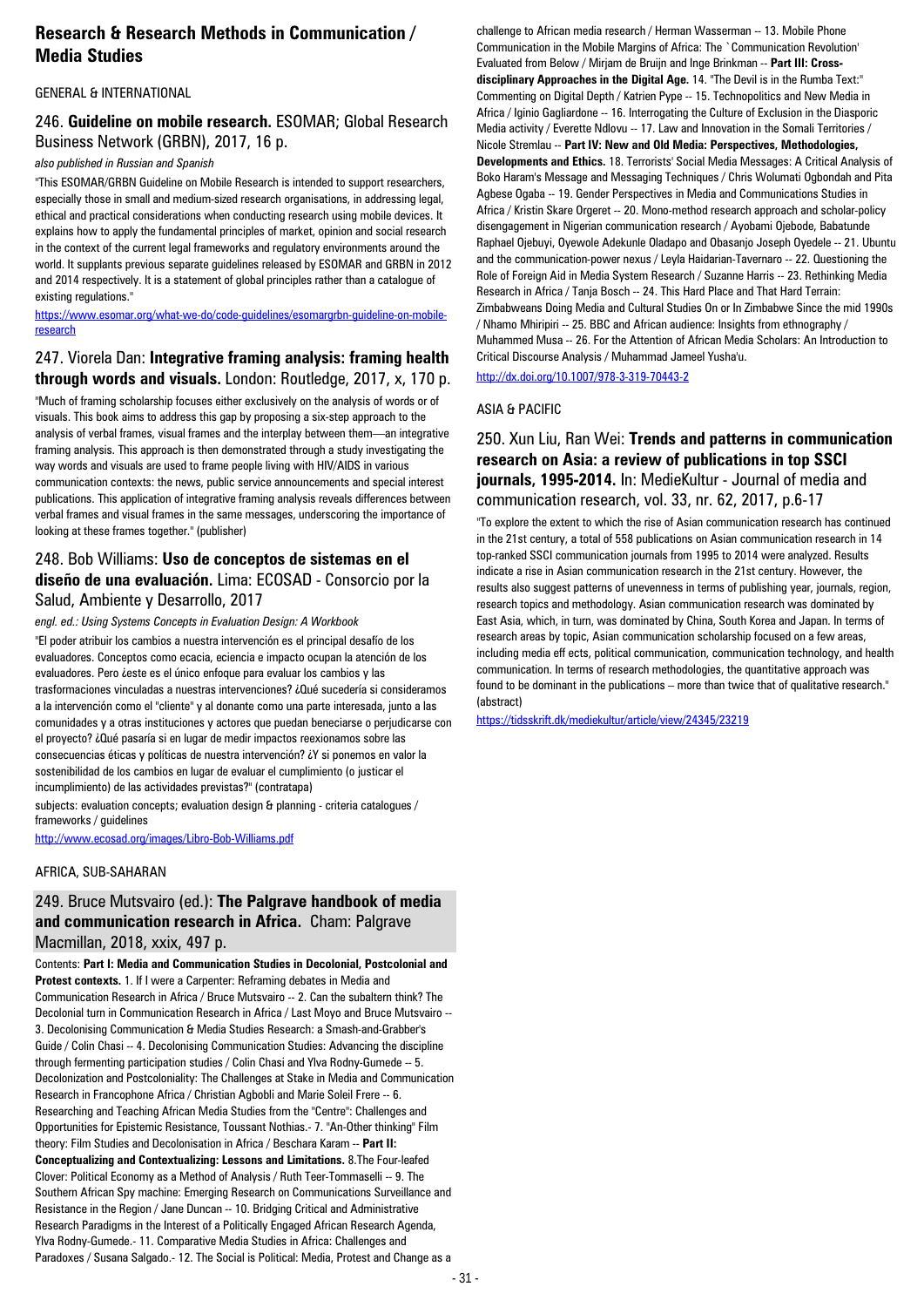#### **Author & Publisher Index**

7amleh – Arab Center for Social Media Advancement - 81 Aavriti, Namita - 148 Abraham, Bijo P. - 138 Abya-Yala - 13 Acharya, Bhanu Bhakta - 163 Action Against Hunger - 102 Adil, Muhammad - 192 Afrobarometer - 63 Agbedanu, Emmanuel - 93 Aguirre, Florencia - 17 Akhtar, Hina - 242 Al Hallak, Abdullah Amin - 51 Ali, Christopher - 221 Allen, William - 233 Alliance for Affordable Internet (A4AI) - 145 Center for International Media Assistance Altai Consulting - 94 Alves, Rosental C. - 125 American Anthropological Association - 54 Amulya, Joy - 18 Anbin Shi - 171 Andresen, Kenneth - 196 Aneez, Zeenab - 118 Angaya Juma, Linet - 199 Annenberg School for Communication at the University of Pennsylvania, Center for Advanced Research in Global Communication (CAR. - 211 Antonakis, Anna - 83 Arnaudo, Daniel - 127 Arthur, Francis - 93 Article 19 - 49, 126, 130 Ashoka - 204 Asociación Latinoamericana de Educación y Comunicación Popular (ALER) - 34 Association for Progressive Communications (APC) - 145, 148 Association of Communication Scholars & Professionals of Nigeria (ACSPN) - 68 Australian Broadcasting Corporation (ABC) - 216 Ayedun-Aluma, Victor - 68 Bader, Maha - 81 Bächler, Jesse Raymond - 6 Bajak, Aleszu - 214 Baker, Nigel - 206 Bakker, Freek - 20 Bakr, Jaber - 51 Balkan Investigative Reporting Network (BIRN) - 140 Ball, Louise - 88 Banaji, Shakuntala - 12 Bartholomew, Katie - 201 Baú, Valentina - 44 BBC Media Action - 212 Bega, Andriy - 172 Bejenari, Viorelia - 11 Bella, Tomás - 108 Bellardi, Nadia - 237 Ben Letaief, Mustapha - 144 Benson, Rodney - 116 Berglez, Peter - 177 Bertelsmann Stiftung - 239 Bettels-Schwabbauer, Tina - 195 Betz, Michelle - 65 Binder, Inés - 33 Blinder, Scott - 233 Bock, Jonathan - 47 Bodine-Baron, Elizabeth - 172 Borrey, Anou - 158 Bouchaala, Nabila Aldjia - 55 Bouchaib, Adnane - 144 Bouchetob, Sarah - 143 Bounegru, Liliana - 57 Braude, Joseph - 82 Breiner, James - 109 British Council - 76 Brummel, Bradley - 184

Bryce, Joanne - 19 Bundesamt für Kommunikation (Swiss Federal Office of Communications) - 6 Bundeszentrale für politische Bildung (bpb) - 122 Bureau of Agricultural Research - 91 Busch, Brigitta - 237 Cambridge Scholars Publishing - 43 Cambridge University Press - 142 Cao, Ruepert Jiel - 166 Care International - 101 Carpentier, Nico - 38 Cassidy, Caroline - 88 Castañeda Menacho, Marisol - 236 CDAC Network - 99, 103 (CIMA) - 74, 127, 128, 199 Centre Africain de Perfectionnement des Journalistes et Communicateurs (CAPJC) - 197 Centro de Reportes Informativos sobre Guatemala (CERIGUA) - 136 Centro Nacional de Comunicación Social (Cencos) - 137 Cernicky, Jan - 66 Chapota, Rex - 152 Chattapadhyay, Sumandro - 118 Chávarri De Los Ríos, Silvia Lorena - 236 Chidiac, Sybil - 93 Christensen, Britt - 42 Clark, Jessica - 213 Clement, Michel - 119 CODESRIA - 45 Colnodo - 155 Commission on Higher Education (CHED) - 39 Communication Foundation for Asia (CFA) - 97 Community Broadcasting Association of Australia (CBAA) - 35, 36, 37 Community Media Institute (COMMIT) - 237 Constantaras, Eva - 179, 192 Cook, Ian M. - 113 Council of Europe - 237 Crespo, Miguel - 195 Crivitchi, Alexandru - 11 Crown Agents USA - 242 Csíkszentmihályi, Christopher - 165 Dan, Viorela - 247 DANIDA - 161 Dart Center for Journalism - 184 Dastgeer, Shugofa - 124 Data & Society Research Institute - 48 Davidson, Julia - 19 De Burgh, Hugo - 171, 230 De Martino, Susanna - 1 Declercq, Antony - 71 Department for International Development  $(DFID) - 12$ Deutsche Gesellschaft für Internationale Zusammenarbeit (GIZ), Civil Peace Service (CPS) Programme Ethiopia - 208 Díaz Rodríguez, Elaine - 72 Digital Empowerment Foundation - 138 Dodel, Matías - 17 Doudaki, Vaia - 38 Dragomir, Marius - 113 Drevo, Susan - 184 Druckman, Mehri - 18 Dube, Bevelyn - 190 Ebbs, Thomas - 144 ECOSAD - Consorcio por la Salud, Ambiente y Desarrollo - 248 Ediciones del Jinete Insomne - 33 Editorial Universitaria de Buenos Aires (EUDEBA) - 100 Eide, Elisabeth - 149 Eisenlohr, Patrick - 25

Enghel, Florencia - 84 Erich Brost Institute for International Journalism (EBI) - 195 ESOMAR - 246 Eurasian States in Transition Research Center (EAST Center) - 80 European Endowment for Democracy (EED) - 218 European Union - 56 Ewart, Jacqui - 21 Ewedah, Bassam - 143 Fackler, P. Mark - 123 Farmradio International - 93 Fernandes, Sujatha - 89 FHI 360 Nepal - 10 Finlay, Alan - 188 Fisher, Pablo - 33 Fletcher, Richard - 3 Flew, Terry - 167 Fojo Media Institute - 150, 156, 209, 225 FOKUS – Forum for Women and Developmen - 149 Food and Agriculture Organization of the United Nations (FAO) - 86, 98 Forcier Consulting - 46 Ford, Chris - 99 Foreign Policy Council "Ukrainian Prism" (Prismua) - 80 Fortner, Robert S. - 123 Forum Ziviler Friedensdienst (forumZFD) - 39 Fountain, Derrick - 111 Friedrich Naumann Stiftung - 51 Fundación para el Nuevo Periodismo Iberoamericano (FNPI) - 234 Fundación para la Libertad de Prensa (FLIP) - 135, 155 Gade, Peter J. - 124 Galal, Ashraf - 29 Galus, Aleksandra - 219 García-Ruiz, Rosa - 13 Gellereau, Michèle - 55 Gender and Adolescence: Global Evidence (GAGE) - 12 GeoPoll - 7 Geurts, Geoff - 203 Ghosh, Dipayan - 60 Githethwa, Njuki - 30 Glaab-Seuken, Sonja - 6 Global Research Business Network (GRBN) - 246 Godinez Galay, Francisco - 33 Godole, Jonila - 196 Gordon, Michael - 204 Gorée Institute - 64 Gräf, Eike - 122 Grameen Foundation - 93 Grauenkaer, Lise - 16 Gray, Jonathan - 57 Grieve, Gregory Price - 22 Groshek, Jacob - 42 Grossenbacher, René - 6 Grullón Morillo, Adalberto - 228 GSMA - 94, 145 Gürten, Katja - 39 Gyldensted, Cathrine - 183 Haahr, Mariannne - 161 Hamada, Basyouni Ibrahim - 29 Handunnetti, Dilrukshi - 157 Hanitzsch, Thomas - 29 Hans-Bredow-Institut - 119 Harb, Zahera - 174 Harders, Cilja - 83 Harford, Nicola - 201 Hassemer, Jonas - 237 Heeks, Richard - 160 Helff, Sissy - 224 Helmus, Todd C. - 172

Heywood, Emma - 159, 173 Higgins Joyce, Vanessa de M. - 125 Hlatshwayo, Vuyisile Sikelela - 226 Hochschwender, James - 242 Hodgson, Guy - 43 Hodžic, Sanela - 50 Holdis, Dumitrita - 113 Hollifield, C. Ann - 110 Hong, Junhao - 169 Hootsuite - 2 Hosseini, Seyedehbehnaz - 23 Hoxha, Abit - 196 Hübner, Christian - 73 Humanitarian-journalism.net - 104 Hume, Ellen - 1 Hutter, Antonie - 66 ibidem-Verlag - 77 IMAS - 11 iMedia Associates - 201 Interactive Advertising Bureau (IAB) - 5 International Center for Journalists (ICFJ) - 182 International Development Research Centre (IDRC) - 148 International Media Support (IMS) - 61, 65, 67, 132, 141, 144, 150, 232 International Organization for Migration (IOM) - 105, 233 International Programme for the Development of Communication (IPDC) - 202 Internews - 133, 147, 151, 157, 179, 192, 241 Ireri, Kioko - 70 IREX - 18, 178 ISCTE-University Institute of Lisbon (ISCTE-IUL) - 195 IUCN - 152 Jacana - 189 Jamon, Roehl L. - 103 Jan, Asad - 192 Jason Cabañes, Jason Vincent A. - 76 Jiménez Cárdenas, Pamela - 71 Jingrong Tong - 107 John Wiley & Sons - 123 Journaliste en Danger (JED) - 133 Kabongo Nzengu, Godefroid - 133 Kahiya, Vincent - 67 Kalogeropoulos, Antonis - 3 Kalyango, Yusuf - 90 Kantar Media - 7 Karmasin, Matthias - 120 Kauli, Jackie - 158 Keefer, Philip - 95 Keith, Henrik - 61 Keith Hansen, Henrik - 67 Kemp, Simon - 2 Kenya Community Media Network (KCOMNET) - 30 Khajehpour, Soraya - 99 Khemani, Stuti - 95 Khroul, Victor M. - 28 King's College - 238 Kivikuru, Ullamaija - 227 Knell, Dwight Knell - 213 Knight Center for Journalism in the Americas - 191 Knudsen, Hanna Marie - 149 Kogen, Lauren - 211 Kolodziejska, Marta - 27 Kongo, Josephus - 212 Konrad-Adenauer-Stiftung (KAS) - 175, 231 Kristiansen, Silje - 214 Kuek Ser, Kuang Keng - 180 Kužel, Rasto - 141 Kweksilber, Carola - 17 Laboso, Edna - 70 Lal, Shivani - 138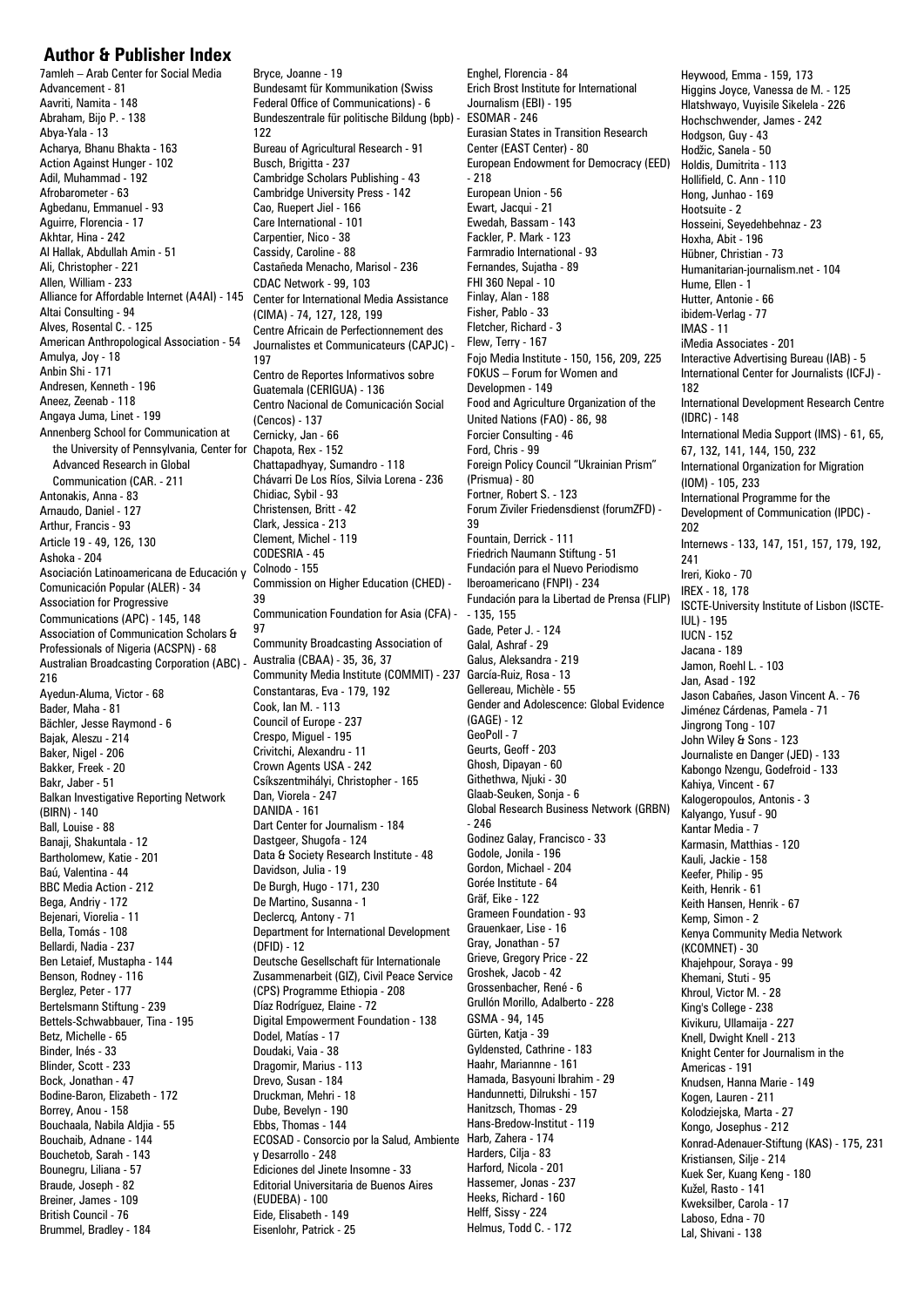Laruelle, Marlene - 77 Laulan, Anne-Marie - 162 Leihs, Nadia - 195 León, Olivo de - 228 Lepthien, Anke - 119 Leroy, Michel - 197 Levy, David A. L. - 3 Lexington Books - 235 L'Harmattan - 55 Linterna Verde - 155 Liu, Youling - 169 Liubyva, Tetiana - 18 Livingstone, Sonia - 12, 19 London School of Economics (LSE), Capstone project - 71 London School of Economics and Political Science (LSE) - 19 Loosen, Wiebke - 119 Lünenborg, Margreth - 239 Lugalambi, George - 189 Mabweazara, Hayes Mawindi - 186 Macnamara, Jim - 243 Madeira Interactive Technologies Institute (M-ITI) - 165 Magnuson, Mdeline - 172 Mai Duong - 78 Maier, Tanja - 239 Manalo Iv, Jaime A. - 91 Marcellino, William - 172 Mare, Admire - 61, 67 Marimbe, Simbiso - 61, 67 Matthes, Jörg - 24 Mauri, Michele - 57 Mawii, Zothan - 138 Mboya, Tom - 30 McIntyre, Karen - 183 McNair Ingenuity Research - 37 McNeil, Robert - 233 Media Development Investment Fund (MDIF) - 108, 111, 113, 114, 180 Media Educators of Mindanao (MEM) - 39 Media Foundation for West Africa (MFWA) - 65, 153, 187 Media Impact Funders - 213 Media Matters for Democracy - 193 Media Monitors - 132 Media Up Programme d'Appui aux Médias Tunisiens - 197 MedMedia - 143 Memo 98 - 141 Mendel, Toby - 143 Mendelsohn, Joshua - 172 Méndez, Inés - 17 Merah, Aïssa - 55 Merkel, Christine M. - 52 Meyen, Michael - 220 Michels, Stefanie - 224 Miller, Daniel - 8 Miller, Toby - 53 Milosevic, Tijana - 14 Ministerio de Cultura - 236 Mioli, Teresa - 191 MIT Press - 14 Mloza Banda, Catherine - 152 Momani, Nahla - 143 Muchtar, Nurhaya - 29 Mukundu, Rashweat - 61 Mulomole, Augustine - 152 Murray, Richard - 194 Murrock, Erin - 18 Murschetz, Paul Clemens - 120 Muschert, Glenn W. - 4 Mutsvairo, Bruce - 249 Mvukiyehe, Eric - 154 Mwiti, Kangai - 70 Myers, Mary - 199, 201, 207 Naeem, Waqas - 193 Nafría, Ismael - 191 Nandi, Anulekha - 12 Nassanga, Goretti - 149 Nduka, Emmanuel-Lugard - 124 Ramírez Lozano, Julianna Paola - 96

Network for Information, Response And Preparedness Activities on Disaster (NIRAPAD) - 106 New America - 60 Newman, Elana - 184 Newman, Nic - 3 Newton Tech4Dev Network - 76 Ngatia, Sheila - 30 Nielsen, Rasmus Kleis - 3, 118 Nisbet, Matthew - 214 Nohrstedt, Stig Arne - 40 Nonprofit Tech for Good - 240 Northeastern University, School of Journalism - 214 Noske-Turner, Jessica - 84, 200, 232 Nouaydi, Abdelaziz - 144 O Siochrú, Seán - 203 Obijiofor, Levi - 194 O'Donnell, Kate - 21 OECD - 59, 139 Oghia, Michael J. - 128 Olatunji, Rotimi Williams - 68 Olausson, Ulrika - 177 Oluwatosin, Ayo - 68 Ong, Jonathan Corpus - 76 Ongus, Eannes - 70 Onsongo, Jared - 70 Open Society Foundations - 1 OSCE Representative on Freedom of the Media - 129 Osei, Cecil - 93 Oster, Jan - 142 Ots, Mart - 177 Otto, Philipp - 122 Ottosen, Rune - 40 Overseas Development Institute (ODI) - 88 Owens-Ibie, Nosa - 68 Oxford University Press - 89, 164 Oyedemi, Toks - 235 O'Connor, Karen - 212 Palgrave Macmillan - 167, 186, 200, 249 Parthasarathi, Vibodh - 118 Parthasarathy, Laxmi - 204 Pasti, Svetlana - 176 Paulinas - 26 Peace and Conflict Journalism Network (PECOJON) - 39, 103 Peake, Bryce - 54 Peissl, Helmut - 237 Pérez-Rodríguez, Amor - 13 Perotti, Elena - 131 Peter Lang - 40, 41, 109, 110, 121, 168, 177, 205 Petruti, Doru - 11 Philippine Rice Research Institute (PhilRice) - 91 Phillips, Whitney - 48 Phiri, Sam - 210 Picard, Robert G. - 205 Pinto Martinho, Ana - 195 Plan Ceibal - 17 Pollicy - 151 Polyák, Gábor - 195 Pope, Nicole - 1 Portland - 69, 222 Pospieszna, Paulina - 219 Pragasam, Magimai - 15 Prasad, Revati - 79 Price Waterhouse Coopers (pwc) - 112, 115 Public Data Lab - 57 Public Interest Registry - 240 Publicom - 6 Rabe, Lizette - 190 Rademacher, Lars - 244 Radin, Andrew - 172 Radu, Raluca - 195 Ragnedda, Massimo - 4 Rama, Karlon - 39 Ramaprasad, Jyotika - 176

Ran Wei - 250 RAND Corporation - 172 Rasquinet, Nathan - 71 Rawnsley, Gary D. - 170, 229 Rawnsley, Ming-Yeh T. - 229 RECOFTC – The Center for People and Forests - 98 Red Internacional de Derechos Humanos (RID) - 136 Red Latinoamericana de Gerontología (RLG) - 234 Reid, Julie - 134 Relly, Jeannine E. - 217 Remus, Nadine - 244 Reporters Without Borders - 137, 140 Restrepo, Javier Darío - 234 Reuters Institute for the Study of Journalism - 3, 118, 181 Rhodes, Leara D. - 41 Richter, Carola - 83 RMIT University - 87 Rodrigues, Gemma - 165 Rodríguez, Mariana - 74 Rollberg, Peter - 77 Routledge - 4, 21, 22, 27, 53, 84, 85, 160, 169, 170, 171, 173, 176, 229, 243, 247 Rowman & Littlefield - 82 Sachdev, Nina - 213 Saifuddin Ahmed - 24 Sajir, Zakaria - 232 Sakr, Naomi - 121, 238 Saldaña, Magdalena - 125 Sambrook, Richard - 181 Samir Kassir Foundation - 51 Santa-Wood, Beatrice - 1 Savchuk, Luydmila - 141 Sbardelotto, Moisés - 26 Schiffrin, Anya - 1, 189 Schmitz Weiss, Amy - 125 Schneider, Laura - 110 Schulz, Petra - 119 Scifo, Salvatore - 237 Scott, Ben - 60 Scott, Helen - 206 Scott, Martin - 104 Search for Common Ground - 46 Segura, María Soledad - 32 Sembra Media - 72 Semujju, Brian - 149 Servaes, Jan - 235 Serwornoo, Michael Yao Wodui - 31 Settles, Ross - 114 Shi Lai, Mandy - 71 Shongjog - 102 Shorenstein Center on Media, Politics and Public Policy - 213, 214 Signis Asia - 15 Sinanan, Jolynna - 8, 9 Singer, C. - 238 Singh, Shailendra B. - 194 Sison, Marianne - 166 Slaughter, Autumn - 184 Smillie, Ian - 92 Smith, Briar - 211 Somali Women Journalists (SMJ) - 150 Soriano, Cheryll Ruth - 166 South East European Network for Professionalization of Media (SEENPM) - 50 Springer - 120 Springer VS - 83, 244, 245 Srivastava, Ritu - 138 Steemers, Jeanette - 238 Stoilova, Mariya - 12 Stumm, Christian - 6 Survey Matters - 35, 36 Swiss Agency for Development and Cooperation (SDC) - 201 Tam, Susan - 215 Tauris - 174 Tayeebwa, William - 45 Teichmann, Roland - 120

Tejkalová, Alice N. - 185 Thomas, Verena - 158 Thussu, Daya Kishan - 171 Torbó, Annamária - 195 Torres, Ángel - 13 transcript - 224 Trauma Research Lab - 184 Tufte, Thomas - 16 Twigt, Mirjam - 232 UCL Press - 8, 9 UK Council for Child Internet Safety (UKCCIS) - 19 Ullah, Masduki & Mohammad Sahid - 29 UNESCO - 52, 203, 226, 228 UNICEF - 46 UNICEF Communication for Development  $(C.4D) - 87$ UNICEF Uruguay - 17 United Nations Conference on Trade and Development (UNCTAD) - 117 Unity Service Cooperation Nepal - 10 Universidad Colegio Mayor de Nuestra señora del Rosario, Trabajo de Grado - 47 Universidad de Lima, Fondo Editorial - 96 Universidad Politécnica Salesiana, Área de Ciencias Sociales y del Comportamiento Humano, Carrera de Comunicación Social - 13 University of Bucharest (UB), Faculty of Journalism and Communication Studies  $(F, ISC) - 195$ University of Buckingham Press - 230 University of California Press - 25 University of Hamburg, Hamburg Business School - 119 University of Hyderabad - 87 University of Leeds - 76 University of Leicester - 232 University of Pécs (PTE), Institute for Communication and Media Studies - 195 University of Pennsylvania, Annenberg School for Communication, Center for Advanced Research in Global Communication (CARGC) - 221 University of the Witwatersrand, Wits Journalism - 188 Unwin, P. T. H. - 164 USAID - 10, 241, 242 USAID, Strengthening Democratic Governance and Accountability Project (SDGAP) in Sri Lanka - 157 Usman, Asma - 192 van der Spuy, Anri - 148 van Liere, Lucien - 20 Vandenbulcke, Humberto - 34 Velasquez, Nicolás - 155 Vélez Vieira, Cristina - 155 Venturini, Tommaso - 57 Viertmann, Christine - 245 Vigilance - 144 Viljoen, Kim - 94 Vokes, Richard - 85 Voniati, Chris - 38 Wacker, Tobias - 94 Waisbord, Silvio - 75 Walton Family Foundation - 198 WAN-IFRA - 131 Wazema Radio - 223 We Are Social - 2 Wihbey, John - 214 Williams, Bob - 248 Winkelman, Zev - 172 Wölfer, Julia - 245 World Bank - 154 World Vision International - 99 World Wide Web Foundation - 145 Xun Liu - 250 Yeboah, Alfred - 93 Zanger, Margaret - 217 Zechmeister, Elizabeth J. - 74 Zimbabwe Union of Journalists (ZUJ) - 67 Zollmann, Florian - 168